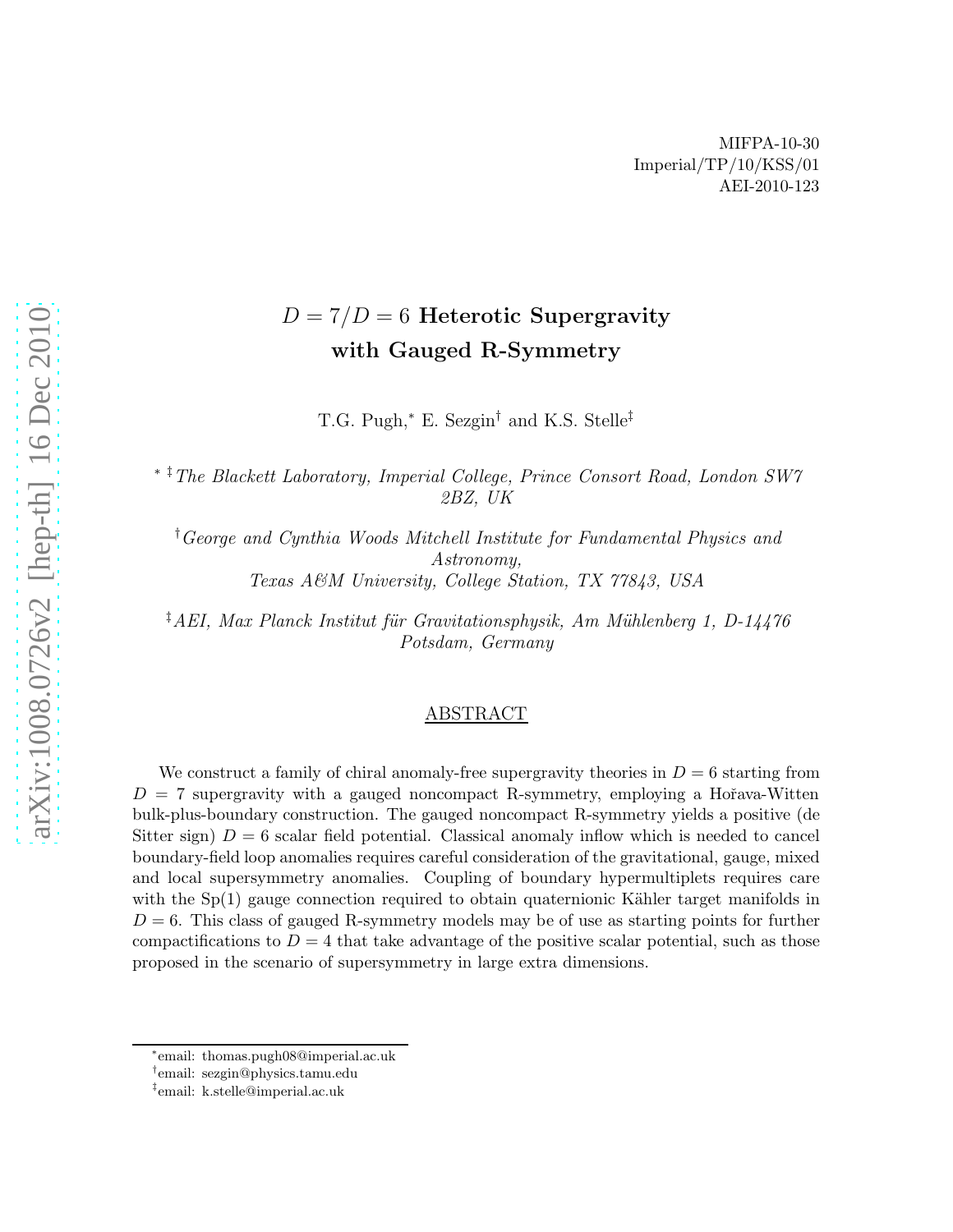# Contents

|          | 1 Introduction                                                                      | 3                |
|----------|-------------------------------------------------------------------------------------|------------------|
|          | 2 $D = 7$ 3-Form Supergravity                                                       | $\bf{5}$         |
| $\bf{3}$ | The Model on an $S^1/\mathbb{Z}_2$ Orbifold                                         | $\overline{7}$   |
| 4        | Dimensional Reduction and the Diagonalised Basis for Fields                         | $\boldsymbol{9}$ |
| $\bf{5}$ | Introduction of Boundary Yang-Mills Fields and the Modified Boundary<br>Conditions  | 13               |
| 6        | The Boundary Yang-Mills Action and Classical Anomalies                              | 15               |
| 7        | <b>Coupling Boundary Localised Hypermultiplets</b>                                  | 18               |
| 8        | Extensions of the Model and Further Classical Anomalies                             | 22               |
|          | 8.1                                                                                 | 22               |
|          | Additional Bulk Chern-Simons Terms, Boundary Conditions and Classical Anoma-<br>8.2 | 24               |
|          | Boundary Tensor Multiplets and Further Classical Anomalies<br>8.3                   | 26               |
| 9        | <b>Quantum Anomalies and Anomaly Cancellation</b>                                   | $27\,$           |
|          | 10 Conclusions                                                                      | 31               |
|          | Appendices                                                                          | 34               |
|          | A The Coincident Boundary Limit                                                     | 34               |
|          | <b>B</b> $D = 7$ 2-Form Supergravity                                                | 38               |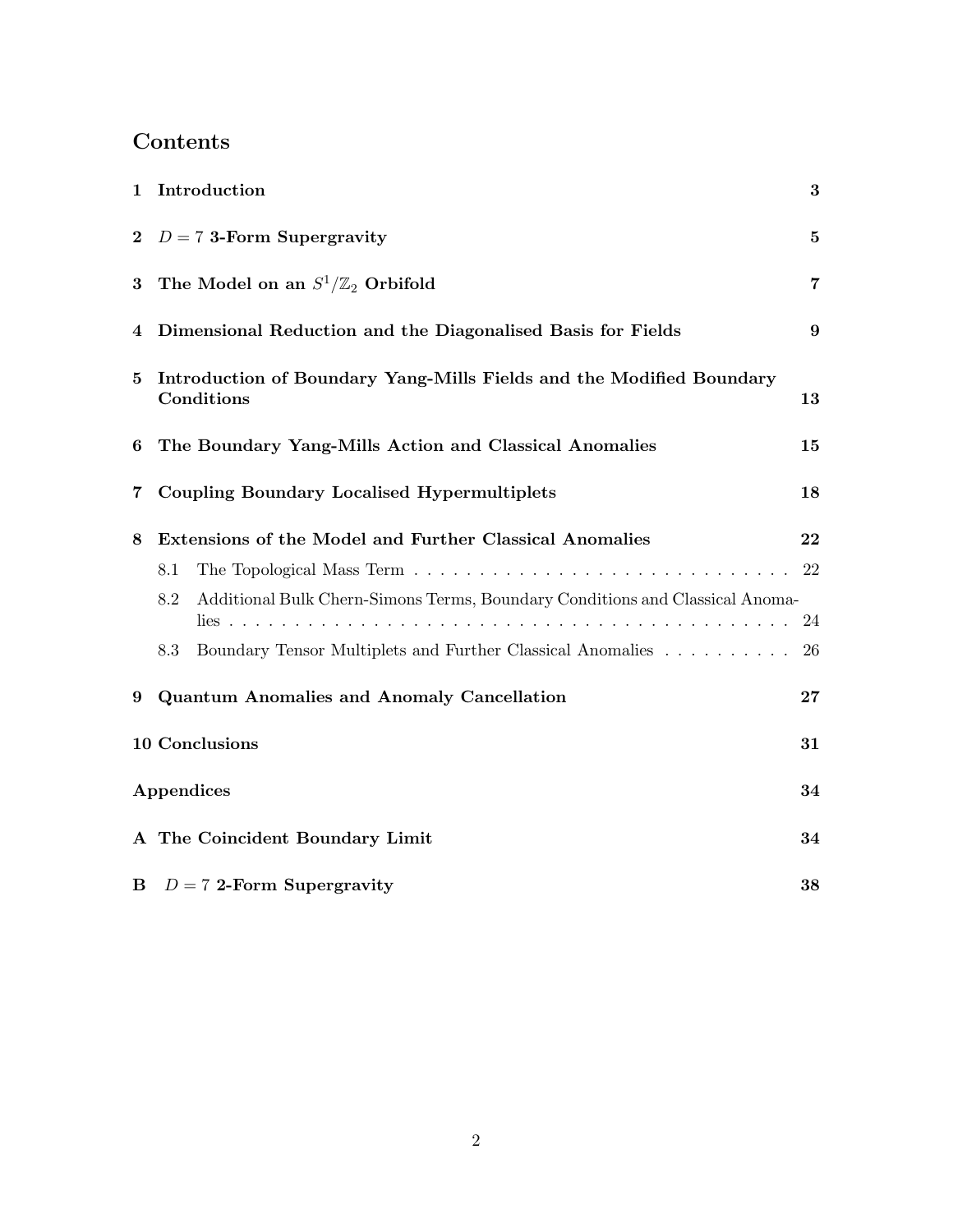## 1 Introduction

Anomaly-free chiral  $N = (1, 0)$  gauged supergravities in  $D = 6$  [1, 2, 3, 4, 5, 6, 7] have intriguing possible phenomenological applications, in particular for scenarios involving supersymmetry in large extra dimensions [8, 9]. A key challenge with such supergravity models has been to embed them in string or M-theory while also ensuring the absence of quantum gravitational or gauge anomalies. One way to generate anomaly-free chiral models is the Hoˇrava-Witten mechanism [10, 11], which involves compactification on a line interval while at the same time supposing that matter fields appear on the end-walls of the interval in such a combination as to cancel the quantum anomalies. The basic Hoˇrava-Witten scenario involves a stage of Kaluza-Klein reduction on  $S^1/\mathbb{Z}_2$  followed by a search for anomaly-cancelling matter combinations with which to populate the bounding walls. In order to obtain an  $N = (1, 0), D = 6$ theory with gauged  $U(1)$  R-symmetry in this way, one would need to begin this stage of reduction with an appropriate  $D = 7$  theory. For this purpose, we shall use the construction of Ref. [12] which achieved  $D = 6$  R-symmetry starting from  $N = 1, D = 10$  supergravity and reducing on the noncompact space  $H(2, 2)$ , which is endowed with a Euclidean signature metric of cohomogeneity one. This produces a theory containing minimal  $D = 7$  supergravity coupled to Super Yang-Mills with an  $SO(2, 2)$  noncompact gauge group. The noncompact nature of this  $D = 7$  gauge group is essential for allowing subsequent truncation to a chiral  $D = 6$  theory that retains an R-symmetry gauging of the sort found in Ref. [13].

Reduction on a noncompact space obviously raises a number of important issues which would need to be addressed before such a construction could be considered physically reasonable. We will comment on this problem, but this issue will not be our main focus here. Rather, we will focus on another major problem arising with chiral  $D = 6$  gauged supergravity models: ensuring the absence of mixed gravitational, supersymmetry and gauge anomalies. The anomaly analysis of Ref. [10, 11] for the reduction of  $D = 11$  M-theory on  $S^1/\mathbb{Z}_2$  yielded  $E_8$  Super-Yang-Mills matter multiplets on each of the two  $D = 10$  bounding walls. A similar analysis involving the reduction of the  $D = 7$  theory obtained in [12] on  $S^1/\mathbb{Z}_2$  down to  $D = 6$ will be our main focus in the present paper.  $SU(2)$  gauged half-maximal  $D = 7$  supergravity, and its coupling to vector multiplets have been studied on a manifold with boundaries in Refs [14, 15]. There are important differences in the models considered in these papers and the ones we study in this paper, the most important one being that, unlike in [14, 15], we here maintain R-symmetry gauging on the boundary. As mentioned above, starting from a noncompact gauge theory in  $D = 7$  is essential for this to work. Furthermore, we will study the couplings of the scalar fields surviving the  $\mathbb{Z}_2$  projection on the boundary, and will determine the complete set of boundary conditions needed for closure under supersymmetry.

In Section 2 we will review the  $N = 1, D = 7$  gauged supergravity which will describe our bulk theory [16]. This can be obtained starting from  $N = 1, D = 10$  supergravity reduced on  $H(2, 2)$  as in [12]. Then, in Section 3 we will go on to consider this theory on an  $S^1/\mathbb{Z}_2$ orbifold and we will demonstrate the necessity of appropriate Gibbons-Hawking-York terms. After this, we will continue on in Section 4 to consider a dimensional reduction of the  $D = 7$ bulk theory to  $D = 6$  by taking a limit of vanishing orbifold width. This will be necessary to prepare the appropriate variables for subsequent bulk-boundary coupling.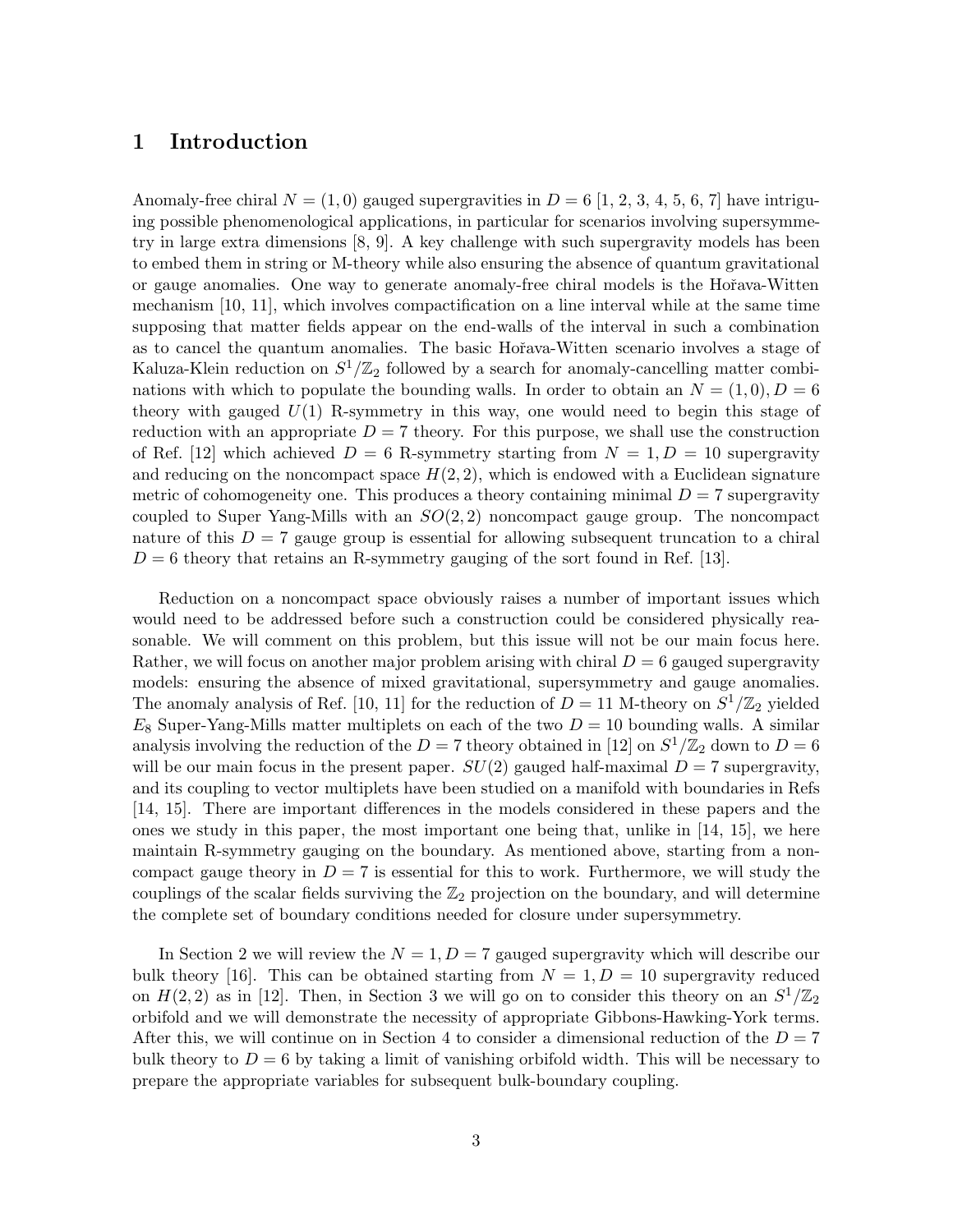The coupling of  $D = 6$  supersymmetric boundary-localised matter to the  $D = 7$  bulk theory involves some delicate steps. In Sections 5 and 6, we will concentrate on the coupling of boundary  $D = 6$  vector multiplets to the  $D = 7$  bulk fields. This involves, firstly, a careful consideration of how the boundary conditions for the bulk fields need to be modified in the presence of the boundary fields, as discussed in Section 5.

Since the *raison d'être* of the boundary fields is to provoke a "classical" anomalous gauge variation which can be used to compensate for quantum anomalies occurring via quantum loops on the  $D = 6$  boundaries, one expects the bulk-plus-boundary field construction to produce a non-vanishing variation under gauge symmetries. However, since the closure of the supersymmetry algebra generates gauge transformations, one finds that the classical gauge anomalies are accompanied by classical supersymmetry anomalies as well. Accordingly, one cannot carry out the construction of the bulk-plus-boundary system while requiring exact supersymmetry invariance. Instead, one must be guided by the necessity of ensuring that the total variation of the bulk-plus-boundary system satisfies the Wess-Zumino consistency conditions, in order to have the structure necessary to cancel anomalies that will arise from boundary-field quantum loops. This is discussed in Section 6.

In Section 7, we will consider the coupling of boundary-localised hypermultiplets. This proceeds in a similar way to the coupling of the boundary vector multiplets. However, as there is no bosonic anomaly associated to the hypermultiplets, there will be no corresponding supersymmetry anomaly. The coupling of hypermultiplets is complicated by the fact that the scalars of the bulk and boundary sectors are required to combine to form a quaternionic Kähler manifold (QKM). We will demonstrate that this imposes a constraint on the  $Sp(1)$ connection of the boundary sector which sets it equal to the  $Sp(1)$  connection of the bulk.

The models we construct in Sections 5 and 6 will be Wess-Zumino consistent, but will not yet provide the full set of classical anomalies that are needed to cancel all the quantum anomalies. In Section 8, we will consider extensions of the present model that can give rise to the remaining cancellations. We will consider the supersymmetric extension of the the bulk model Chern-Simons terms, focusing particularly on a topological mass term. As well as examining alternative boundary conditions, we finally will look at the coupling of boundarylocalised tensor multiplets.

In Section 9, we will consider an explicit example of an anomaly-cancelling system. To do this, we will calculate the anomaly polynomial produced by one-loop quantum effects. We will then show how the Wess-Zumino consistent classical anomalies constructed so far can be arranged so as to cancel these quantum anomalies.

In Appendix A, we examine the limit of coincident boundaries when the boundaries are populated with vector multiplets and will show the emergence of gauged supergravity in  $D =$ 6. In Appendix B, we will provide the bulk-plus-boundary construction with a supersymmetric set of boundary conditions in an equivalent formulation in which the bulk 3-form potential is dualised to a 2-form potential.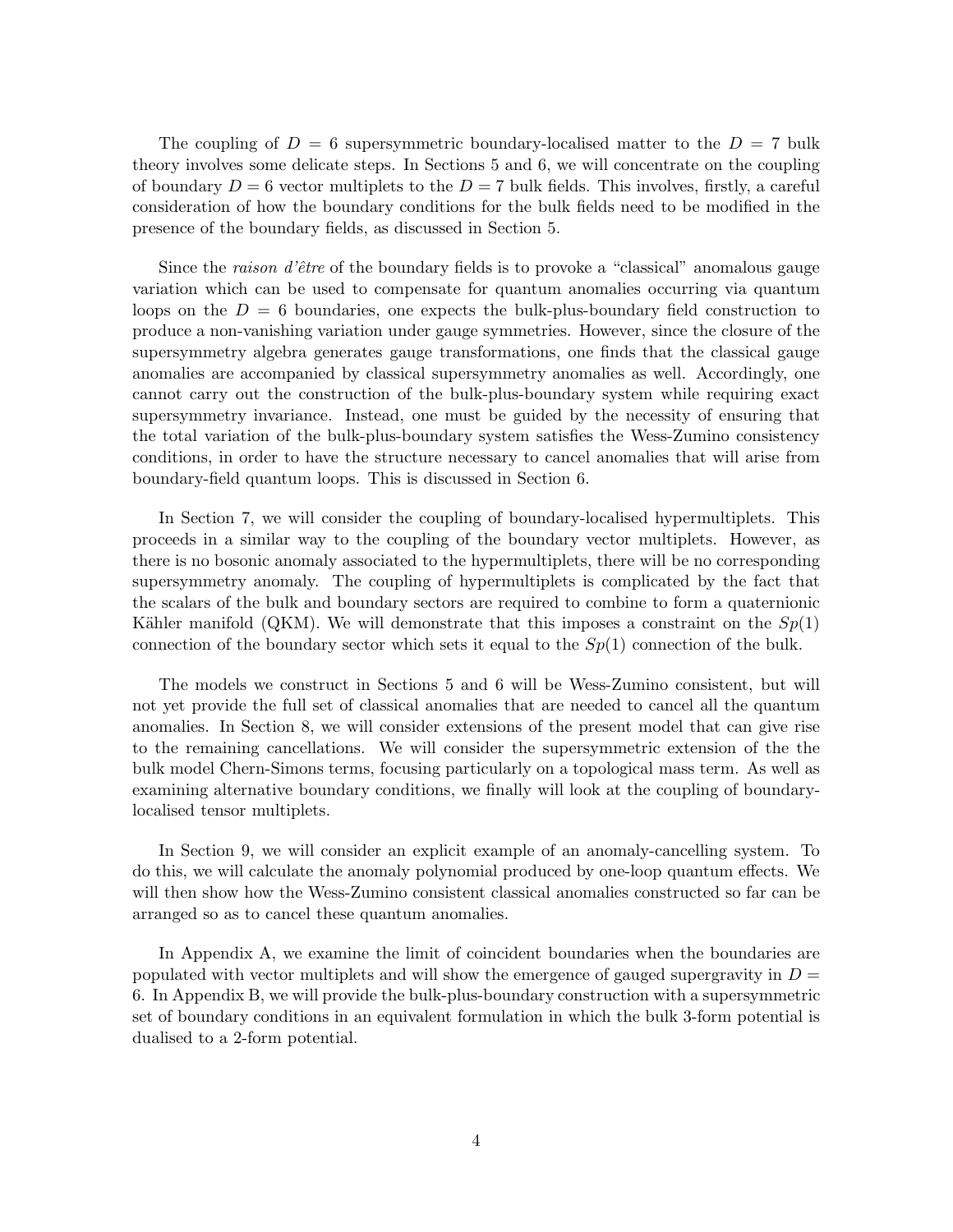## 2  $D = 7$  3-Form Supergravity

Seven dimensional  $N = 1$  supergravity in the absence of boundaries has been well studied, and the action of the supergravity multiplet coupled to  $n$  vector multiplets is known [16]. The fields in this action form a reducible multiplet with field content,

$$
(\hat{e}_{M}^{N}, \hat{A}_{MNR}, \hat{\sigma}, \hat{A}_{M}^{\hat{I}}, \phi_{\alpha}, \hat{\psi}_{M}^{A}, \hat{\chi}^{A}, \hat{\lambda}^{\hat{r}A}), \qquad (2.1)
$$

where  $M = 0, \ldots, 5, 7$  is the world index, which is raised and lowered with the metric  $\hat{g}_{MN}$ and  $N = 0, \ldots, 5, 7$  is the tangent-space lorentz index, which is raised and lowered with the metric  $\eta_{MN} = \text{diag}(- + \cdots +).$ 

The scalars  $\phi_{\alpha}$  with  $\alpha = 1, 2, ..., 3n$  parametrise a coset,

$$
\frac{SO(n,3)}{SO(n)\times SO(3)}
$$
\n<sup>(2.2)</sup>

for which we can form the representative elements  $L_f^i$  and  $L_f^{\hat{r}}$ , where  $\hat{I} = 1, \ldots, n+3$  is an  $SO(n,3)$  index, which is raised and lowered with the  $SO(n,3)$  invariant metric  $\eta_{\hat{I}\hat{I}}=$ diag(- - + ...+).  $i = 1, ..., 3$  is an  $SO(3)$  index and  $\hat{r} = 1, ..., n$  is an  $SO(n)$  index; these are raised and lowered with the Kronecker deltas  $\delta_{ij}$  and  $\delta_{\hat{r}\hat{s}}$  respectively. The coset representatives satisfy the relations

$$
-L_f^i L_j^i + L_f^{\hat{r}} L_J^{\hat{r}} = \eta_{\hat{I}\hat{J}} , \qquad (2.3)
$$

$$
L_f^i L_J^{\hat{I}} = -\delta_j^i \ , \quad L_f^{\hat{r}} L_{\hat{s}}^{\hat{I}} = \delta_{\hat{s}}^{\hat{r}} \ , \quad L_f^i L_{\hat{r}}^{\hat{I}} = 0 \ . \tag{2.4}
$$

The spinors are symplectic Majorana and carry an  $Sp(1)$  doublet index  $A = 1, 2$  which is raised and lowered with the metric  $\epsilon_{AB}$ <sup>1</sup>. The  $Sp(1)$  indices will often be suppressed, as in  $\bar{\chi}\sigma^i\epsilon = \bar{\chi}^A\sigma^i{}_A{}^B\epsilon_B.$ 

The action for these fields, up to terms quadratic in fermions, is given by

$$
S_{SG} = \frac{1}{2\kappa^2} \int d^7x \hat{e} \left\{ \frac{1}{2} \hat{R} - \frac{1}{4g^2} e^{\hat{\sigma}} \hat{F}_{MN}^i \hat{F}^{MNi} - \frac{1}{4g^2} e^{\hat{\sigma}} \hat{F}_{MN}^{\hat{r}} \hat{F}^{MN\hat{r}} - \frac{1}{48} e^{-2\hat{\sigma}} \hat{F}_{MNRS} \hat{F}^{MNRS} - \frac{1}{24\sqrt{2g^2}} \hat{\varepsilon}^{MNRSTUV} \hat{A}_{MNR} \hat{F}_{ST}^{\hat{r}} \hat{F}_{UV}^{\hat{r}}
$$

$$
- \frac{5}{8} \partial_M \hat{\sigma} \partial^M \hat{\sigma} - \frac{1}{2} \hat{P}_M^{i\hat{r}} \hat{P}^{Mi\hat{r}} - \frac{1}{4} g^2 e^{-\hat{\sigma}} \left( C^{i\hat{r}} C^{i\hat{r}} - \frac{1}{9} C^2 \right) - \frac{i}{2} \hat{\psi}_M \hat{\gamma}^{MNR} \hat{D}_N \hat{\psi}_R - \frac{5i}{2} \hat{\chi} \hat{\gamma}^M \hat{D}_M \hat{\chi} - \frac{i}{2g^2} \hat{\lambda}^{\hat{r}} \hat{\gamma}^M \hat{D}_M \hat{\lambda}_{\hat{r}}
$$

$$
- \frac{5i}{4} \hat{\chi} \hat{\gamma}^M \hat{\gamma}^N \hat{\psi}_M \partial_N \hat{\sigma} - \frac{1}{2g} \hat{\lambda}^{\hat{r}} \sigma^i \hat{\gamma}^M \hat{\gamma}^N \hat{\psi}_M \hat{P}_N^{i\hat{r}}
$$
(2.5)

<sup>1</sup>Our conventions are:  $\psi^A = \epsilon^{AB} \psi_B$ ,  $\psi_A = \psi^B \epsilon_{BA}$  and  $\epsilon_{AB} \epsilon^{BC} = -\delta_A^C$ .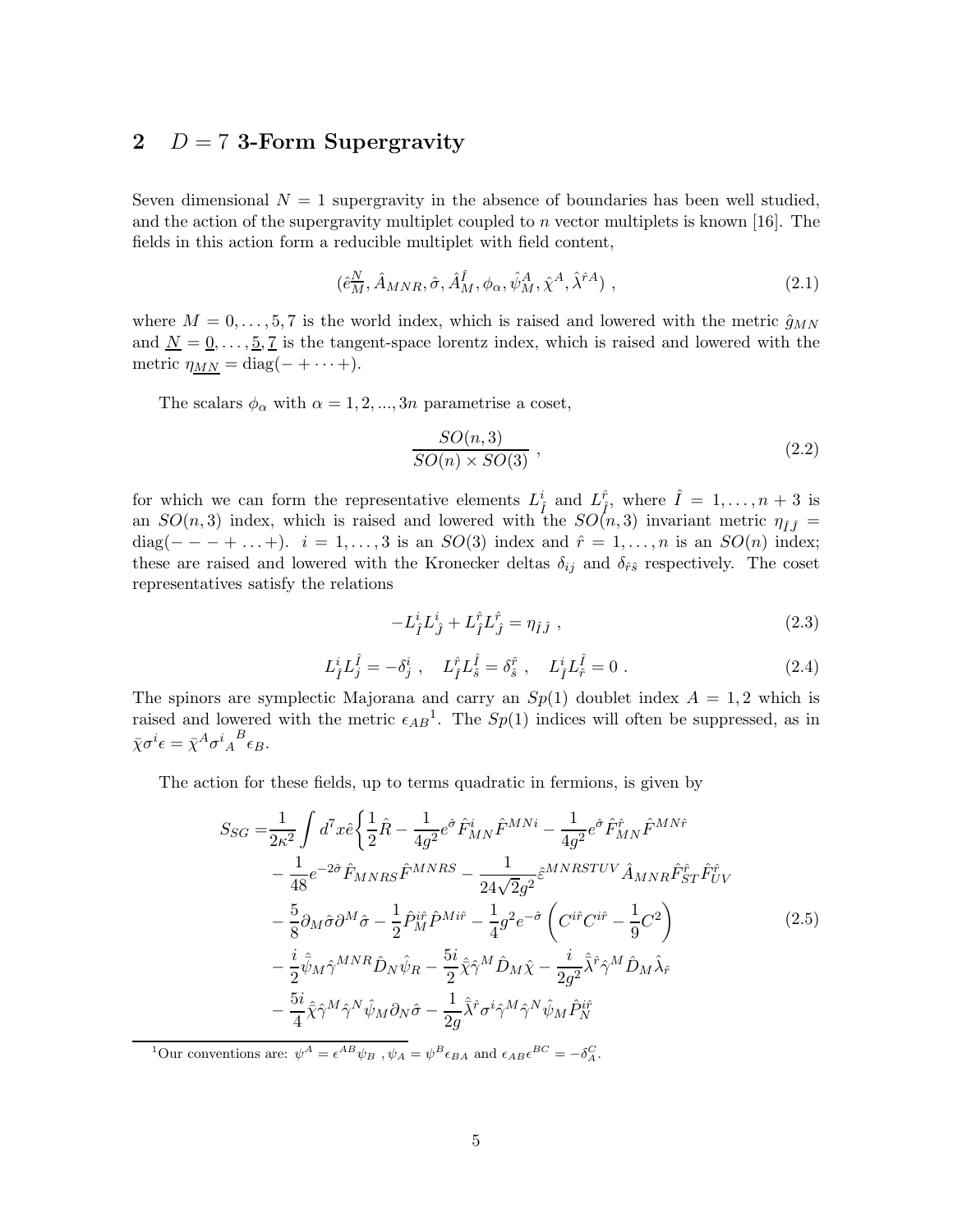$$
+\frac{i}{96\sqrt{2}}e^{-\hat{\sigma}}\hat{F}_{MNRS}\left(\hat{\psi}_{[L}\hat{\gamma}^{L}\hat{\gamma}^{MNRS}\hat{\gamma}^{T}\hat{\psi}_{T]}+4\hat{\psi}_{L}\hat{\gamma}^{MNRS}\hat{\gamma}^{L}\hat{\chi}\right)-\frac{3\hat{\chi}\hat{\gamma}^{MNRS}\hat{\chi}+\frac{1}{g^{2}}\hat{\lambda}^{\hat{r}}\hat{\gamma}^{MNRS}\hat{\chi}^{\hat{r}}\right)+\frac{1}{8g}e^{\frac{\hat{\sigma}}{2}}\hat{F}_{MN}^{i}\left(\hat{\psi}_{[L}\sigma^{i}\hat{\gamma}^{L}\hat{\gamma}^{MN}\hat{\gamma}^{T}\hat{\psi}_{T]}\right)-\frac{2\hat{\psi}_{L}\sigma^{i}\hat{\gamma}^{MN}\hat{\gamma}^{L}\hat{\chi}+3\hat{\chi}\sigma^{i}\hat{\gamma}^{MN}\hat{\chi}-\frac{1}{g^{2}}\hat{\lambda}^{\hat{r}}\sigma^{i}\hat{\gamma}^{MN}\hat{\lambda}^{\hat{r}}\right)-\frac{i}{4g^{2}}e^{\frac{\hat{\sigma}}{2}}\hat{F}_{MN}^{\hat{r}}\left(\hat{\psi}_{L}\hat{\gamma}^{MN}\hat{\gamma}^{L}\hat{\lambda}^{\hat{r}}+2\hat{\chi}\hat{\gamma}^{MN}\hat{\lambda}^{\hat{r}}\right)-\frac{i\sqrt{2}}{24}ge^{-\frac{\hat{\sigma}}{2}}C\left(\hat{\psi}_{M}\hat{\gamma}^{MN}\hat{\psi}_{N}+2\hat{\psi}_{M}\hat{\gamma}^{M}\hat{\chi}+3\hat{\chi}\hat{\chi}-\frac{1}{g^{2}}\hat{\lambda}^{\hat{r}}\hat{\lambda}^{\hat{r}}\right)+\frac{1}{2\sqrt{2}}e^{-\frac{\hat{\sigma}}{2}}C^{i\hat{r}}\left(\hat{\psi}_{M}\sigma^{i}\hat{\gamma}^{M}\hat{\lambda}^{\hat{r}}-2\hat{\chi}\sigma^{i}\hat{\lambda}^{\hat{r}}\right)+\frac{1}{2g}e^{-\frac{\hat{\sigma}}{2}}C^{i\hat{s}i}\hat{\lambda}^{\hat{r}}\sigma^{i}\hat{\lambda}^{\hat{s}}\right},\qquad (2.6)
$$

where  $\hat{F}_{MNRS} = 4\partial_{[M}A_{NRS]}$  is the field strength, invariant under tensor gauge transformations  $\delta \hat{A}_{MNR} = 3 \partial_{[M} \hat{\lambda}_{NR]}$ ;  $\hat{\varepsilon}^{0123457} = 1$ . Furthermore,

$$
\hat{F}_{MN}^{\hat{I}} = 2\partial_{[M}\hat{A}_{N]}^{\hat{I}} + f_{\hat{J}\hat{K}}{}^{\hat{I}}\hat{A}_{M}^{\hat{J}}\hat{A}_{N}^{\hat{K}} ,
$$
\n
$$
\hat{F}_{MN}^{i} = \hat{F}_{MN}^{\hat{I}}L_{\hat{I}}^{i}, \quad \hat{F}_{MN}^{\hat{r}} = \hat{F}_{MN}^{\hat{I}}L_{\hat{I}}^{\hat{r}} ,
$$
\n
$$
\hat{\omega}_{MNR}^{0}(\hat{A}^{\hat{I}}) = \hat{F}_{[MN}^{\hat{I}}\hat{A}_{R]}^{\hat{I}} - \frac{1}{3}f_{\hat{I}\hat{J}\hat{K}}\hat{A}_{M}^{\hat{I}}\hat{A}_{N}^{\hat{J}}\hat{A}_{R}^{\hat{K}} .
$$
\n(2.7)

$$
\hat{D}_{M} = \hat{\partial}_{M} + \frac{1}{4} \hat{\omega}_{\mu \underline{\mu}} \gamma^{\underline{\mu} \underline{\nu}} + \frac{1}{2\sqrt{2}} \hat{Q}_{M}^{i} \sigma^{i} , \qquad \hat{Q}_{M}^{i} = \frac{i}{\sqrt{2}} \epsilon^{ijk} \hat{Q}_{M}^{jk} ,
$$
\n
$$
\hat{Q}_{M}^{ij} = L^{\hat{I}j} \left( \delta_{\hat{I}}^{\hat{K}} \partial_{M} + f_{\hat{I}j}^{\hat{K}} \hat{A}_{M}^{\hat{J}} \right) L_{\hat{K}}^{i} , \qquad \hat{Q}_{M}^{\hat{r}\hat{s}} = L^{\hat{I}\hat{r}} \left( \delta_{\hat{I}}^{\hat{K}} \partial_{M} + f_{\hat{I}j}^{\hat{K}} \hat{A}_{M}^{\hat{J}} \right) L_{\hat{K}}^{\hat{s} } ,
$$
\n
$$
\hat{P}_{M}^{i\hat{r}} = L^{\hat{I}\hat{r}} \left( \delta_{\hat{I}}^{\hat{K}} \partial_{M} + f_{\hat{I}j}^{\hat{K}} \hat{A}_{M}^{\hat{J}} \right) L_{\hat{K}}^{i} , \qquad C = -\frac{1}{\sqrt{2}} f_{\hat{I}j\hat{K}} L^{\hat{I}i} L^{\hat{J}j} L^{\hat{K}k} \epsilon^{ijk} ,
$$
\n
$$
C^{i\hat{r}} = \frac{1}{\sqrt{2}} f_{\hat{I}j\hat{K}} L^{\hat{I}j} L^{\hat{J}k} L^{\hat{K}\hat{r}} \epsilon^{ijk} , \qquad C^{\hat{r}\hat{s}i} = f_{\hat{I}j\hat{K}} L^{\hat{I}\hat{r}} L^{\hat{J}s} L^{\hat{K}i} , \qquad (2.8)
$$

and  $\hat{R}$  is the curvature defined with respect to the torsion-free Levi-Civita connection. The vectors  $\hat{A}_{M}^{\hat{J}}$  gauge a group  $K \subset SO(n, 3)$  with  $n+3$  generators. Possible gauge groups are discussed in [17]. Of special interest are certain non-compact gauge groups which allow an R-Symmetry gauging upon dimensional reduction to  $D = 6$  followed by chiral truncation. We shall make restrictions to such gaugings in Section 3, but for now we will leave the construction general.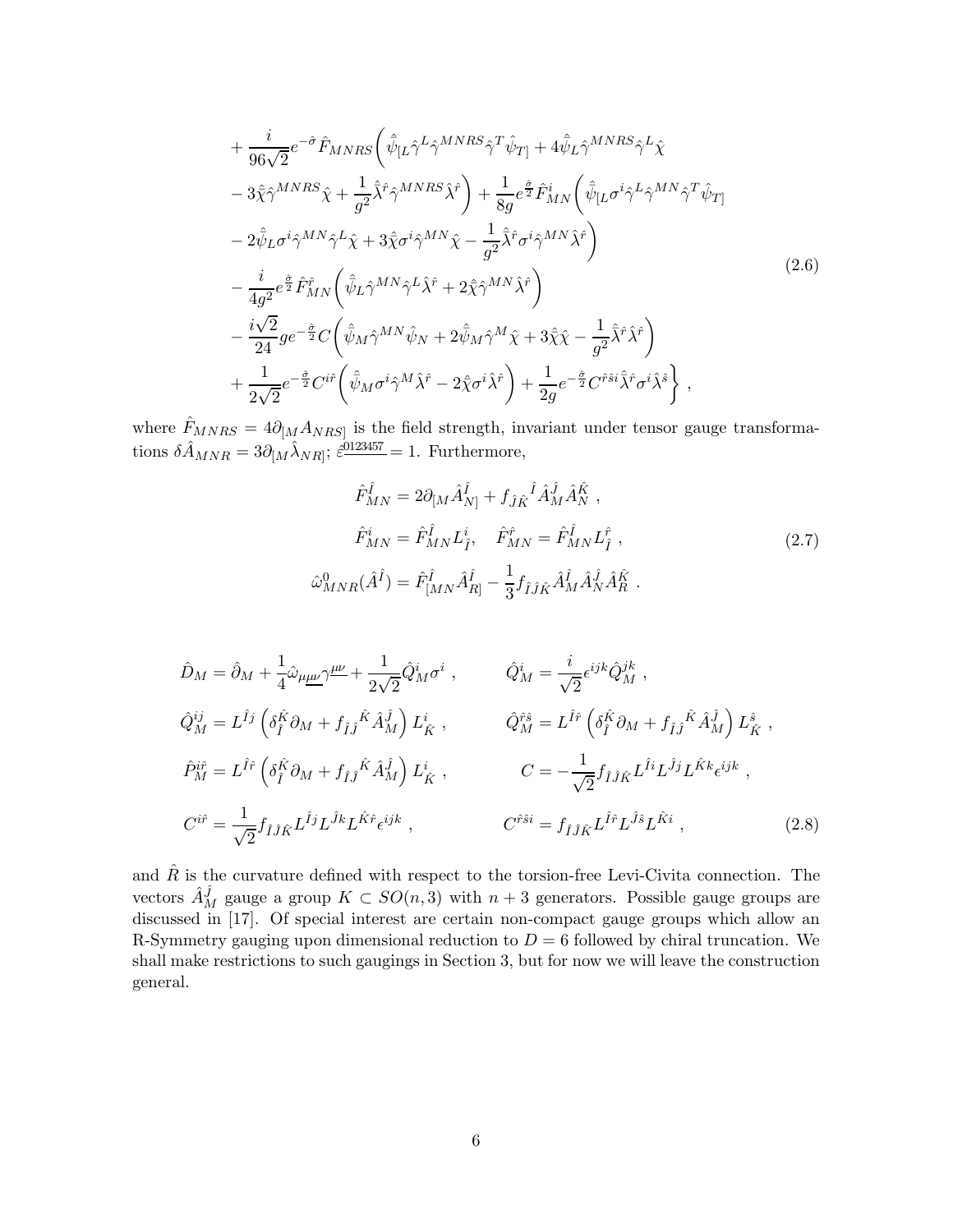The action is invariant under the following local supersymmetry transformations,

$$
\delta \hat{e}_{M}^{\underline{M}} = i \hat{\epsilon} \gamma^{\underline{M}} \hat{\psi}_{M} ,
$$
  
\n
$$
\delta \hat{\psi}_{M} = 2 \hat{D}_{M} \hat{\epsilon} - \frac{1}{240\sqrt{2}} e^{-\hat{\sigma}} \hat{F}_{RSLT} \left( \hat{\gamma}_{M} \hat{\gamma}^{RSLT} + 5 \hat{\gamma}^{RSLT} \hat{\gamma}_{M} \right) \hat{\epsilon} \n- \frac{i}{20g} e^{\frac{\hat{\sigma}}{2}} \hat{F}_{RS}^{i} \sigma^{i} \left( 3 \hat{\gamma}_{M} \hat{\gamma}^{RS} - 5 \hat{\gamma}^{RS} \hat{\gamma}_{M} \right) \hat{\epsilon} - \frac{\sqrt{2}}{30} g e^{-\frac{\hat{\sigma}}{2}} C \hat{\gamma}_{M} \hat{\epsilon} ,
$$
  
\n
$$
\delta \hat{\chi} = -\frac{1}{2} \hat{\gamma}^{M} \hat{\partial}_{M} \hat{\sigma} \hat{\epsilon} - \frac{1}{60\sqrt{2}} e^{-\hat{\sigma}} \hat{F}_{MNRS} \hat{\gamma}^{MNRS} \hat{\epsilon} \n- \frac{i}{10g} e^{\frac{\hat{\sigma}}{2}} \hat{F}_{MN}^{i} \sigma^{i} \hat{\gamma}^{MN} \hat{\epsilon} + \frac{\sqrt{2}}{30} g e^{-\frac{\hat{\sigma}}{2}} C \hat{\epsilon} ,
$$
  
\n
$$
\delta \hat{A}_{MNR} = \frac{3i}{\sqrt{2}} e^{\hat{\sigma}} \hat{\epsilon} \hat{\gamma}_{[MN} \hat{\psi}_{R]} - i \sqrt{2} e^{\hat{\sigma}} \hat{\epsilon}_{\gamma_{MNR}} \hat{\chi} ,
$$
  
\n
$$
\delta \hat{A}_{M}^{f} = -g e^{-\frac{\hat{\sigma}}{2}} \left( \hat{\epsilon} \sigma^{i} \hat{\psi}_{M} + \hat{\epsilon} \sigma^{i} \hat{\gamma}_{M} \hat{\chi} \right) L^{\hat{I}i} + i e^{-\frac{\hat{\sigma}}{2}} \hat{\epsilon} \hat{\gamma}_{M} \hat{\lambda}^{\hat{\tau}} L^{\hat{I}f} ,
$$
  
\n
$$
\delta \hat{L}_{\hat{I}}^{i} = \frac{1}{g} \hat{\epsilon} \sigma^{i} \hat{\lambda}^{\hat{\tau}} L_{\hat{I}}^{i} ,
$$
  
\n

# 3 The Model on an  $S^1/\mathbb{Z}_2$  Orbifold

The action has a  $\mathbb{Z}_2$  parity symmetry under which  $x^7 \to -x^7$ , and the following fields have even parity:

$$
(\hat{e}_{\mu}^{\nu}, \hat{e}_{7}^{\tau}, \hat{A}_{\mu\nu 7}, \hat{\sigma}, \hat{A}_{\mu}^{I'}, \hat{A}_{7}^{I}, \phi^{ri}, \hat{\psi}_{\mu+}, \hat{\psi}_{\mu-}, \hat{\chi}_{-}, \hat{\chi}_{-}, \hat{\lambda}_{+}^{r'}) , \qquad (3.1)
$$

whilst the odd-parity fields are

$$
(\hat{e}_{\mu}{}^{\mathcal{I}}, \hat{e}_{7}{}^{\mu}, \hat{A}_{\mu\nu\rho}, \hat{A}_{\mu}^{I}, A_{7}^{I'}, \phi^{r'i}, \hat{\psi}_{\mu^{-}}, \hat{\psi}_{\mathcal{I}^{+}}, \hat{\chi}_{+}, \hat{\lambda}_{+}^{r}, \hat{\lambda}_{-}^{r'}) , \qquad (3.2)
$$

where the scalars  $(\phi^{ri}, \phi^{r'r})$  parametrize the coset (2.2). The supersymmetry transformation rules are consistent with these parity assignments provided that  $\epsilon_+$  has even parity and  $\epsilon_$ has odd parity. In the definitions  $(3.1)$  and  $(3.2)$ , we have split up the index M into the 7 direction and the directions normal to it, which are labelled by  $\mu = 0, \ldots, 5$ . We have also defined a chiral projection operator  $P_{\pm} = \frac{1}{2}$  $\frac{1}{2}(1 \pm \gamma^{\frac{7}{2}})$ , which projects onto chiral spinors in the standard way, *i.e.*  $\chi_{\pm} = P_{\pm} \chi$ . The  $\hat{r}$  and  $\hat{I}$  indices have also been split as

$$
\hat{I} = \{I, I'\}, \qquad I = 1, ..., p + 3, \qquad I' = p + 4, ..., n + 3
$$
\n
$$
\hat{r} = \{r, r'\}, \qquad r = 1, ..., p, \qquad r' = p + 1, ..., n \qquad (3.3)
$$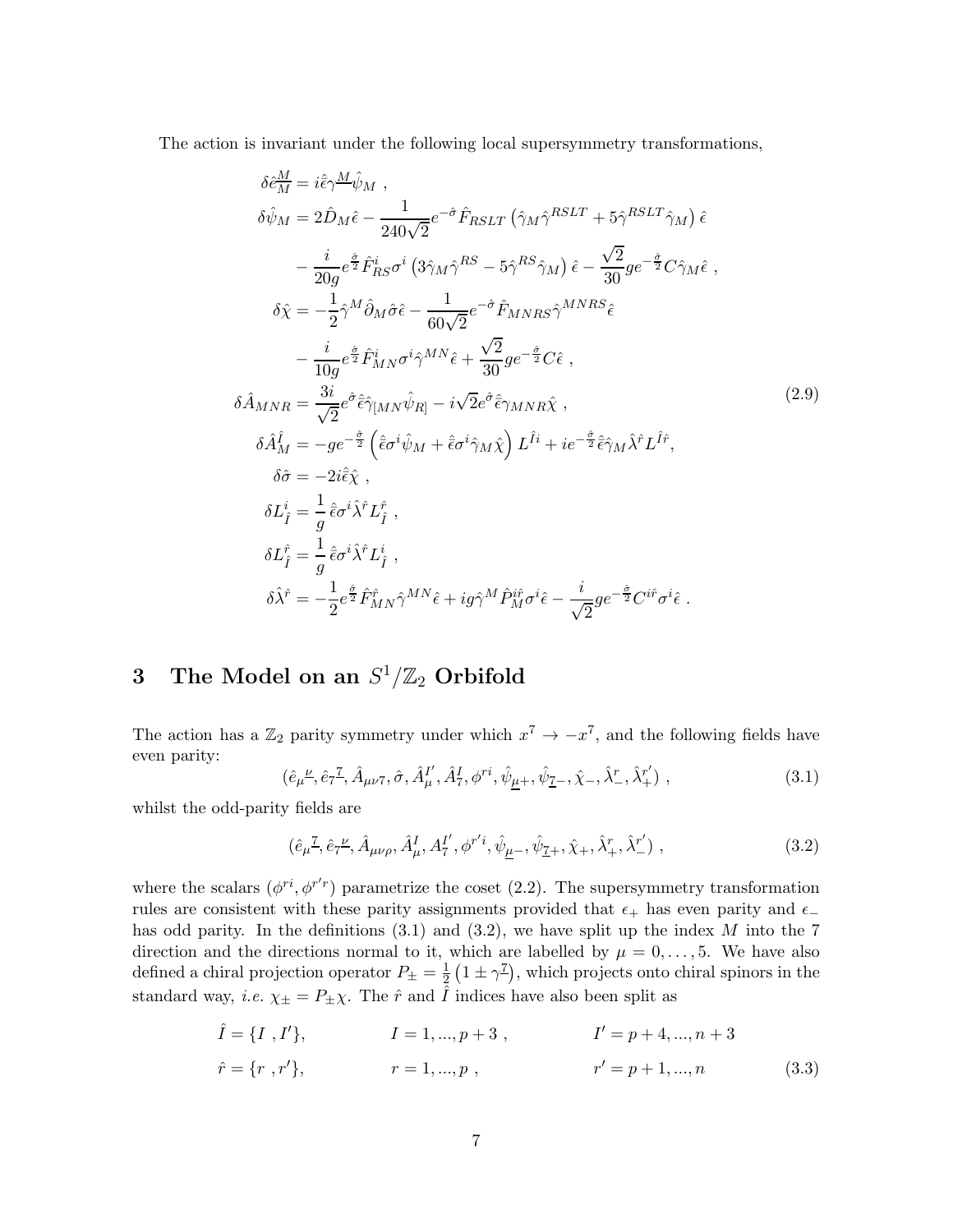where  $0 \leq p \leq n$ . Next, we observe that the requirement that the Yang-Mills field strength (2.7) have a definite parity imposes the conditions

$$
f_{IJ}{}^K = f_{I'J'}{}^K = 0 \tag{3.4}
$$

The possible groups K which posses this property and which reduce to give a gauged supergravity in 6 dimensions are  $SO(3,1), SO(2,1)$  and  $SO(2,2)$  [17]. Since the action is invariant under a  $\mathbb{Z}_2$  symmetry, we can formulate the action integral on a manifold  $M \times I$ , where M is an arbitrary  $D = 6$  spacetime and  $I = S_1/\mathbb{Z}_2$  is an interval with boundaries  $(\partial M)$  at  $x^7 = 0$ and  $x^7 = L$ . This will result in multiplication of the action by a factor of 2 since the interval I is half the size of the circle  $S_1$ . Assuming that all fields are continuous and smooth, the parity assignments then imply the following boundary conditions:

$$
(\hat{e}_{\mu}^{\mathcal{I}}, \hat{e}_{7}^{\mu}, \hat{A}_{\mu\nu\rho}, \hat{A}_{\mu}^{I}, A_{7}^{I'}, \phi^{r'i}, \hat{\psi}_{\mu^{-}}, \hat{\psi}_{\tilde{Z}^{+}}, \hat{\chi}_{+}, \hat{\lambda}_{+}^{r}, \hat{\lambda}_{-}^{r'})|_{\partial_{M}} = 0 ,
$$
  

$$
\partial_{7}(\hat{e}_{\mu}^{\mu}, \hat{e}_{7}^{\mathcal{I}}, \hat{A}_{\mu\nu 7}, \hat{\sigma}, \hat{A}_{\mu}^{I'}, \hat{A}_{7}^{I}, \phi^{ri}, \hat{\psi}_{\underline{\mu}^{+}}, \hat{\psi}_{\tilde{Z}^{-}}, \hat{\chi}_{-}, \hat{\lambda}_{-}^{r}, \hat{\lambda}_{+}^{r'})|_{\partial M} = 0 .
$$
\n(3.5)

The boundary conditions on  $\phi$ -scalars imply that the even-parity coset representatives  $(L_I^i, L_I^r)$ parametrize the coset  $SO(p, 3)/SO(p) \times SO(3)$ , and  $L_{I'}^{r'}$  $I_I^{r'} = \delta_{I'}^{r'}$  $I'_{I'}$ , whilst the odd-parity coset representatives  $(L_{I'}^i, L_{I'}^r, L_I^{r'})$  $I_I^r$ ) vanish on the boundaries.

The fields whose  $\partial_7$  derivatives vanish at the boundaries are the parity even ones. In a diagonalised basis which will be spelled out in the next section (see eqn. (4.6)), they arrange themselves into  $D = 6$  supergravity plus a single tensor multiplet,  $(n - p)$  vector multiplets and  $(p+1)$  hypermultiplets.

We also note that our parity assignments differ from those used in [14, 15] in two respects. Firstly, while the coupling constant g is declared to be parity odd in  $[14, 15]$ , we take it here to be parity even. Secondly, while all the vector fields are taken to be parity odd in [14, 15], here we split them into two sets, and we assign even parity to one of these sets. Both of these differences crucially depend on our working with a noncompact gauged supergravity in  $D = 7.$ 

In order that the Euler-Lagrange variational principle be consistent with these boundary conditions, the action has to be supplemented by suitable additional terms defined on the boundary, known as Gibbons-Hawking-York terms. Then the total action takes the form

$$
S = \int_M d^7x \mathcal{L}_{SG} + \int_{\partial M} d^6x \mathcal{L}_{GHY} . \qquad (3.6)
$$

In the rest of this section, we will determine  $\mathcal{L}_{GHY}$ . We will consider explicitly the boundary at  $x^7 = 0$ . The boundary located at  $x^7 = L$  can be treated similarly.

To begin with, let us consider a general variation of the Einstein-Hilbert term. It contains a normal derivative of the metric variation, which must be avoided in order that the boundary conditions implied by the variational principle are not over constrained. To achieve this, as is well known, one adds an extrinsic curvature term so that the total action becomes <sup>2</sup>

$$
S_{EH} + S_{GHY}^0 = \frac{1}{2\kappa^2} \int_M d^7x \hat{e}\hat{R} + \frac{1}{\kappa^2} \int_{\partial M} d^6x \sqrt{-\hat{h}}\hat{K} , \qquad (3.7)
$$

<sup>&</sup>lt;sup>2</sup>We could alternatively have defined  $\hat{R}$  with respect to the spin connection which would then contain fermi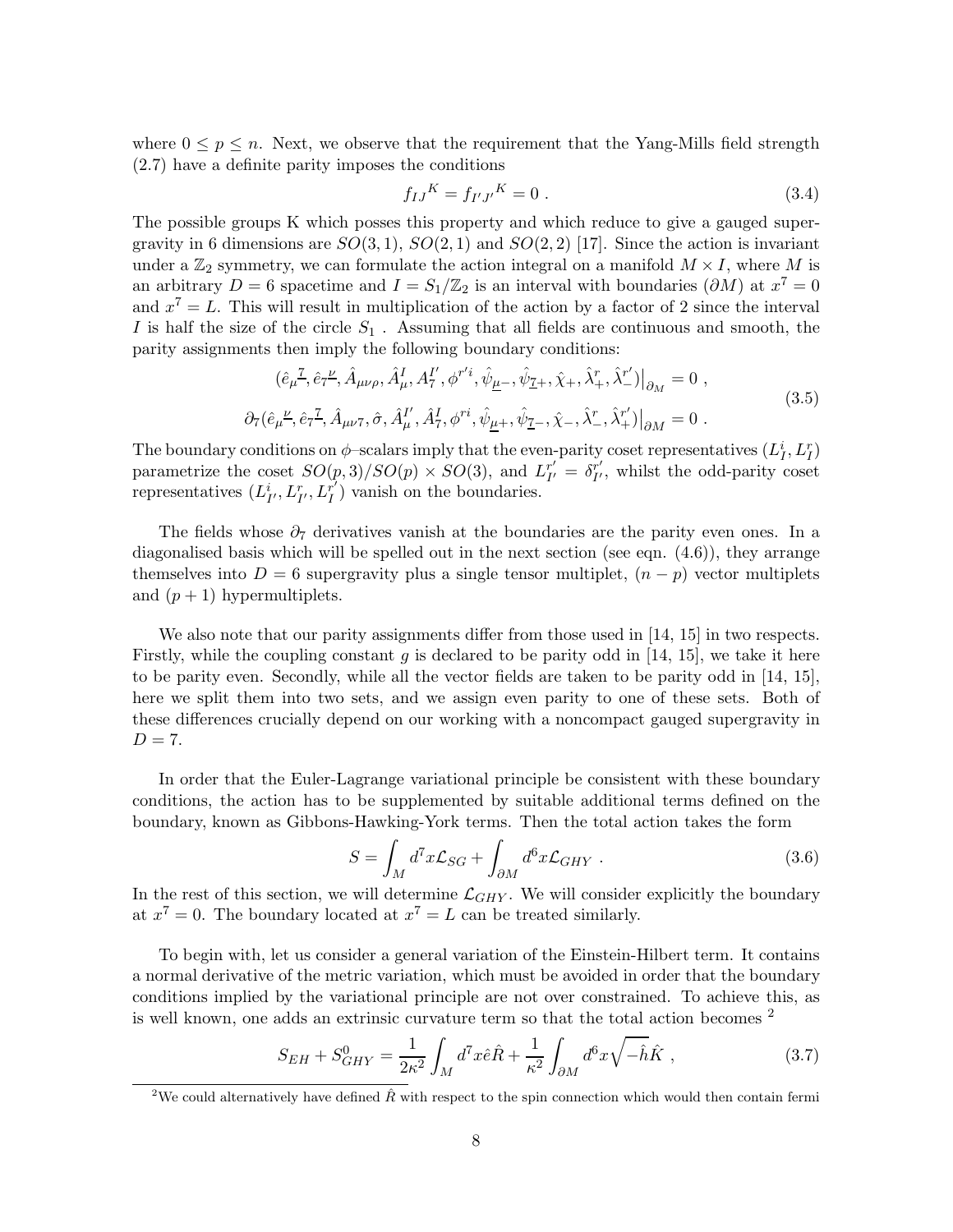where  $\hat{K}$  is the extrinsic curvature, which is defined as follows. Let  $\hat{n}_N$  denote the unit vector normal to the boundary pointing out of M. We construct the induced metric  $\hat{h}_{MN}$  as

$$
\hat{g}_{MN} = \hat{h}_{MN} + \hat{n}_M \hat{n}_N ; \qquad \hat{n}^M \hat{h}_{MN} = 0 . \qquad (3.8)
$$

Consequently, contraction with  $\hat{h}_{MN}$  projects onto components of vectors in directions tangent to the boundary. The extrinsic curvature is defined as

$$
\hat{K} = \hat{h}^{MN}\hat{K}_{MN} , \quad \hat{K}_{MN} = \hat{h}^P_M \hat{h}^Q_N \hat{\nabla}_P \hat{n}_Q . \tag{3.9}
$$

Then the general variations of (3.7) yields, modulo the Einstein field equation,

$$
\left(\delta S_{EH} + \delta S_{GHY}^0\right)|_{EOM} = -\frac{1}{2\kappa^2} \int_{\partial M} dx^6 \sqrt{-\hat{h}} \left(\hat{K}^{MN} - \hat{K}\hat{h}^{MN}\right) \delta \hat{g}_{MN} . \tag{3.10}
$$

This vanishes, however, upon imposing the boundary conditions (3.5), which in particular imply

$$
K_{\mu\nu}|_{\partial M} = 0. \tag{3.11}
$$

Turning to the general variation of the fermionic kinetic terms, they all involve fermion variations of both chiralities. In order that the boundary conditions implied by the variational principle are not over constrained, we add suitable Gibbons-Hawking terms such that

$$
S_F + S_{GHY}^1 = \frac{1}{\kappa^2} \int_M d^7x \hat{e} \left\{ -\frac{i}{2} \hat{\bar{\psi}}_M \hat{\gamma}^{MNR} \hat{D}_N \hat{\psi}_R - \frac{5i}{2} \hat{\bar{\chi}} \hat{\gamma}^M \hat{D}_M \hat{\chi} - \frac{i}{2g^2} \hat{\bar{\lambda}}^{\hat{\tau}} \hat{\gamma}^M \hat{D}_M \hat{\lambda}_{\hat{r}} \right\} + \frac{1}{\kappa^2} \int_{\partial M} d^6x \sqrt{-\hat{h}} \left\{ -\frac{i}{4} \hat{\bar{\psi}}_\mu \hat{\gamma}^{\mu\nu} \hat{\psi}_\nu - \frac{5i}{4} \hat{\bar{\chi}} \hat{\chi} - \frac{i}{4g^2} \hat{\bar{\chi}}^{\tau} \hat{\lambda}_{r} + \frac{i}{4g^2} \hat{\bar{\lambda}}^{r'} \hat{\lambda}_{r'} \right\}.
$$
(3.12)

As a result, we obtain the total variation, modulo the fermion equations of motion,

$$
\left(\delta S_F + \delta S_{GHY}^1\right)|EOM = \frac{1}{\kappa^2} \int_{\partial M} d^6 x \sqrt{-\hat{h}} \left\{-i\hat{\bar{\psi}}_{\mu-} \hat{\gamma}^{\mu\nu} \delta \hat{\psi}_{\nu+}\right.\n-5i\hat{\bar{\chi}}_{+} \delta \hat{\chi}_{-} - \frac{i}{g^2} \hat{\bar{\chi}}_{+}^r \delta \hat{\lambda}_{r-} + \frac{i}{g^2} \hat{\bar{\chi}}_{-}^r \delta \hat{\lambda}_{r'+}\right\},
$$
\n(3.13)

which is set to zero when the parity-odd fields vanish on the boundary.

One can check that there is no need for any further Gibbons-Hawking terms, and we conclude that the total action with a well-defined variational principle yielding the bulk equations of motion and the boundary conditions (3.5) is given by  $S_{SG} + S_{GHY}^0 + S_{GHY}^1$ .

## 4 Dimensional Reduction and the Diagonalised Basis for Fields

In describing the coupling of matter fields to supergravity on the boundary, which we shall do in the next section, it is convenient to express the parity-even bulk fields in a diagonal basis

squared terms. However that definition contributes a total derivative which is subsequently eliminated by adding appropriate Gibbons-Hawking-York terms, with no further effect in the bulk plus boundary theory that we will construct [18].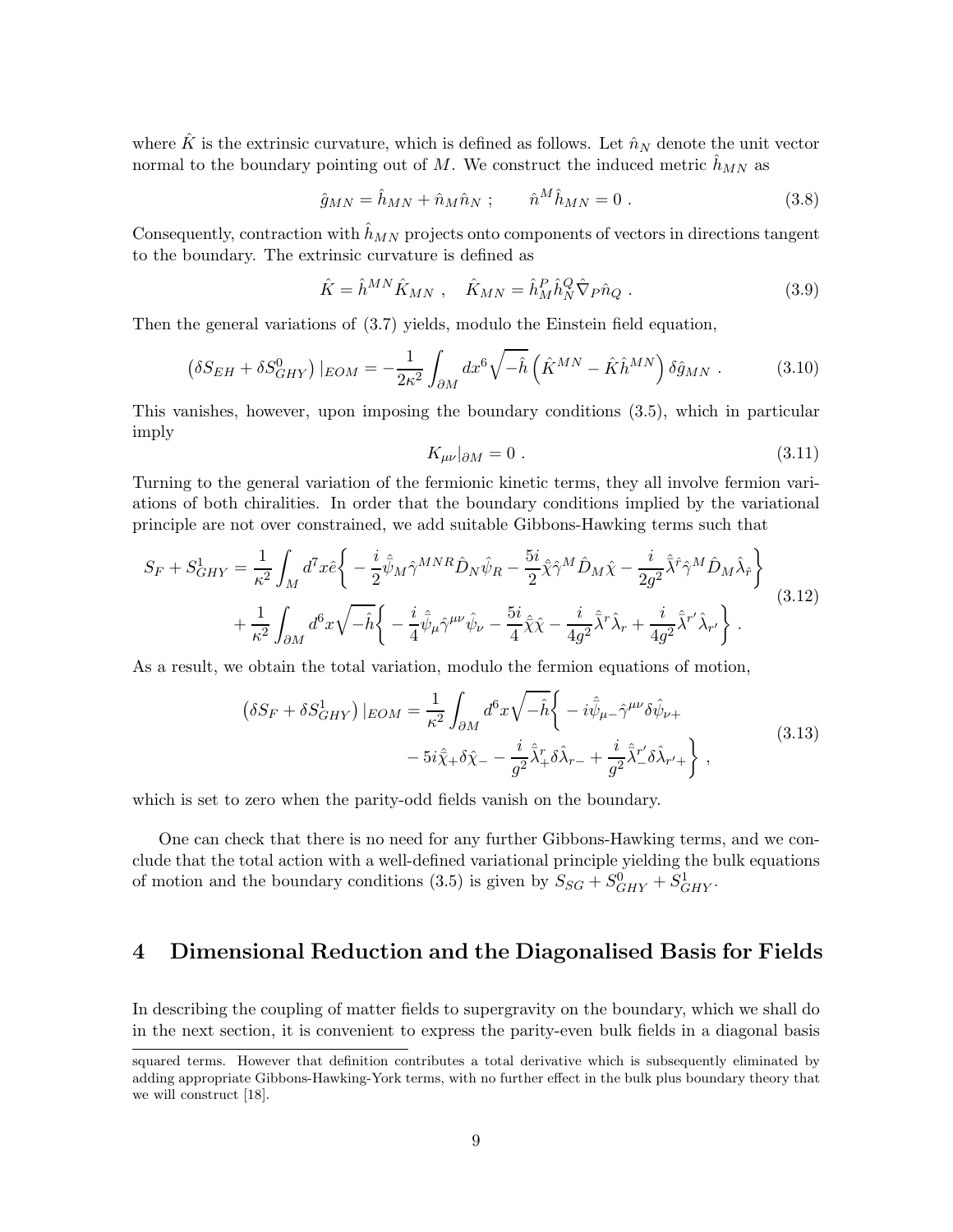upon restriction to the boundary. In particular, the gravitino and dilaton field equations will be put into a canonical form in this basis. To achieve this, we shall consider the dimensional reduction of  $S_{SG}$  on a circle and then will chirally truncate the theory such that we retain only the even-parity fields. This amounts to taking a limit in which the boundaries are empty and coincident, which results in a  $D = 6$ ,  $N = (1, 0)$  supergravity.

We begin by making a Kaluza-Klein ansatz for the the metric,

$$
\hat{g}_{MN} = \begin{pmatrix} e^{2\alpha\phi} g_{\mu\nu} + e^{2\beta\phi} \mathcal{A}_{\mu} \mathcal{A}_{\nu} & -e^{2\beta\phi} \mathcal{A}_{\mu} \\ -e^{2\beta\phi} \mathcal{A}_{\mu} & e^{2\beta\phi} \end{pmatrix} . \tag{4.1}
$$

We chose values for  $\alpha$  and  $\beta$  so as to obtain the standard Einstein-Hilbert gravitational action in  $D=6$ ,

$$
\alpha = -\frac{1}{2\sqrt{10}} \,, \qquad \beta = -4\alpha \,. \tag{4.2}
$$

We will chose our notation such that hatted fields have their indices raised and lowered with  $\hat{g}_{MN}$ , while unhatted fields have their indices raised and lowered with  $g_{\mu\nu}$ . We work with the corresponding vielbein basis,

$$
\hat{e}^{\mu}_{\mu} = e^{\alpha \phi} e^{\mu}_{\mu} , \n\hat{e}^{\tau}_{\mu} = -e^{\beta \phi} \mathcal{A}_{\mu} , \n\hat{e}^{\tau}_{\tau} = 0 , \n\hat{e}^{\tau}_{\tau} = e^{\beta \phi} , \n\hat{e}^{\tau}_{\tau} = e^{\beta \phi} ,
$$
\n(4.3)

We note here that in order for the gauge choice  $(4.3)$  to be invariant under the supersymmetry transformations (2.9), we must make a compensating Lorentz transformation with parameter  $\lambda_{\mu} \overline{\tau} = -i \overline{\epsilon}_+ \gamma_{\mu} \psi_{7+}$ . As the veilbein is the only boson that transforms under Lorentz symmetry, the effect of this additional transformation on all other fields can be ignored, since it is higher order in fermions.

Working in a frame in which  $\hat{n}_{\underline{M}} = (0, 0, 0, 0, 0, 0, -1)$  implies that  $\hat{n}_{\underline{M}} = -\hat{e}_{\underline{M}}^{\underline{7}}$ . Substituting this into (3.8) we see that,

$$
\hat{g}_{MN} = \begin{pmatrix} \hat{h}_{\mu\nu} + e^{2\beta\phi} \mathcal{A}_{\mu} \mathcal{A}_{\nu} & \hat{h}_{\mu 7} - e^{2\beta\phi} \mathcal{A}_{\mu} \\ \hat{h}_{\mu 7} - e^{2\beta\phi} \mathcal{A}_{\mu} & \hat{h}_{77} + e^{2\beta\phi} \end{pmatrix} . \tag{4.4}
$$

Comparing (4.1) and (4.4), we can read off the components of  $\hat{h}$  as

$$
\hat{h}_{\mu\nu} = e^{2\alpha\phi} g_{\mu\nu}, \quad \hat{h}_{\mu\tau} = \hat{h}_{77} = 0 \; ; \tag{4.5}
$$

this will be useful when determining the surface variations later on.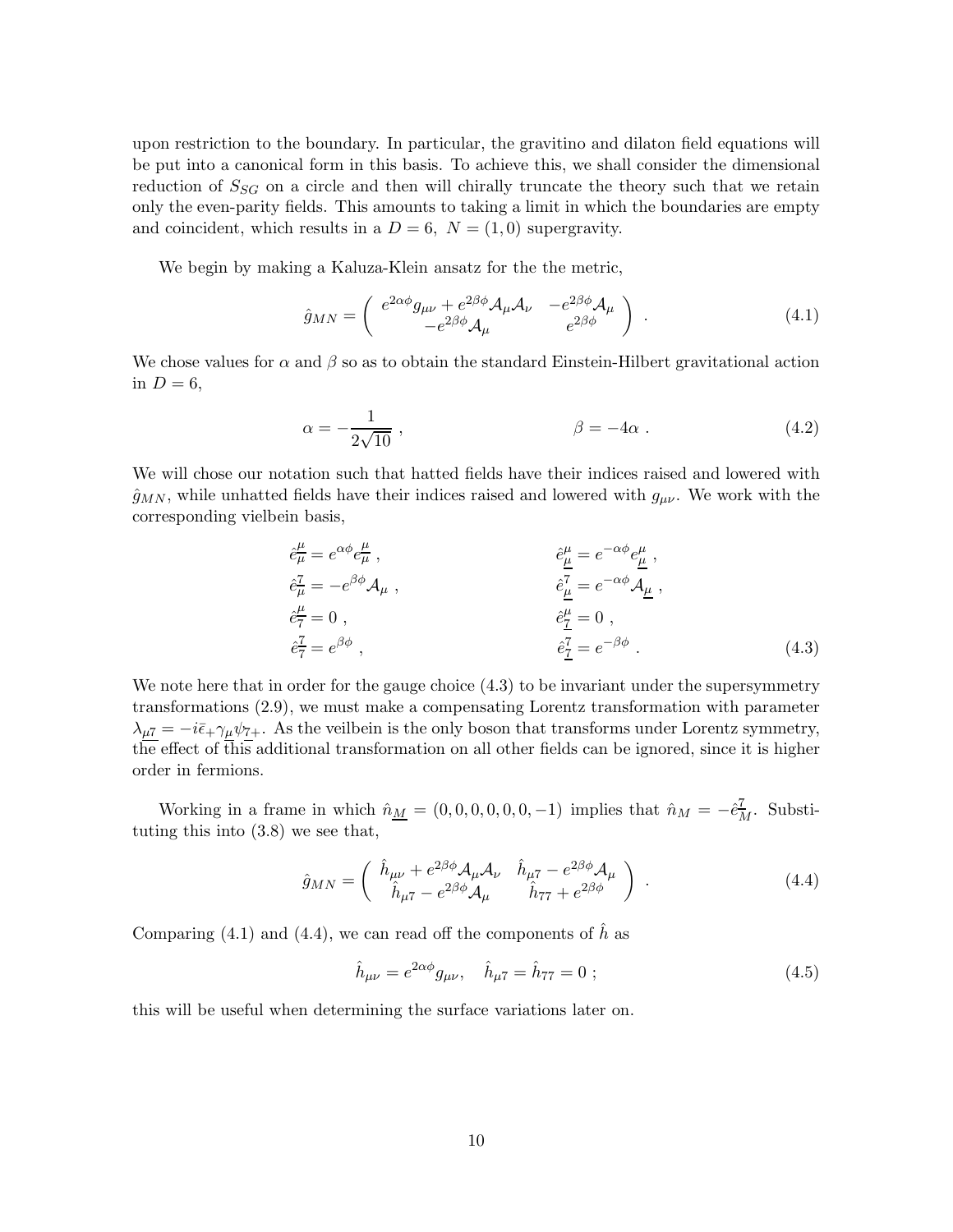We can now diagonalise all kinetic terms by making the following redefinitions [17]

$$
\sigma = \hat{\sigma} - 2\alpha\phi , \qquad \varphi = \frac{1}{2}\hat{\sigma} + 4\alpha\phi ,
$$
  
\n
$$
\psi^r = \frac{1}{g}\frac{1}{\sqrt{2}}e^{\frac{\alpha\phi}{2}}\hat{\lambda}^r , \qquad \lambda^{r'} = \frac{1}{\sqrt{2}}e^{\frac{\alpha\phi}{2}}\hat{\lambda}^{r'}_+ ,
$$
  
\n
$$
\chi = \sqrt{2}e^{\frac{\alpha\phi}{2}}\left(\hat{\chi}_- + \frac{1}{4}\hat{\psi}_{\mathcal{I}-}\right) , \qquad \psi = \frac{1}{\sqrt{2}}e^{\frac{\alpha\phi}{2}}\left(\hat{\psi}_{\mathcal{I}-} - \hat{\chi}_-\right) ,
$$
  
\n
$$
\psi_{\underline{\mu}} = \frac{1}{\sqrt{2}}e^{\frac{\alpha\phi}{2}}\left(\hat{\psi}_{\underline{\mu}+} - \frac{1}{4}\gamma_{\underline{\mu}}\hat{\psi}_{\mathcal{I}-}\right) , \qquad \hat{\epsilon}_{+} = \frac{1}{\sqrt{2}}e^{\frac{\alpha\phi}{2}}\epsilon ,
$$
  
\n
$$
\Phi^I = \frac{1}{g}\hat{A}^I_\tau , \qquad A^I_\mu = \hat{A}^{I'}_\mu ,
$$
  
\n
$$
B_{\mu\nu} = \frac{1}{\sqrt{2}}\hat{A}_{\mu\nu\tau} .
$$
  
\n(4.6)

With these definitions, the  $D=6$  supergravity action becomes

$$
S_{SG(6)} = \frac{2L}{\kappa^2} \int d^6x e \left\{ \frac{1}{4}R - \frac{1}{8g^2} e^{\sigma} F^{\prime\prime}_{\mu\nu} F^{\mu\nu\tau'} - \frac{1}{12} e^{-2\sigma} G_{\mu\nu\rho} G^{\mu\nu\rho} - \frac{1}{4} \partial_{\mu} \sigma \partial^{\mu} \sigma \right.\n- \frac{1}{4} \partial_{\mu} \varphi \partial^{\mu} \varphi - \frac{1}{4} P^{\text{ir}}_{\mu} P^{\mu\text{ir}} - \frac{1}{4} P^{\text{ir}}_{\mu} P^{\mu\text{ir}} \right.\n- \frac{1}{8} g^2 e^{-\sigma} \left( C^{\text{ir}'} C^{\text{ir}'} + 2 S^{\text{ir}'} S^{\text{ir}'} \right) + \frac{1}{24g^2} \varepsilon^{\mu\nu\rho\sigma\lambda\tau} G_{\mu\nu\rho\omega} \partial_{\lambda\tau} (A^{\tau'}) \n- \frac{i}{2} \bar{\psi}_{\mu} \gamma^{\mu\nu\rho} D_{\nu} \psi_{\rho} - \frac{i}{2} \bar{\chi} \gamma^{\mu} D_{\mu} \chi - \frac{i}{2g^2} \bar{\chi}^{\prime\prime} \gamma^{\mu} D_{\mu} \lambda_{\tau'} - \frac{i}{2} \bar{\psi} \gamma^{\mu} D_{\mu} \psi - \frac{i}{2} \bar{\psi}^{\tau} \gamma^{\mu} D_{\mu} \psi^{\tau} \n- \frac{1}{2} \bar{\psi}^{\tau} \sigma^i \gamma^{\mu} \gamma^{\nu} \psi_{\mu} P^{\text{ir}}_{\nu} - \frac{1}{2} \bar{\psi} \sigma^i \gamma^{\mu} \gamma^{\nu} \psi_{\mu} P^{\text{ir}}_{\nu} - \frac{i}{2} \bar{\psi}^{\tau} \gamma^{\mu} \gamma^{\nu} \psi_{\mu} P^{\text{r}}_{\nu} \n- \frac{i}{2} \bar{\chi} \gamma^{\mu} \gamma^{\nu} \psi_{\mu} \partial_{\nu} \sigma - \frac{i}{2} \bar{\psi} \gamma^{\mu} \gamma^{\nu} \psi_{\mu} \partial_{\nu} \varphi - \frac{i}{24} e^{-\sigma} G_{\mu\nu\rho} \left( \bar{\psi}_{\mu} \
$$

where  $\varepsilon^{\mu\nu\rho\sigma\lambda\tau} = \hat{\varepsilon}^{\mu\nu\rho\sigma\lambda\tau\tau}$ , and we have used the following definitions:

$$
G_{\mu\nu\rho} = 3\partial_{[\mu}B_{\nu\rho]}, \qquad F_{\mu\nu}^{r'} = 2\partial_{[\mu}A_{\nu]}^{r'} + f_{s't'}{}^{r'}A_{\mu}^{s'}A_{\nu}^{t'},
$$
  

$$
\omega_{\mu\nu\rho}^{0}(A^{r'}) = F_{[\mu\nu}^{r'}A_{\rho]}^{r'} - \frac{1}{3}f_{r's't'}A_{\mu}^{r'}A_{\nu}^{s'}A_{\rho}^{t'};
$$
 (4.8)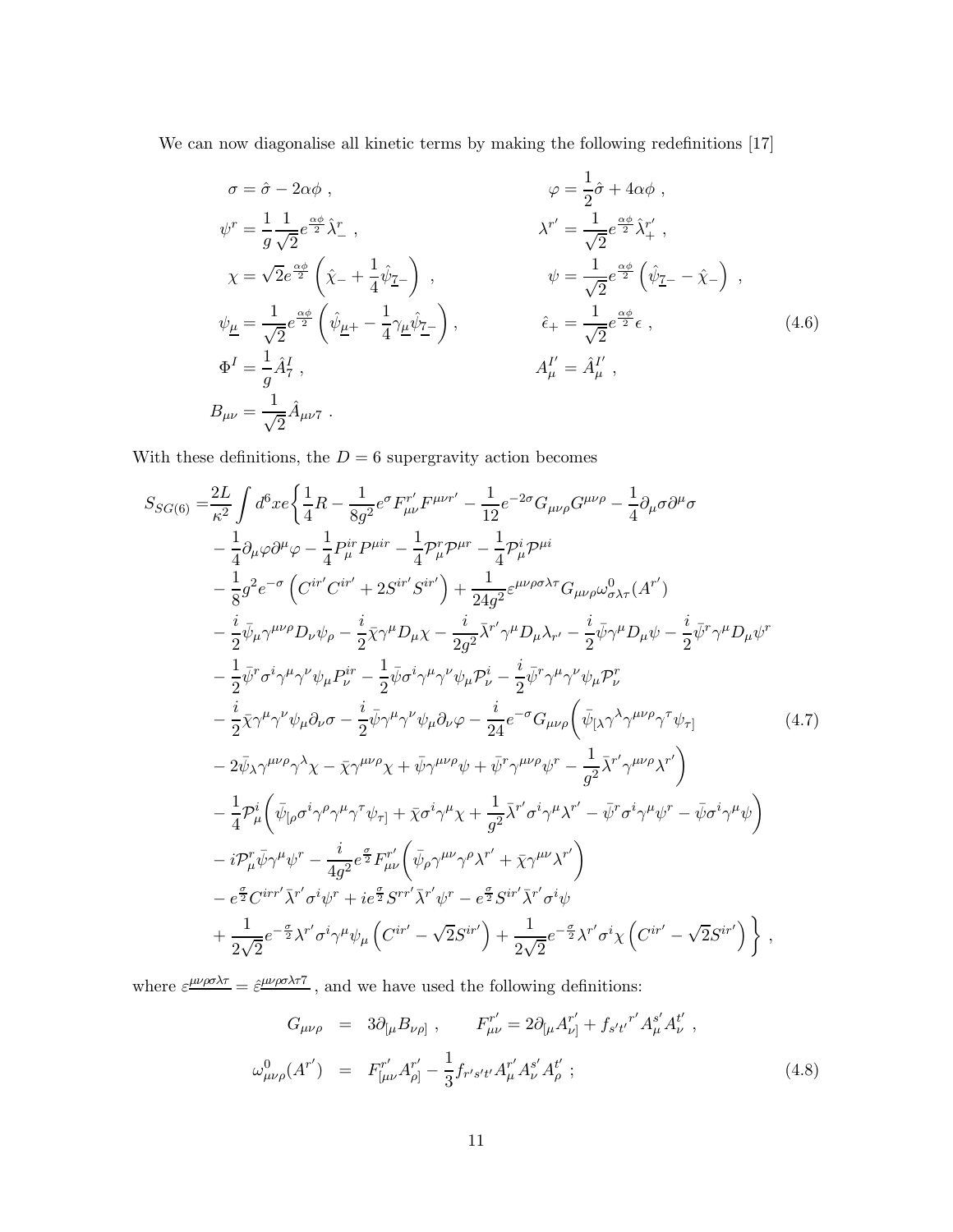the elements of the Maurer-Cartan forms are defined as

$$
P_{\mu}^{ir} = L^{Ir} \left( \delta_I^K \partial_{\mu} - f_{r'I}^{\ \ K} A_{\mu}^{r'} \right) L_K^i ,
$$
  
\n
$$
Q_{\mu}^{ij} = L^{Ij} \left( \delta_I^K \partial_{\mu} - f_{r'I}^{\ \ K} A_{\mu}^{r'} \right) L_K^i ,
$$
  
\n
$$
Q_{\mu}^{rs} = L^{Ir} \left( \delta_I^K \partial_{\mu} - f_{r'I}^{\ \ K} A_{\mu}^{r'} \right) L_K^s ,
$$
\n(4.9)

the axion field strengths are defined as

$$
\mathcal{P}^i_\mu = e^{\varphi} \left( \partial_\mu \Phi^I + f^I{}_{r'J} A^r_\mu \Phi^J \right) L^i_I ,
$$
\n
$$
\mathcal{P}^r_\mu = e^{\varphi} \left( \partial_\mu \Phi^I + f^I{}_{r'J} A^r_\mu \Phi^J \right) L^r_I , \qquad (4.10)
$$

gauge functions are defined as

$$
C^{kr'} = \frac{1}{\sqrt{2}} \epsilon^{kij} f_{r'IJ} L^{Ii} L^{Jj} , \qquad C^{irr'} = f_{r'IJ} L^{Ii} L^{Jj} ,
$$
  
\n
$$
S^{ir'} = -e^{\varphi} f_{r'IJ} \Phi^{J} L^{Ii} , \qquad S^{rr'} = -e^{\varphi} f_{r'IJ} \Phi^{J} L^{Ir} , \qquad (4.11)
$$

and the covariant derivative is defined as

 $\mathbf{r}$ 

$$
D_{\mu}\epsilon = \left(\partial_{\mu} + \frac{1}{4}\omega_{\mu\underline{\mu}\nu}\gamma^{\underline{\mu}\nu} + \frac{1}{2\sqrt{2}}Q_{\mu}^{i}\sigma^{i}\right)\epsilon\ ,\qquad Q_{\mu}^{i} = \frac{i}{\sqrt{2}}\epsilon^{ijk}Q_{\mu}^{jk}\ .\tag{4.12}
$$

Truncating the supersymmetry transformations (2.9) and writing the result in terms of the redefined fields gives the transformations under which the action (4.7) is invariant:

$$
\delta e^{\mu}_{\mu} = i\bar{\epsilon}\gamma^{\mu}\psi_{\mu} ,
$$
  
\n
$$
\delta\psi_{\mu} = D_{\mu}\epsilon - \frac{i}{2}\mathcal{P}^{i}_{\mu}\sigma^{i}\epsilon + \frac{1}{24}e^{-\sigma}G_{\rho\sigma\tau}\gamma^{\rho\sigma\tau}\gamma_{\mu}\epsilon ,
$$
  
\n
$$
\delta\chi = -\frac{1}{2}\gamma^{\mu}\partial_{\mu}\sigma\epsilon - \frac{1}{12}e^{-\sigma}G_{\mu\nu\rho}\gamma^{\mu\nu\rho}\epsilon ,
$$
  
\n
$$
\delta B_{\mu\nu} = -ie^{\sigma}\bar{\epsilon}\gamma_{\mu}\psi_{\nu} + \frac{i}{2}e^{\sigma}\bar{\epsilon}\gamma_{\mu\nu}\chi ,
$$
  
\n
$$
\delta\sigma = -i\bar{\epsilon}\chi ,
$$
  
\n
$$
\delta A^{\prime \prime}_{\mu} = ie^{-\frac{\sigma}{2}}\bar{\epsilon}\gamma_{\mu}\lambda^{\tau'},
$$
  
\n
$$
\delta\lambda^{\tau'} = -\frac{1}{4}e^{\frac{\sigma}{2}}\gamma^{\mu\nu}F^{\nu}_{\mu\nu}\epsilon - \frac{i}{2\sqrt{2}}g^{2}e^{-\frac{\sigma}{2}}\left(C^{ir'} - \sqrt{2}S^{ir'}\right)\sigma^{i}\epsilon ,
$$
  
\n
$$
\delta\psi = \frac{i}{2}\gamma^{\mu}\left(\mathcal{P}^{i}_{\mu}\sigma^{i} - i\partial_{\mu}\varphi\right)\epsilon ,
$$
  
\n
$$
\delta\psi^{\tau} = \frac{i}{2}\gamma^{\mu}\left(P^{ir}_{\mu}\sigma^{i} + i\mathcal{P}^{r}_{\mu}\right)\epsilon ,
$$
  
\n
$$
\delta\varphi = i\bar{\epsilon}\psi ,
$$
  
\n
$$
\delta L^{i}_{I} = \bar{\epsilon}\sigma^{i}\psi^{r}L^{i}_{I} ,
$$
  
\n
$$
\delta L^{i} = \bar{\epsilon}\sigma^{i}\psi^{r}L^{r}_{I} ,
$$
  
\n
$$
\delta\Phi^{I} = -L^{I}ie^{-\varphi}\bar{\epsilon}\sigma^{i}\psi - iL^{Ir}e^{-\varphi}\bar{\epsilon}\psi^{r} .
$$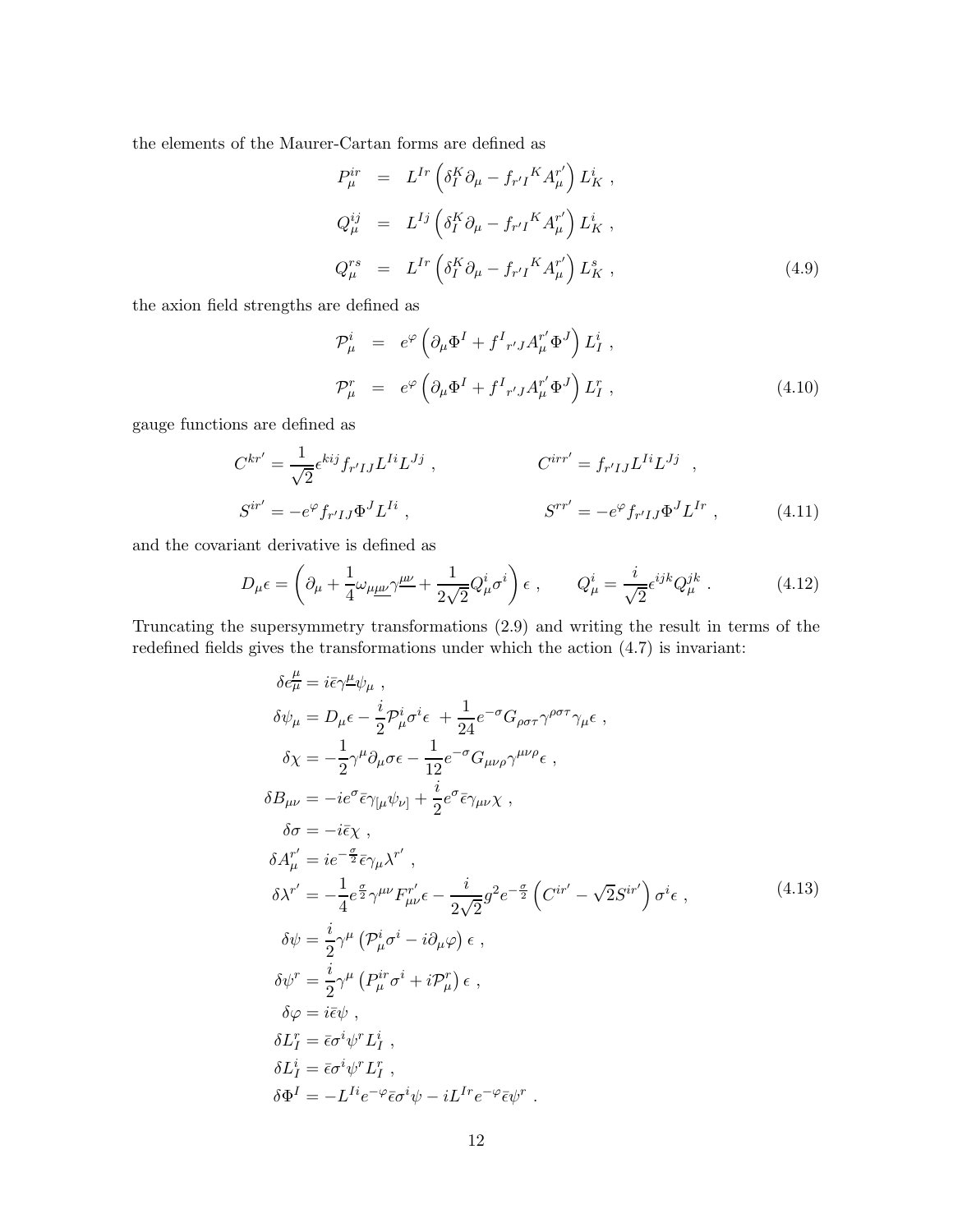The fields appearing here can be written in terms of  $N = (1,0)$  multiplets in  $D = 6$ . These consist of the supergravity multiplet  $(e^{\mu}_{\mu}, \psi_{\mu}, B^+_{\mu\nu})$ , a single tensor multiplet  $(B^-_{\mu\nu}, \chi, \sigma)$ , vector multiplets  $(A^{r'}_{\mu})$  $(u''_\\\mu, \lambda^{r'})$  and hypermultiplets  $(L_I^r, L_I^i, \Phi^I, \varphi, \psi, \psi^r)$ . By making suitable redefinitions, it is possible to demonstrate that the scalars of the hypermultiplets form the enlarged coset

$$
\frac{SO(p+1,4)}{SO(p+1)\times SO(4)}\tag{4.14}
$$

which is a quaternionic Kähler manifold  $[17]$ . However we will not make these redefinitions here.

These redefined fields and transformations represent the induced supergravity which is present on the boundary and it is to this supergravity that we will couple boundary-localised matter in the following sections. When the boundaries are populated by this localised matter, the transformations (4.13) will be modified corresponding to non-zero odd  $\times$  odd terms appearing in the variation of these even-parity fields. However these transformations will be of higher order in the boundary couplings and so will be ignored in this paper.

## 5 Introduction of Boundary Yang-Mills Fields and the Modified Boundary Conditions

We will now consider turning on a boundary action describing vector multiplets

$$
(C_{\mu}^X, \eta^{XA})\tag{5.1}
$$

where  $\eta$  is an  $Sp(1)$  pseudo-Majorana spinor with a doublet index A as before and X labels the adjoint representation of some gauge group  $K'$ . The supersymmetry transformations of these boundary fields must be given by their known flat-space forms modified by appropriate bulk dressings. We therefore make the ansatz,

$$
\delta C_{\mu}^{X} = ie^{-\frac{a\sigma}{2}} \bar{\epsilon} \gamma_{\mu} \eta^{X} ,
$$
  
\n
$$
\delta \eta^{X} = -\frac{1}{4} e^{\frac{a\sigma}{2}} \gamma^{\mu \nu} H_{\mu \nu}^{X} \epsilon ,
$$
\n(5.2)

where  $H_{\mu\nu}^X = \partial_{\mu}C_{\nu}^X - \partial_{\nu}C_{\mu}^X + f^X{}_{YZ}C_{\mu}^Y C_{\nu}^Z$  and a is a constant which is to be determined. From our analysis in Section 4, we recognise that the scalar  $\varphi$  forms part of the  $D = 6$ quaternionic Kähler coset, and as such it is does not arise in the above transformation rules.

An immediate consequence of having introduced a boundary action is the modification of the boundary condition (3.11) such that  $K_{\mu\nu} - g_{\mu\nu}K$  will now be proportional to the stress tensor of the boundary action. This condition is known as the Israel junction condition [19]. On the other hand, since the supersymmetry transformation of the odd-parity gravitino  $\psi_{\mu-}$ contains the extrinsic curvature  $K_{\mu\nu}$ , it follows that we must modify its boundary condition too. Supersymmetry will then require that we modify other boundary conditions as well.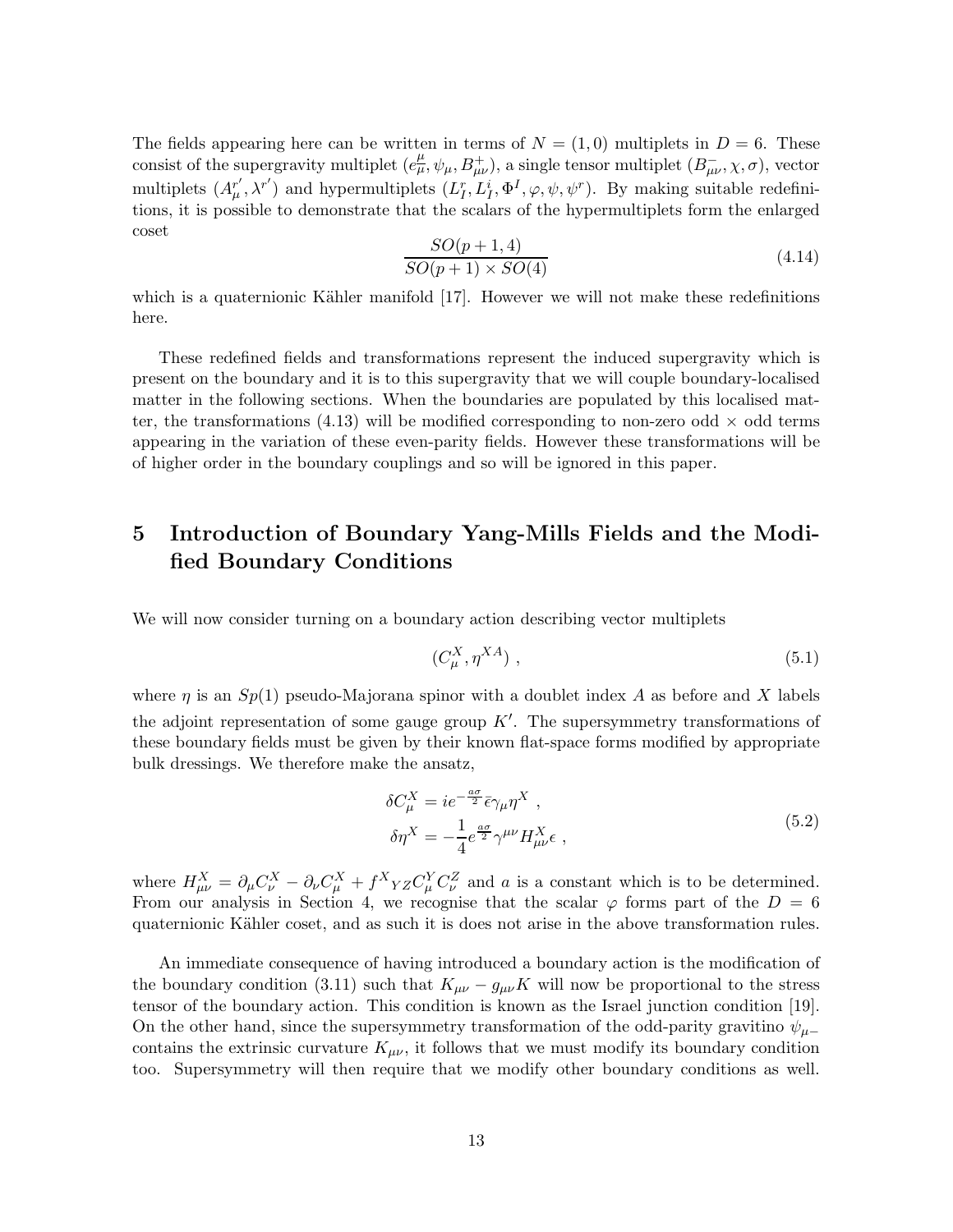To determine these modifications, we begin by recording the supersymmetry transformation rules of the parity-odd fields<sup>3</sup>

$$
\delta\psi_{\mu-} = -\frac{1}{2}K_{\mu\nu}\gamma^{\nu}\epsilon - \frac{1}{480}e^{-\sigma}F_{\rho\sigma\lambda\tau}(\gamma_{\mu}\gamma^{\rho\sigma\lambda\tau} + 5\gamma^{\rho\sigma\lambda\tau}\gamma_{\mu})\epsilon ,
$$
  
\n
$$
\delta\chi_{+} = -\frac{1}{4}e^{6\alpha\phi}\partial_{\overline{7}}\hat{\sigma}\epsilon - \frac{1}{120}e^{-\sigma}F_{\mu\nu\rho\sigma}\gamma^{\mu\nu\rho\sigma}\epsilon ,
$$
\n(5.3)

where we have used the bulk supersymmetry transformations (2.9) and have made the following redefinitions

$$
K_{\mu\nu} = e^{4\alpha\phi} \hat{K}_{\mu\nu} ,
$$
  
\n
$$
\psi_{\mu-} = \frac{1}{\sqrt{2}} e^{\frac{9\alpha\phi}{2}} \hat{\psi}_{\mu-} ,
$$
  
\n
$$
K = K_{\mu\nu} g^{\mu\nu} ,
$$
  
\n
$$
\chi_{+} = \frac{1}{\sqrt{2}} e^{\frac{11\alpha\phi}{2}} \hat{\chi}_{+} ,
$$
  
\n
$$
F_{\mu\nu\rho\sigma} = \frac{1}{\sqrt{2}} \hat{F}_{\mu\nu\rho\sigma} .
$$
\n(5.4)

We have also used the identity

$$
P_{-}\left(\hat{D}_{\mu}\hat{\epsilon}\right) = -\hat{D}_{\mu}\left(P_{-}\right)\hat{\epsilon} = -\frac{1}{2\sqrt{2}}K_{\mu\nu}\gamma^{\nu}e^{-\frac{9\alpha\phi}{2}}\epsilon\ .\tag{5.5}
$$

Examining these transformations, it follows that we need also to specify the modified boundary conditions for  $F_{\mu\nu\rho\sigma}$ ,  $\partial_{\underline{\tau}}\hat{\sigma}$  and  $\chi_+$  in a manner consistent with (5.3). Carrying out this process yields the modified boundary conditions

$$
\psi_{\mu-}|_{\partial M} = -\frac{7}{20} b e^{(c+\frac{a}{2})\sigma} H_{\mu\nu}^{X} \gamma^{\nu} \eta_{X} + \frac{3}{40} b e^{(c+\frac{a}{2})\sigma} H^{\rho \sigma X} \gamma_{\mu \rho \sigma} \eta_{X} + (\text{fermi})^{3} ,
$$
  
\n
$$
\chi_{+}|_{\partial M} = \frac{1}{20} b e^{(c+\frac{a}{2})\sigma} H_{\mu\nu}^{X} \gamma^{\mu \nu} \eta_{X} + (\text{fermi})^{3} ,
$$
  
\n
$$
e^{6\alpha\phi} \partial_{\tilde{L}} \hat{\sigma}|_{\partial M} = -\frac{1}{10} b e^{(c+a)\sigma} H_{\mu\nu}^{X} H_{X}^{\mu \nu} + (\text{fermi})^{2} ,
$$
  
\n
$$
F_{\mu\nu\rho\sigma}|_{\partial M} = \frac{3}{2} b e^{(1+c+a)\sigma} H_{[\mu\nu}^{X} H_{\rho \sigma]X} + (\text{fermi})^{2} ,
$$
  
\n
$$
K_{\mu\nu}|_{\partial M} = \frac{1}{2} b e^{(c+a)\sigma} H_{\mu\rho}^{X} H_{\nu}^{\rho} \gamma_{X} - \frac{3}{40} b e^{(c+a)\sigma} H_{\rho \sigma}^{X} H_{X}^{\rho \sigma} g_{\mu\nu} + (\text{fermi})^{2} ,
$$

where  $b$  and  $c$  are further constants, which will be determined in the next section by considering the cancellation of certain terms in the supersymmetry variation. Furthermore, the bulk Bianchi identity  $\partial_{\mu} \hat{F}_{\nu\rho\sigma\tau} = 0$  implies that  $1 + a + c = 0$ . The boundary conditions on all other parity-odd bulk fields vanish at lowest order in fermions.

We can rephrase the boundary condition on  $F_{\mu\nu\rho\sigma}$  in terms of a condition on  $A_{\mu\nu\rho}$ . However, in order to do this we must first modify the bulk supersymmetry transformation of  $A_{MNR}$  to

$$
\delta \hat{A}_{MNR} = \frac{3i}{\sqrt{2}} e^{\hat{\sigma}} \hat{\epsilon} \hat{\gamma}_{[MN} \hat{\psi}_{R]} - i \sqrt{2} e^{\hat{\sigma}} \hat{\epsilon} \hat{\gamma}_{MNR} \hat{\chi} + \partial_{[M} \hat{f}_{NR]}^1 . \tag{5.7}
$$

<sup>&</sup>lt;sup>3</sup>For clarity, these have been truncated to include only parity-odd fields that receive nontrivial boundary conditions in the following analysis.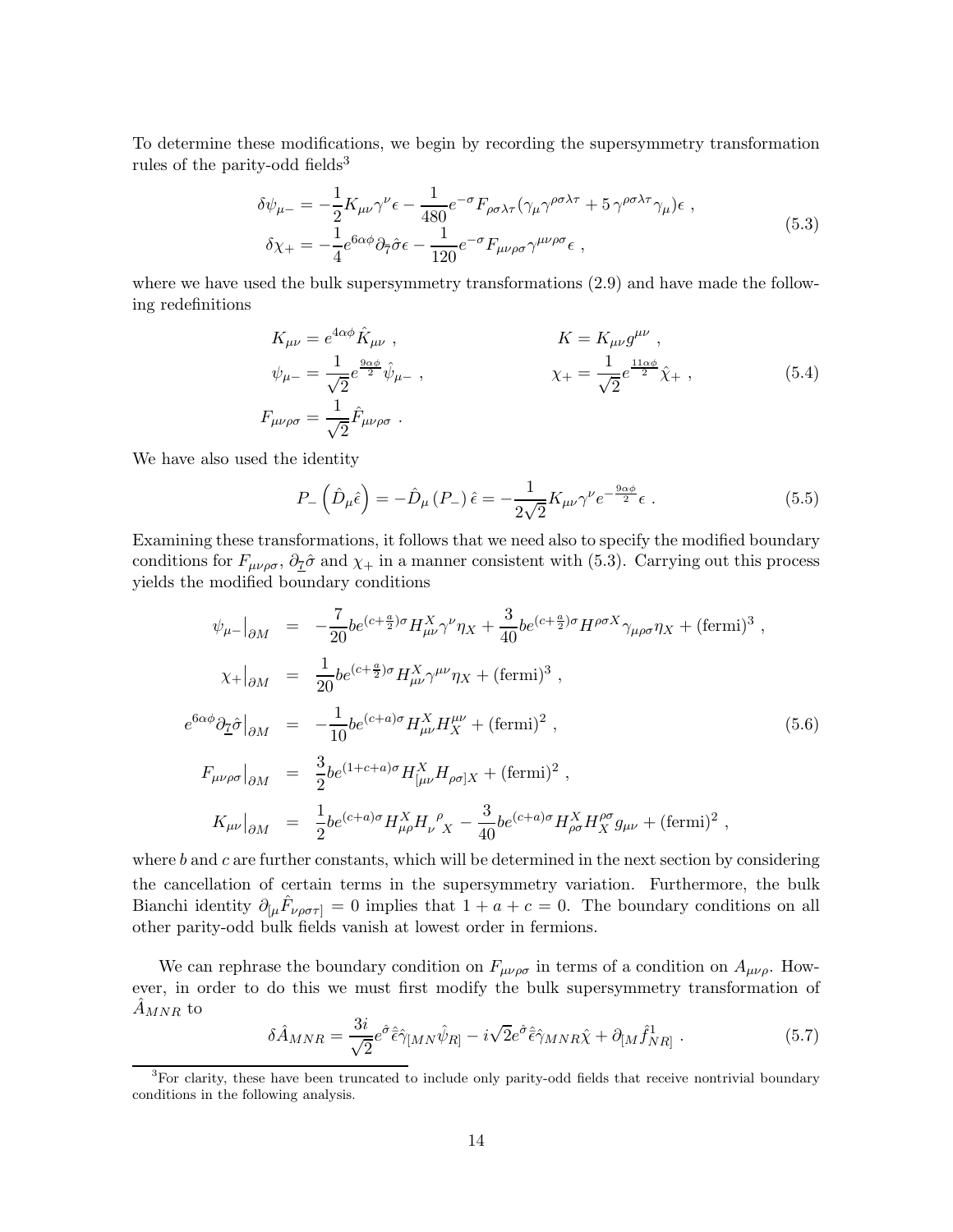Here,  $\hat{f}_{NR}$  is an arbitrary function, linear in  $\hat{\epsilon}$ . This does not effect the bulk supersymmetry as  $\hat{A}_{MNR}$  always appears through  $\hat{F}_{MNRS}$  or multiplies a total derivative in (2.6). Making an ansatz for the boundary condition on  $A_{\mu\nu\rho}$  and then enforcing that its variations under (5.2) and (5.7) match, we find that

$$
A_{\mu\nu\rho}\Big|_{\partial M} \equiv \frac{1}{\sqrt{2}} \hat{A}_{\mu\nu\rho}\Big|_{\partial M}
$$
  
= 
$$
\frac{3}{4} b \omega_{\mu\nu\rho}^0(C) + \frac{i}{8} b e^{-a\sigma} \bar{\eta}^X \gamma_{\mu\nu\rho} \eta_X ,
$$
 (5.8)

and

$$
f_{\mu\nu}^1|_{\partial M} \equiv \frac{1}{\sqrt{2}} \hat{f}_{\mu\nu}^1|_{\partial M} = \frac{3}{2} b \delta_{\epsilon} C_{\mu}^X C_{\nu X} . \tag{5.9}
$$

Consistency with the boundary Yang-Mills gauge transformations then requires that we impose the following boundary condition on the tensor gauge transformation parameter

$$
\lambda_{\mu\nu}\big|_{\partial M} \equiv \frac{1}{\sqrt{2}} \hat{\lambda}_{\mu\nu}\big|_{\partial M} = \frac{1}{2} b \partial_{\mu} C_{\nu\}^X \Lambda_X \ . \tag{5.10}
$$

As we shall see later, the boundary conditions (5.9) and (5.10) will play a crucial role in the identifications of the supersymmetry and gauge anomalies, respectively. Note also that in determining (5.9), we needed to include the term bilinear in fermions. While we did not need to specify the bilinear fermion terms in (5.6) to the order to which we are working in determining the boundary action, there is a need to do so in the case of  $A^I_\mu$  in studying the coincident-boundary limit of the bulk-plus-boundary system, as we shall see in Appendix A. In that case, the appropriate boundary condition can be seen to be

$$
A^I_{\mu}|_{\partial M} = -\frac{\kappa^2}{4\lambda^2} e^{-\varphi} \bar{\eta}^X \sigma^i \gamma^\mu \eta_X L^{iI} + (\text{fermi})^4 \ . \tag{5.11}
$$

Next, we shall construct the boundary Yang-Mills action, and we shall see that certain cancellations between the boundary action and the surface terms will fix the coefficients  $a, b, c$ , which are already subject to the condition  $a + c + 1 = 0$ , as we have seen above.

## 6 The Boundary Yang-Mills Action and Classical Anomalies

The general variation of the bulk action supplemented by the Gibbons-Hawking-York terms defined in  $(3.7)$  and  $(3.12)$  is given by

$$
\delta S_{SG} + \delta S_{GHY}^{0} + \delta S_{GHY}^{1} = \int_{M} d^{7}x \,\hat{e} \delta \mathcal{L}_{(7)}
$$
\n
$$
+ \frac{1}{\kappa^{2}} \int_{\partial M} d^{6}x \sqrt{-\hat{h}} \left\{ -\frac{1}{2} \left( \hat{K}^{MN} - \hat{K} \hat{h}^{MN} \right) \delta \hat{g}_{MN} \right.
$$
\n
$$
-i \hat{\psi}_{\mu} - \hat{\gamma}^{\mu \nu} \delta \hat{\psi}_{\nu+} - 5i \hat{\chi}_{+} \delta \hat{\chi}_{-} + \frac{5}{4} \partial_{\tilde{I}} \hat{\sigma} \delta \hat{\sigma} - \frac{1}{g^{2}} e^{\hat{\sigma}} \delta \hat{A}^{I}_{\mu} L^{i}_{I} \hat{F}^{\mu}{}^{\underline{T}i}
$$
\n
$$
- \frac{1}{6} e^{-2\hat{\sigma}} \hat{F}^{\mu \nu \rho}{}^{\underline{T}} \delta \hat{A}_{\mu \nu \rho} - \frac{1}{6\sqrt{2}g^{2}} \hat{\varepsilon}^{\mu \nu \rho \sigma \lambda \tau} \hat{A}_{\mu \nu \rho} \hat{F}^{\nu'}_{\sigma \lambda} \delta A_{\tau \tau'} \right\} , \qquad (6.1)
$$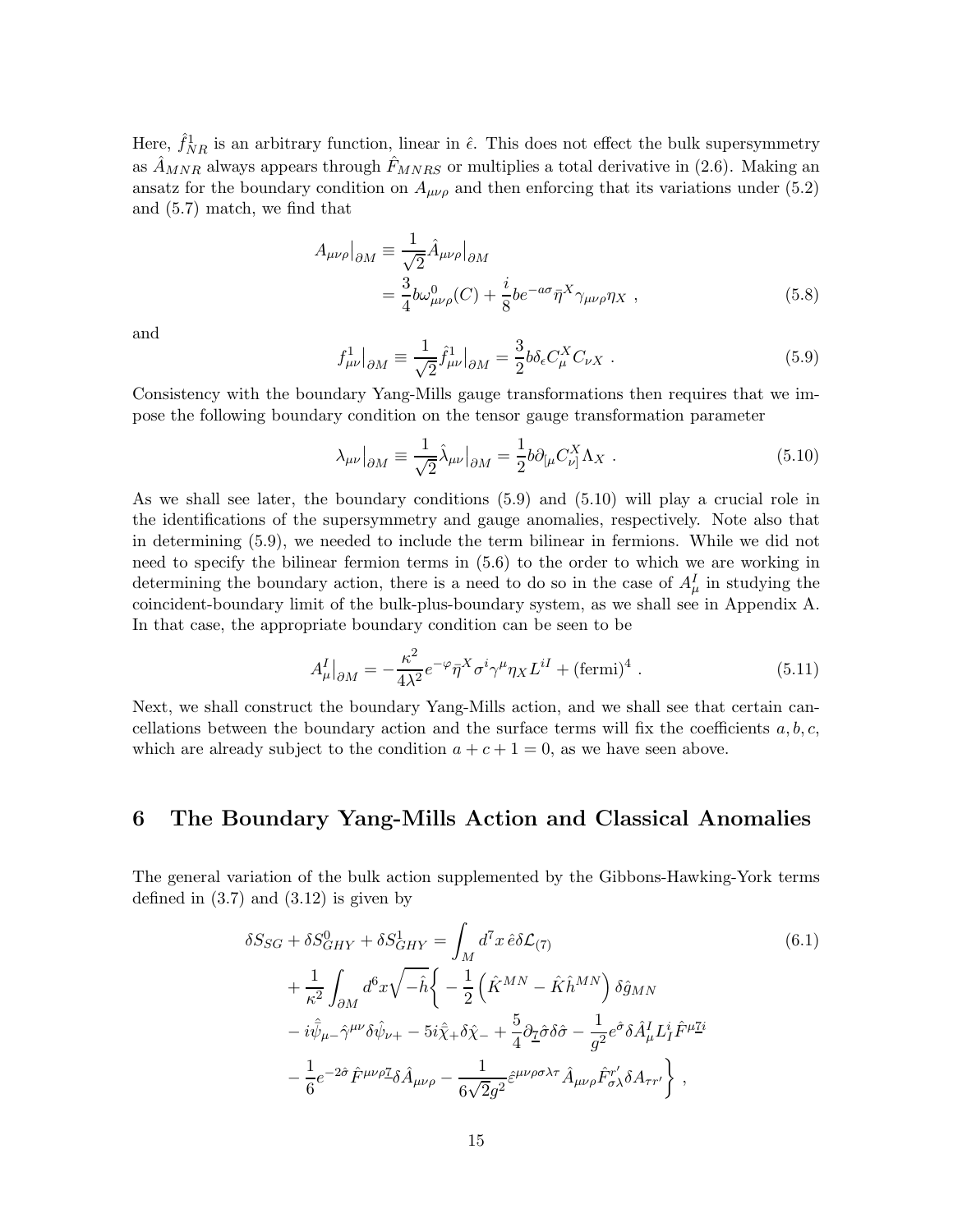where all parity-odd fields other than those occurring in the modified boundary conditions (5.6) have been set to zero. It is important to note that we have performed an integration by parts in such a way that  $\delta\mathcal{L}_{(7)}$  contains no derivatives of the variations. However, in considering the variation of the bulk action under supersymmetry, which we shall do next, there will be extra surface terms due to the fact that further integrations by parts will be needed in order to leave the supersymmetry parameter undifferentiated. These are due to derivatives of  $\epsilon$  present in the variation of the gravitino and the 3-from. Collecting the resulting surface terms, we find

$$
\int_{M} d^{7}x \delta_{\epsilon} \mathcal{L}_{(7)} = \frac{1}{\kappa^{2}} \int_{\partial M} d^{6}x \sqrt{-\hat{h}} \hat{n}_{M} \left\{ -2i \hat{\epsilon} \hat{\gamma}^{MNR} \hat{D}_{N} \hat{\psi}_{R} - \frac{i5}{2} \hat{\bar{\chi}} \gamma^{M} \gamma^{N} \hat{\epsilon} \hat{\partial}_{N} \hat{\sigma} \right.\n+ \frac{i}{96\sqrt{2}} e^{-\hat{\sigma}} \hat{F}^{RSTU} \left( 4 \hat{\epsilon} \hat{\gamma}^{[M} \hat{\gamma}_{RSTU} \hat{\gamma}^{N]} \hat{\psi}_{N} + 8 \hat{\epsilon} \hat{\gamma}_{RSTU} \hat{\gamma}^{M} \hat{\chi} \right)\n+ \frac{1}{8g} e^{\frac{\hat{\sigma}}{2}} \hat{F}^{RSi} \left( 4 \hat{\epsilon} \sigma^{i} \hat{\gamma}^{[M} \hat{\gamma}_{RS} \hat{\gamma}^{T]} \hat{\psi}_{T} - 4 \hat{\epsilon} \sigma^{i} \hat{\gamma}_{RS} \hat{\gamma}^{M} \hat{\chi} \right)\n+ \frac{1}{6} e^{-2\hat{\sigma}} \partial_{N} \hat{f}_{RS}^{1} \hat{F}^{MNRS} - \frac{1}{24\sqrt{2}g^{2}} \hat{\epsilon}^{RSTUVWM} \hat{f}_{RS}^{1} \hat{F}_{TU}^{r'} F_{VW}^{r'} \right\}.
$$
\n(6.2)

Substituting this into (6.1) and imposing the boundary conditions gives, after some algebra,

$$
\delta_{\epsilon}S_{SG} + \delta_{\epsilon}S_{GHY} = \frac{1}{\kappa^2} \int_{\partial M} d^6x e b \left\{ -\frac{1}{8} e^{-(1+\frac{a}{2})\sigma} \bar{\epsilon} \gamma^{\rho\sigma} \gamma^{\mu} \sigma^i \eta^X H_{\rho\sigma X} \mathcal{P}^i_{\mu} \right. \tag{6.3}
$$
\n
$$
+ \frac{i}{48} e^{-(2+\frac{a}{2})\sigma} \bar{\epsilon} \gamma^{\rho\sigma\tau} \gamma^{\mu\nu} \eta^X H_{\mu\nu X} G_{\rho\sigma\tau} - \frac{i}{96} e^{-(2+\frac{a}{2})\sigma} \bar{\epsilon} \gamma^{\lambda} \gamma^{\rho\sigma\tau} \gamma^{\mu\nu} \gamma_{\lambda} \eta^X H_{\mu\nu X} G_{\rho\sigma\tau} \right. \\
\left. + \frac{i}{16} e^{-\sigma} \bar{\epsilon} \gamma^{\mu\nu\rho\sigma\tau} \psi_{\tau} H_{\mu\nu}^X H_{\rho\sigma X} + \frac{i}{16} e^{-\sigma} \bar{\epsilon} \gamma^{\mu\nu\rho\sigma} \chi H_{\mu\nu}^X H_{\rho\sigma X} \right. \\
\left. - \frac{1}{8g^2} \varepsilon^{\mu\nu\rho\sigma\lambda\tau} \omega^0_{\mu\nu\rho}(C) F_{\sigma\lambda}^{r'} \delta_{\epsilon} A_{\tau r'} + \frac{1}{16g^2} \varepsilon^{\mu\nu\rho\sigma\lambda\tau} \delta_{\epsilon} C_{\mu}^X C_{\nu X} F_{\rho\sigma}^{r'} F_{\lambda\tau}^{r'} \right\} \,,
$$

where  $S_{GHY} = S_{GHY}^0 + S_{GHY}^1$  as defined in (3.7) and (3.12). Next we construct the boundary action such that, together with the bulk action and subject to the modified boundary conditions (5.6), the total action is invariant under supersymmetry except for the last two terms in (6.3), which will be interpreted as supersymmetry anomalies and will be discussed in more detail below.

After some algebra we find that the boundary action is given by

$$
S_{YM} = \frac{1}{\lambda^2} \int_{\partial M} d^6 x e \left\{ -\frac{1}{8} e^{-\sigma} H_{\mu\nu}^X H_X^{\mu\nu} - \frac{i}{2} \bar{\eta}^X \gamma^\mu D_\mu \eta_X \right. \\ \left. - \frac{i}{4} e^{-\frac{\sigma}{2}} H_{\rho\sigma}^X \bar{\eta}_X \gamma^\mu \gamma^{\rho\sigma} \psi_\mu - \frac{i}{4} e^{-\frac{\sigma}{2}} H_{\mu\nu}^X \bar{\eta}_X \gamma^{\mu\nu} \chi \right\} \,, \tag{6.4}
$$

where we have determined that

$$
a = -1 \qquad \text{and} \qquad b = \frac{\kappa^2}{\lambda^2} \,, \tag{6.5}
$$

as required to ensure certain cancellations between the variations of the boundary action and the surface term.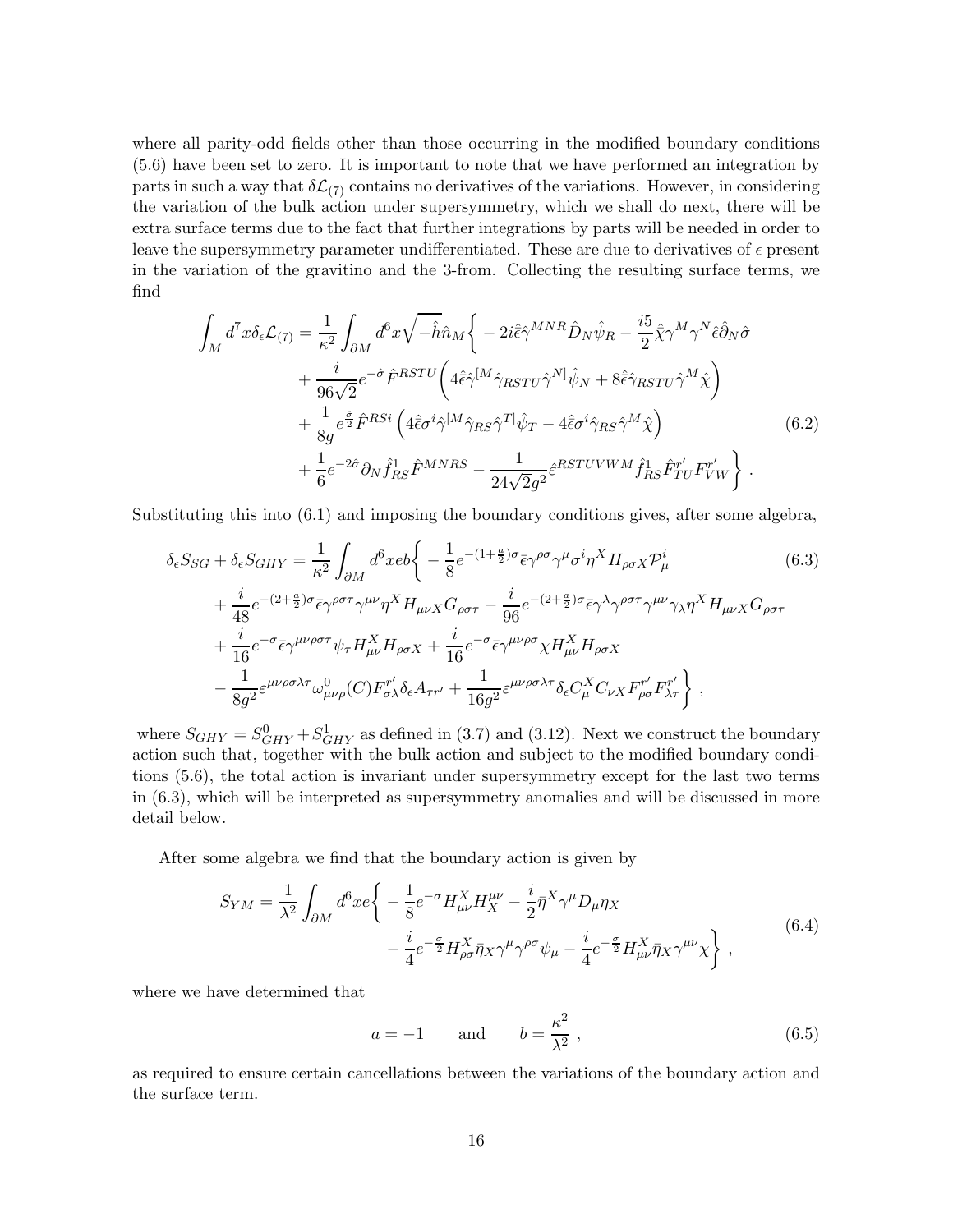One might have expected a term of the form  $G_{\mu\nu\rho}\bar{\eta}^X\gamma^{\mu\nu\rho}\eta_X$  to appear in the boundary action, as such a term is present in the  $D = 6$  actions of [1, 2] and was claimed to be present in [14]. However the Noether procedure does not require such a term and thus it is absent in the boundary action that we have derived. In Appendix A we will demonstrate that this term emerges in the coincident-boundaries limit by considering the boundary condition  $A_{\mu\nu\rho}\Big|_{\partial M} \sim \bar{h}^X \gamma_{\mu\nu\rho}\eta_X$ . In this limit the 4-form kinetic term  $F_{MNRS}F^{MNRS}$  will then give rise to the required term in the reduced action (A.8). A similar process is also described in [18].

With the parameters  $a, b$  fixed as in  $(6.5)$  the completely determined boundary conditions take the form:

$$
\psi_{\mu-}|_{\partial M} = -\frac{7\kappa^2}{20\lambda^2} e^{-\frac{\sigma}{2}} H_{\mu\nu}^X \gamma^\nu \eta_X + \frac{3\kappa^2}{40\lambda^2} e^{-\frac{\sigma}{2}} H^{\rho\sigma X} \gamma_{\mu\rho\sigma} \eta_X + (\text{fermi})^3 ,
$$
  
\n
$$
\chi_{+}|_{\partial M} = \frac{\kappa^2}{20\lambda^2} e^{-\frac{\sigma}{2}} H_{\mu\nu}^X \gamma^{\mu\nu} \eta_X + (\text{fermi})^3 ,
$$
  
\n
$$
e^{6\alpha\phi} \partial_{\tilde{L}} \hat{\sigma}|_{\partial M} = -\frac{\kappa^2}{10\lambda^2} e^{-\sigma} H_{\mu\nu}^X H_X^{\mu\nu} + (\text{fermi})^2 ,
$$
  
\n
$$
A_{\mu\nu\rho}|_{\partial M} = \frac{3\kappa^2}{4\lambda^2} \omega_{\mu\nu\rho}^0(C) + \frac{i\kappa^2}{8\lambda^2} e^{\sigma} \bar{\eta}^X \gamma_{\mu\nu\rho} \eta_X + (\text{fermi})^4 ,
$$
  
\n
$$
A_{\mu}^I|_{\partial M} = -\frac{\kappa^2}{4\lambda^2} e^{-\varphi} \bar{\eta}^X \sigma^i \gamma^\mu \eta_X L^{iI} + (\text{fermi})^4 ,
$$
  
\n
$$
K_{\mu\nu}|_{\partial M} = \frac{\kappa^2}{2\lambda^2} e^{-\sigma} H_{\mu\rho}^X H_{\nu}^{\rho} \gamma_X - \frac{3\kappa^2}{40\lambda^2} e^{-\sigma} H_{\rho\sigma}^X H_X^{\rho\sigma} g_{\mu\nu} + (\text{fermi})^2 .
$$

The boundary conditions on all other parity-odd fields in (3.2)are set to zero at lowest order in fermions. The vanishing boundary conditions on  $L_I^i$ ,  $L_{I'}^r$  and  $L_I^{r'}$  $I_I^r$  imply that the parity-odd C-functions  $C$ ,  $C^{ir}$ ,  $C^{irs}$  and  $C^{ir's'}$  are also set to zero on the boundary. We also note that in Ref. [14], only the boundary condition on  $A_{\mu\nu\rho}$  was considered, while our boundary conditions correspond to the completion of this to a full orbit.

At this point, it is important to check that these boundary conditions are also consistent with the variational principle following from the bulk + boundary action  $S = S_{SG} + S_{GHY} + S_{GHY}$  $S_{YM}$ . For example, the variation of the gravitino gives the boundary contribution

$$
\int_{\partial M} d^6 x e \bigg\{ -\frac{2i}{\kappa^2} \bar{\psi}_{\mu -} \gamma^{\mu \nu} - \frac{i}{4\lambda^2} e^{-\frac{\sigma}{2}} H_{\rho \sigma}^X \bar{\eta}^X \gamma^{\nu} \gamma^{\rho \sigma} \bigg\} \delta \psi_{\nu} , \qquad (6.7)
$$

which is set to zero by imposing the boundary condition on  $\psi_{\mu-}$  given above. Similarly, we have checked that the surface terms that arise in the variations of all the other fields cancel upon use of the stated boundary conditions and boundary field equations.

Next, we turn to the nonvanishing last two terms in  $(6.3)$ , which we now identify as the residual supersymmetry anomaly. We note that there is also an anomaly in the boundary Yang-Mills transformation, and, together with the supersymmetry anomalies, they must together satisfy the Wess-Zumino consistency conditions. To see this in more detail, it is convenient to add the local counterterm

$$
S'_{YM} = \frac{1}{32\lambda^2 g^2} \int_{\partial M} d^6 x e^{\mu\nu\rho\sigma\lambda\tau} \omega^0_{\mu\nu\rho}(C) \omega^0_{\sigma\lambda\tau}(A) . \tag{6.8}
$$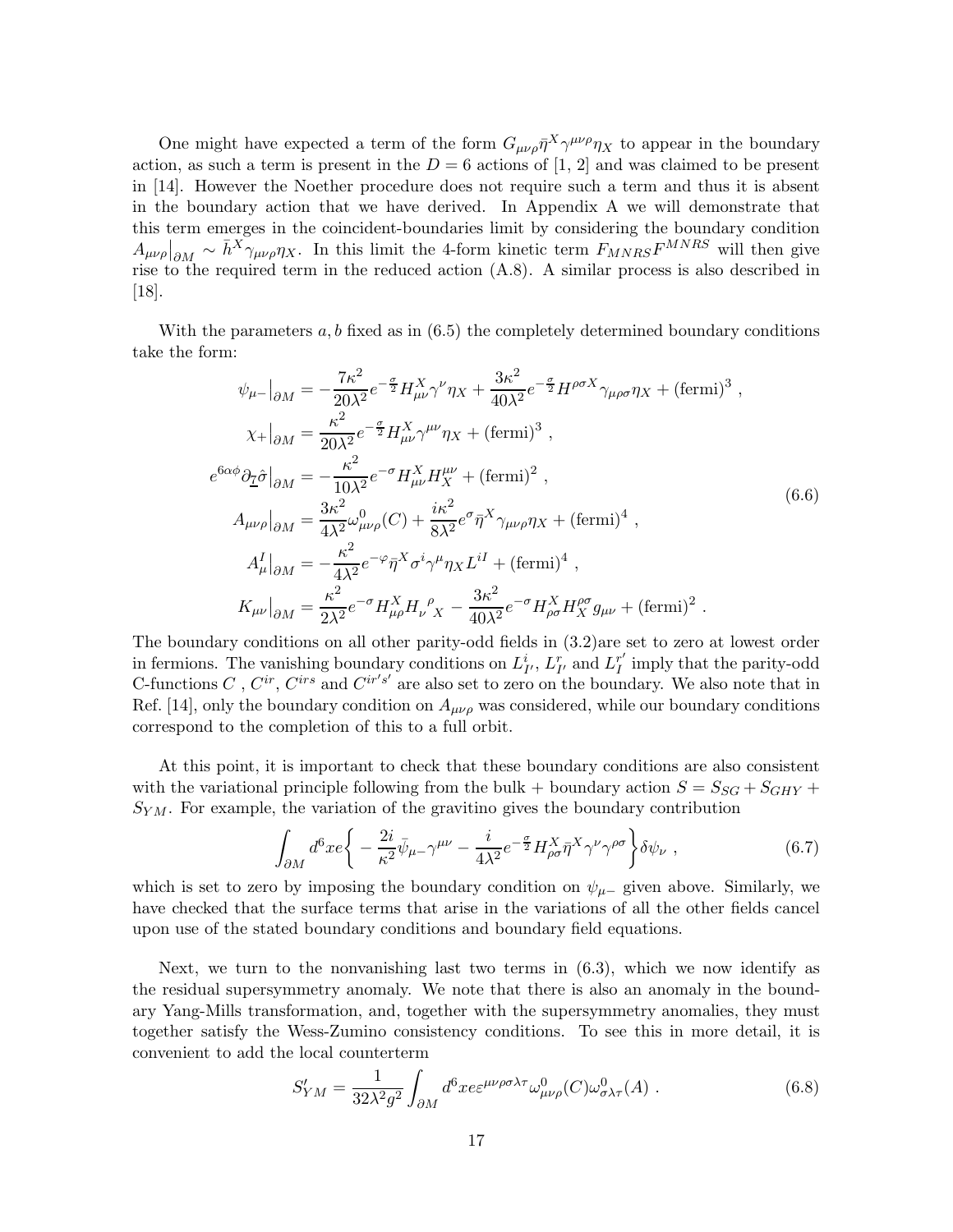This also produces a gauge anomaly in the bulk Yang-Mills gauge transformations and puts the total gauge anomaly into a symmetric form known as the consistent anomaly [20]. Then the total variation of the action  $S' = S_{SG} + S_{GHY} + S'_{YM}$  under the Yang-Mills gauge transformations is given by

$$
\delta_{\Lambda}S' = \frac{1}{32\lambda^2 g^2} \int_{\partial M} d^6x e \left\{ \varepsilon^{\mu\nu\rho\sigma\lambda\tau} H_{\mu\nu}^X H_{\rho\sigma X} \partial_{\lambda} A_{\tau}^{r'} \Lambda^{r'} + \varepsilon^{\mu\nu\rho\sigma\lambda\tau} F_{\mu\nu}^{r'} F_{\rho\sigma}^{r'} \partial_{\lambda} C_{\tau}^X \Lambda_X \right\} \tag{6.9}
$$

and the last two terms in  $(6.3)$  together with the supersymmetry variation of  $(6.8)$  yield the corresponding supersymmetry anomaly

$$
\delta_{\epsilon}S' = \frac{1}{32\lambda^2 g^2} \int_{\partial M} d^6 x e \left\{ \varepsilon^{\mu\nu\rho\sigma\lambda\tau} H_{\mu\nu}^X H_{\rho\sigma X} \delta_{\epsilon} A_{\lambda}^{r'} A_{\tau}^{r'} - 2\varepsilon^{\mu\nu\rho\sigma\lambda\tau} \omega_{\mu\nu\rho}^0(C) F_{\sigma\lambda}^{r'} \delta_{\epsilon} A_{\tau}^{r'} \right. \\
\left. + \varepsilon^{\mu\nu\rho\sigma\lambda\tau} F_{\mu\nu}^{r'} F_{\rho\sigma}^{r'} \delta_{\epsilon} C_{\lambda}^X C_{\tau X} - 2\varepsilon^{\mu\nu\rho\sigma\lambda\tau} \omega_{\mu\nu\rho}^0(A) H_{\sigma\lambda}^X \delta_{\epsilon} C_{\tau X} \right\}.
$$
\n(6.10)

Finally, one may verify that these two anomalies indeed do satisfy the complete set of Wess-Zumino consistency conditions

$$
\delta_{\Lambda_1}\delta_{\Lambda_2}S' - \delta_{\Lambda_2}\delta_{\Lambda_1}S' = \delta_{[\Lambda_1,\Lambda_2]}S',\qquad(6.11)
$$

$$
\delta_{\epsilon}\delta_{\Lambda}S' - \delta_{\Lambda}\delta_{\epsilon}S' = 0 , \qquad (6.12)
$$

$$
\delta_{\epsilon_1}\delta_{\epsilon_2}S' - \delta_{\epsilon_2}\delta_{\epsilon_1}S' = \delta_{\tilde{\Lambda}}S',\tag{6.13}
$$

where  $\tilde{\Lambda}$  is the gauge transformation produced by the commutator of two supersymmetry transformations in the standard way.

## 7 Coupling Boundary Localised Hypermultiplets

Next, let us consider the coupling of boundary-localised hypermultiplets. We will carry out this coupling assuming no boundary-localised vector multiplets are present. These could be reintroduced later in order to gauge the hypermultiplet symmetries. The calculation will be similar to that carried out for vector multiplets in the previous sections. First we will find a supersymmetric set of boundary conditions, then we will construct the surface term produced upon varying the bulk action, and finally we will construct a boundary-localised action which varies to cancel this surface term.

We begin by considering m hypermultiplets consisting of  $4m$  real scalar fields  $\phi^{\alpha}$  and symplectic Majorana-Weyl spinors  $\zeta^a$   $(a = 1, ..., 2m)$ . By global supersymmetry, it is known that the scalars must parametrize a hyperkähler manifold  $M$ , which is characterised by having a holonomy group H contained in  $Sp(m)$ . The scalar target manifold M may or may not have isometries. This will not play a role in our construction below. Let us denote the vielbeins on  $\mathcal{M}$  by  $V_{\alpha}^{aA}$ . By supersymmetry, they must be covariantly constant

$$
\partial_{\alpha} V_{\beta aA} - \Gamma^{\gamma}_{\alpha\beta} V_{\gamma aA} + \omega_{\alpha a}{}^{b} V_{\beta bA} + \omega_{\alpha A}{}^{B} V_{\beta aB} = 0 , \qquad (7.1)
$$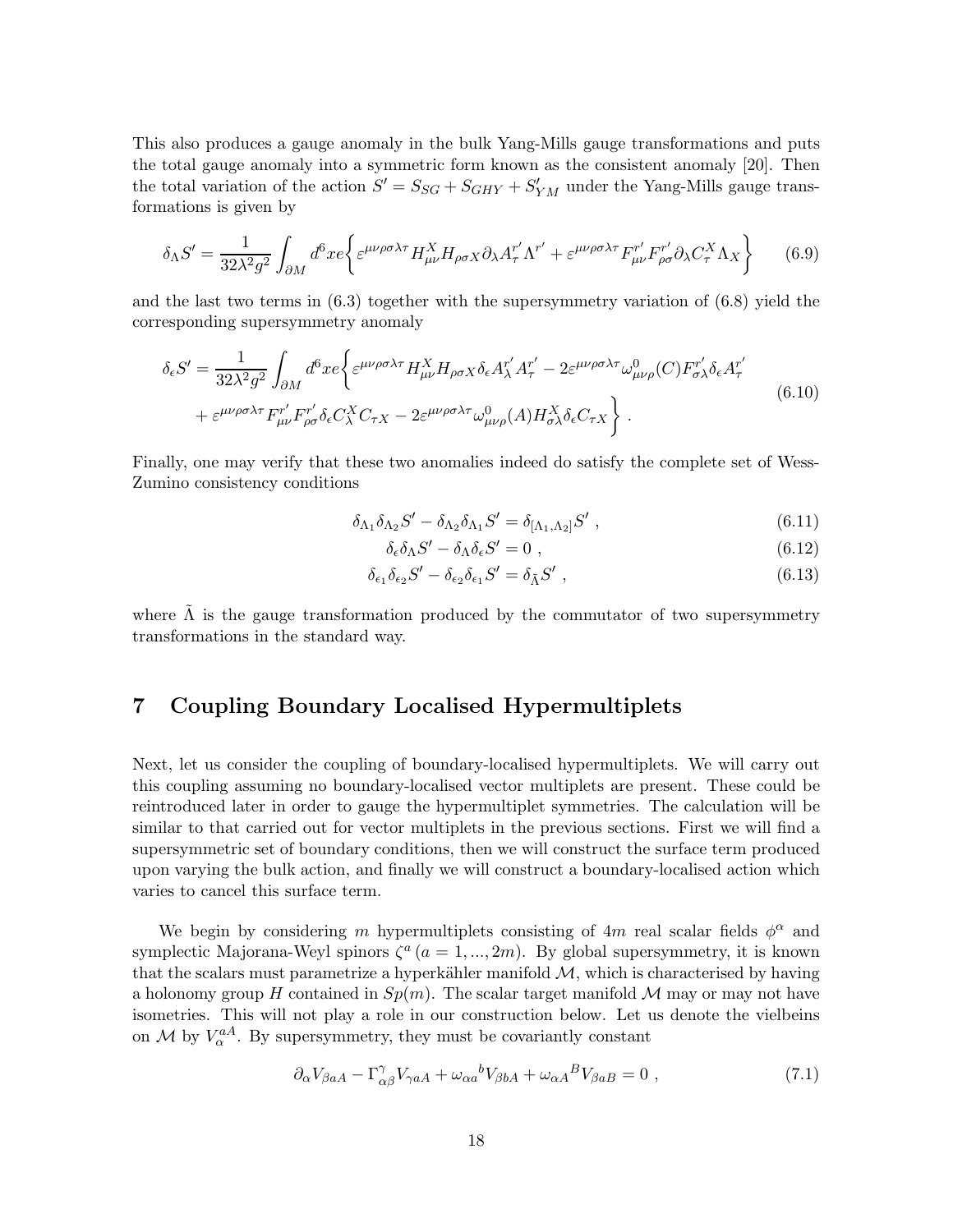where  $\Gamma^{\gamma}_{\alpha\beta}$  is the Levi-Civita connection,  $\omega^{ab}_{\alpha}$  is an  $H \subseteq Sp(m)$  valued connection and  $\omega^{AB}_{\alpha}$ is an  $Sp(1)<sub>R</sub>$  valued connection on M. These connections can be expressed in terms of the vielbein as usual. The holonomy condition means that the  $Sp(1)_R$  curvature associated with the connection  $\omega_{\alpha AB}$  vanishes. The vielbeins must furthermore obey the relations [21]

$$
g_{\alpha\beta}V_{aA}^{\alpha}V_{bB}^{\beta} = \epsilon_{ab}\epsilon_{AB} , \qquad V_{aA}^{\alpha}V^{\beta aB} + \alpha \leftrightarrow \beta = g^{\alpha\beta}\delta_A^B , \qquad (7.2)
$$

where  $\epsilon_{ab}$  and  $\epsilon_{AB}$  are  $Sp(n)$  and  $Sp(1)_R$  invariant tensors. We use the conventions

$$
\zeta^a \epsilon_{ab} = \zeta_b \;, \quad \epsilon^{ab} \zeta_b = \zeta^a \;, \quad \epsilon^{ab} \epsilon_{bc} = -\delta^a_c \tag{7.3}
$$

for raising and lowering indices with  $\epsilon_{ab}$  and similar conventions for  $\epsilon_{AB}$ . It is useful to define

$$
P_{\mu}^{aA} = \partial_{\mu} \phi^{\alpha} V_{\alpha}^{aA} \tag{7.4}
$$

We can write the globally supersymmetric boundary action for the hyperscalars as

$$
S_H^0 = \frac{1}{\tilde{\lambda}^2} \int d^6x \left[ -\frac{1}{4} P_\mu^{aA} P_{aA}^\mu - \frac{i}{2} \bar{\zeta}^a \gamma^\mu \mathcal{D}_\mu \zeta_a \right],\tag{7.5}
$$

where  $\mathcal{D}_{\mu}\zeta^a = \nabla_{\mu}\zeta^a + \partial_{\mu}\phi^{\alpha}\omega_{\alpha}^{ab}\zeta_{b,\omega}$  with  $\nabla_{\mu}$  containing the Lorentz spin connection, and we have introduced a coupling constant  $\lambda$ . This action is invariant under the global supersymmetry transformations

$$
\delta\phi^{\alpha} = i\sqrt{2}\bar{\epsilon}^{A}\zeta^{a}V_{aA}^{\alpha} ,
$$

$$
\delta\zeta^{a} = \frac{1}{\sqrt{2}}\gamma^{\mu}\epsilon_{A}P_{\mu}^{aA} .
$$
 (7.6)

We now consider the coupling of this boundary hypermultiplet action to our  $D = 7$  bulk supergravity system. We begin the construction by modifying the field transformations as

$$
\delta\phi^{\alpha} = i\sqrt{2}e^{-a\varphi}\bar{\epsilon}^{A}\zeta^{a}V_{aA}^{\alpha} ,
$$
  

$$
\delta\zeta^{a} = \frac{1}{\sqrt{2}}e^{a\varphi}\gamma^{\mu}\epsilon_{A}P_{\mu}^{aA} .
$$
 (7.7)

As before, we consider the boundary conditions that can be imposed on bulk fields such that these conditions form an orbit under supersymmetry. The bulk fermions on which we will attempt to impose non-zero boundary conditions transform under the projected supersymmetry  $as<sup>4</sup>$ 

$$
\delta\psi_{\mu-}^{A} = -\frac{1}{2}K_{\mu\nu}\gamma^{\nu}\epsilon^{A} - \frac{i}{40}e^{\varphi}F_{\rho\sigma}^{i}\sigma^{iAB}(3\gamma_{\mu}\gamma^{\rho\sigma} - 5\gamma^{\rho\sigma}\gamma_{\mu})\epsilon_{B} ,
$$
  
\n
$$
\delta\chi_{+}^{A} = -\frac{1}{4}e^{6\alpha\phi}\partial_{\underline{\Upsilon}}\hat{\sigma}\epsilon^{A} - \frac{i}{20}e^{\varphi}F_{\mu\nu}^{i}\sigma^{iAB}\gamma^{\mu\nu}\epsilon_{B} .
$$
\n(7.8)

<sup>4</sup>As in (5.3), we have simplified the discussion by including only parity-odd fields which receive non-zero boundary conditions in these transformations.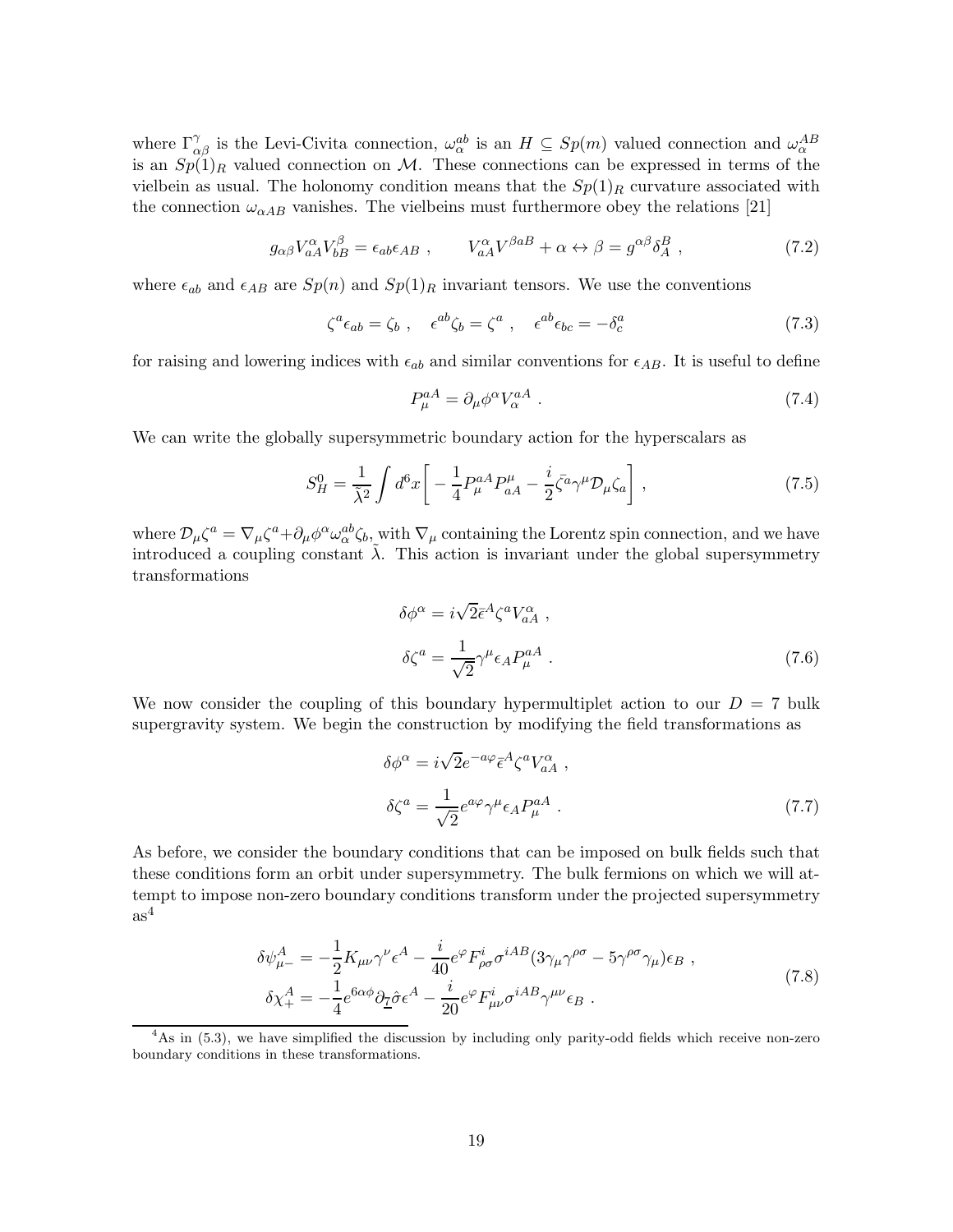This means that the following set of boundary conditions form an orbit under supersymmetry:

$$
\psi_{\mu-}^{A}|_{\partial M} = \frac{9}{10\sqrt{2}} b e^{(c-a)\varphi} \zeta_{a} P_{\mu}^{aA} - \frac{1}{10\sqrt{2}} b e^{(c-a)\varphi} \gamma_{\mu\nu} \zeta_{a} P^{\nu aA} + (\text{fermi})^{3} ,
$$
  
\n
$$
\chi_{+}|_{\partial M} = \frac{1}{10\sqrt{2}} b e^{(c-a)} \varphi \gamma^{\mu} \zeta_{a} P_{\mu}^{aA} + (\text{fermi})^{3} ,
$$
  
\n
$$
e^{6\alpha\phi} \partial_{\tilde{\mathcal{I}}} \hat{\sigma}|_{\partial M} = \frac{1}{10} b e^{c\varphi} P_{\mu}^{aA} P_{aA}^{\mu} + (\text{fermi})^{2} ,
$$
  
\n
$$
F_{\mu\nu}^{i} \sigma^{iAB}|_{\partial M} = ib e^{(c-1)\varphi} P_{[\mu}^{aA} P_{\nu]a}^{B} + (\text{fermi})^{2} ,
$$
  
\n
$$
K_{\mu\nu}|_{\partial M} = \frac{1}{2} b e^{c\varphi} P_{\mu}^{aA} P_{\nu aA} - \frac{1}{20} b e^{c\varphi} P_{\rho}^{aA} P_{aA}^{ \rho} g_{\mu\nu} + (\text{fermi})^{2} ,
$$

where  $a$ ,  $b$  and  $c$  are constants to be determined, and, as before, all other parity-odd fields in (3.2) are set to zero at lowest order in fermions. Calculating the surface term produced upon variation of the bulk action under (2.9) and then imposing these boundary conditions, we find the total non-invariance of the bulk supergravity action:

$$
\delta S_{SG} + \delta S_{GHY}^{0} + \delta S_{GHY}^{1} = \frac{b}{\kappa^{2}} \int_{\partial M} d^{6}x e \left\{ \frac{i}{24\sqrt{2}} e^{(c-a)\varphi - \sigma} \bar{\epsilon}^{A} \gamma^{\mu} \gamma^{\rho \sigma \tau} \gamma^{\nu} \gamma_{\mu} \zeta^{a} P_{\nu aA} G_{\rho \sigma \tau} \right. \\ \left. - \frac{i}{2} e^{c\varphi} \bar{\epsilon}^{A} \gamma^{\mu \nu \rho} \psi_{\rho B} P_{\mu a A} P_{\nu}^{aB} - \frac{i}{2} e^{c\varphi} \bar{\epsilon}^{A} \gamma^{\mu \nu} \psi_{B} P_{\mu a A} P_{\nu}^{aB} \right. \\ \left. - \frac{1}{\sqrt{2}} e^{(c-a)\varphi} \bar{\epsilon}_{A} \sigma^{iAB} \zeta^{a} P_{\mu}^{i} P_{aB}^{\mu} \right\} . \tag{7.10}
$$

Then, by the Noether procedure, we find the following boundary action

$$
S_H = \frac{1}{\tilde{\lambda}^2} \int_{\partial M} d^6 x e \left\{ -\frac{1}{4} e^{2a\varphi} P^a_\mu A P^\mu_{aA} - \frac{i}{2} \bar{\zeta}^a \gamma^\mu \mathcal{D}_\mu \zeta_a \right.-\frac{i}{\sqrt{2}} e^{a\varphi} \bar{\zeta}^a \gamma^\mu \gamma^\nu \psi^A_\mu P_{\nu aA} + i \sqrt{2} a e^{a\varphi} \bar{\zeta}^a \gamma^\mu \psi^A P_{\mu aA} \right\}.
$$
(7.11)

Here we have set  $c = 2a$  which is required for invariance. With this condition, the action varies to give

$$
\delta S_H = \frac{1}{\tilde{\lambda}^2} \int_{\partial M} d^6 x e \left\{ \frac{i}{\sqrt{2}} e^{a\varphi} \bar{\epsilon}^A \gamma^\nu \gamma^\mu (D_\mu - D_\mu) \left( \zeta^a P_{\nu aA} \right) \right.\n- \frac{i}{24\sqrt{2}} e^{a\varphi - \sigma} \bar{\epsilon}^A \gamma^\mu \gamma^{\rho \sigma \tau} \gamma^\nu \gamma_\mu \zeta^a P_{\nu aA} G_{\rho \sigma \tau} \n+ \frac{i}{2} e^{2a\varphi} \bar{\epsilon}^A \gamma^{\mu \nu \rho} \psi_{\rho B} P_{\mu a A} P_\nu^{aB} + i a e^{2a\varphi} \epsilon^A \gamma^{\mu \nu} \psi_B P_{\mu a A} P_\nu^{aB} \n+ \frac{1}{2\sqrt{2}} e^{a\varphi} \bar{\epsilon}_A \sigma^{iAB} \left( 2a\gamma^\mu \gamma^\nu + \gamma^\nu \gamma^\mu \right) \zeta^a P_\mu^i P_{\nu aB} \right\} .
$$
\n(7.12)

The  $D_{\mu}(\zeta P)$  term, with  $D_{\mu}$  defined in (4.12) and (4.9), arises from the variation of the  $\zeta \psi_{\mu} P$ term. Furthermore, the  $\mathcal{D}_{\mu}(\zeta P)$  term, with the covariant derivative defined with respect to the pull-backed connection  $\partial_{\mu}\phi^{\alpha}\omega_{\alpha AB}$ , comes from the variation of the  $P^2$  term in (7.11). The PG, PP and PP terms cancel the bulk surface term (7.10), as long as  $b = \frac{\kappa^2}{\lambda^2}$  $rac{\kappa^2}{\tilde{\lambda}^2}$  and  $a = \frac{1}{2}$  $\frac{1}{2}$ , while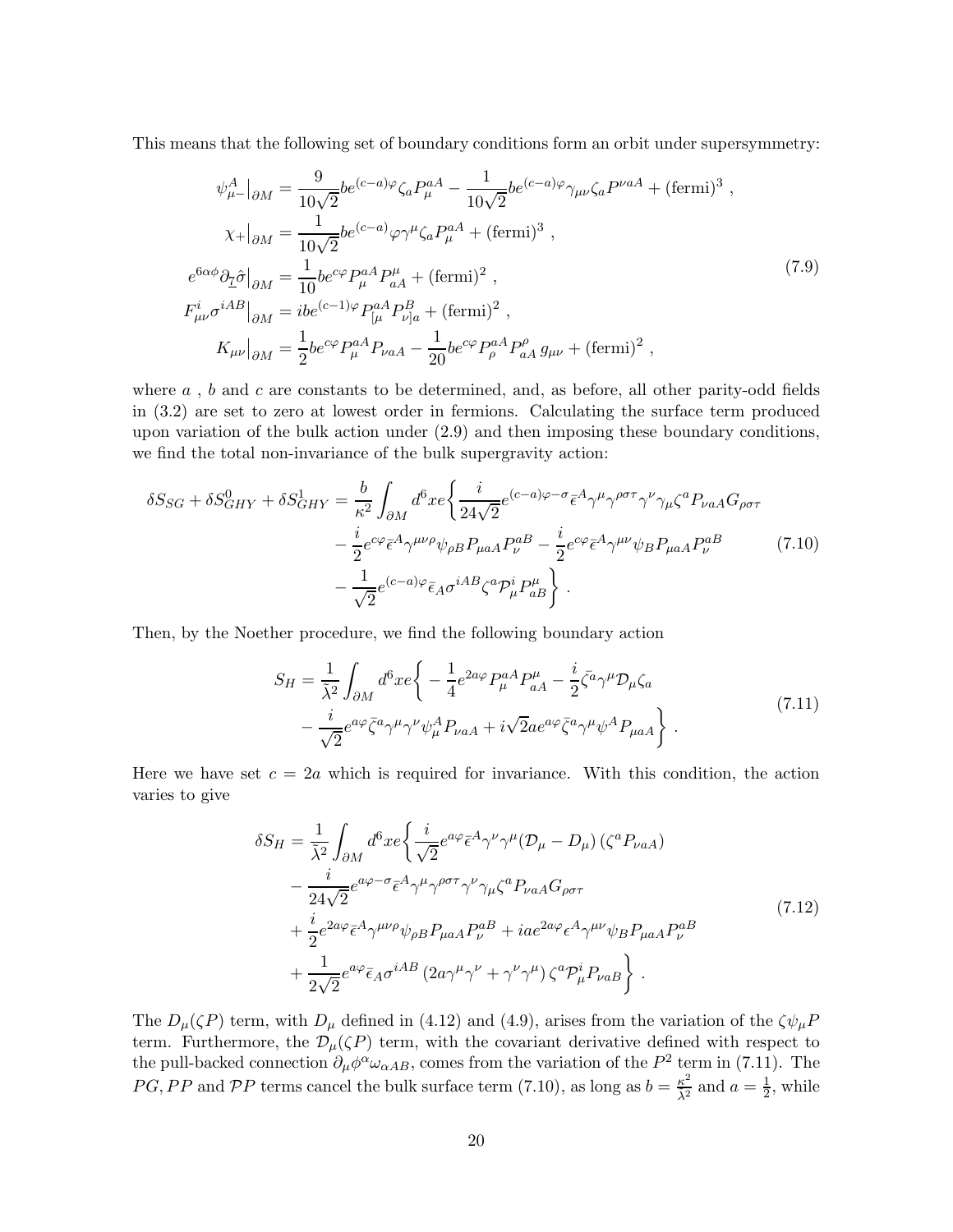the term proportional to  $(\mathcal{D}_{\mu} - D_{\mu})(\zeta P)$  vanishes as long as the boundary  $Sp(1)_R$  connection is set equal that for the bulk at the boundary location, *i.e.*<sup>5</sup>

$$
Q_{\mu}^{AB}\big|_{\partial M} = \partial_{\mu}\phi^{\alpha}\omega_{\alpha}^{AB} , \qquad (7.13)
$$

where  $Q_{\mu}^{AB} = \frac{i}{4} \epsilon^{ijk} Q_{\mu}^{jk} \sigma_i^{AB}$  and  $Q_{\mu}^{jk}$  is defined in (4.9).

Owing to the order in fermions to which we have been working, this equation is valid only to purely bosonic order. We also note that the coupling of these boundary hypermultiplets does not produce any classical non-invariances such as those which arose for the vector multiplets.

Substituting (7.13) into the field strength for  $Q_{\mu}^{AB}$  and then using the boundary conditions  $C|_{\partial M} = C^{ir}|_{\partial M} = 0$ , we find

$$
P_{\lbrack\mu}^{aA}P_{\nu]a}^{B} = -\frac{i}{4}\epsilon^{ijk}\left(2P_{\lbrack\mu}^{ir}P_{\nu]}^{jr} + \frac{1}{2\sqrt{2}}\epsilon^{ijl}C^{lr'}F_{\mu\nu}^{r'}\right)\sigma^{kAB}\big|_{\partial M}.
$$
 (7.14)

This implies that the  $Sp(1)_R$  curvature of the boundary hypermultiplets is identified with the  $Sp(1)<sub>R</sub>$  curvature of the bulk scalars. The fact that this is nonzero is consistent with the fact that the full manifold parametrised by the  $4p + 4$  scalars from the bulk and the  $4m$  scalars from the boundary hypermultiplets parametrise a QKM in the limit of coincident boundaries.

As before, we note that a term of the form  $\bar{\zeta}^a \gamma^{\mu\nu\rho} \zeta_a G_{\mu\nu\rho}$  is not present in the boundary action, although it is present in the 6D hypermultiplet coupled action as given in Refs [1, 2] and in Ref. [14]. At the purely bosonic order, as required for the coupling process considered in this section, the boundary condition simply sets  $A_{\mu\nu\rho}$  equal to zero on the boundary. However, at higher order in fermions the boundary condition will be of the form  $A_{\mu\nu\rho}|_{\partial M} \sim \bar{\zeta}^a \gamma_{\mu\nu\rho} \zeta_a$ . This will then give rise to the required term in the coincident boundaries limit in an analogous way to that described in Section 6 and Appendix A.

The scalar kinetic term in the boundary action (7.11) is multiplied by an unusual factor  $e^{\varphi}$ , which also results in the unusual Noether coupling term  $e^{\frac{\varphi}{2}}\bar{\zeta}^a \gamma^{\mu} \psi^A P_{\mu aA}$ . This can be understood by bearing in mind that the hyperscalar  $\varphi$  as well as the newly-coupled boundary scalars must together form a QKM in the limit of coincident boundaries.

Note that the gauged  $U(1)_R$  lies in the  $SO(n,3)$  isometry group of the bulk sigma model. Furthermore, the boundary hyperkähler manifold  $M$  does not necessarily have any isometries. Consequently, the gauge field  $A^{\tau'}_{\mu}$  does not arise in the definition of the covariant derivative given in (7.4). However, the local  $U(1)_R$  symmetry is nonetheless realised as a result of the the boundary condition  $(7.13)$ . This condition is crucial for the quaternionic Kähler structure on the overall scalar manifold,  $\mathcal{N}$ , which arises under local supersymmetry, as expected. The manifold N is a single irreducible QKM of dimension  $4m + 4p + 4$ , with coordinates  $(\phi^{\alpha}, \phi^{ir'}, \Phi^I, \varphi)$ , whose holonomy group is contained in  $Sp(m+p+1) \times Sp(1)$ . In the absence of the m boundary hypermultiplets, and in the coincident boundaries limit, it is known that N can be described as the quaternionic Kähler coset  $SO(p+1,4)/SO(p+1) \times SO(4)$  [17]. In the presence of  $m$  boundary hypermultiplets, however, the structure of the overall scalar

<sup>5</sup>An analogous condition has been found in [14] with all the bulk scalars set to zero.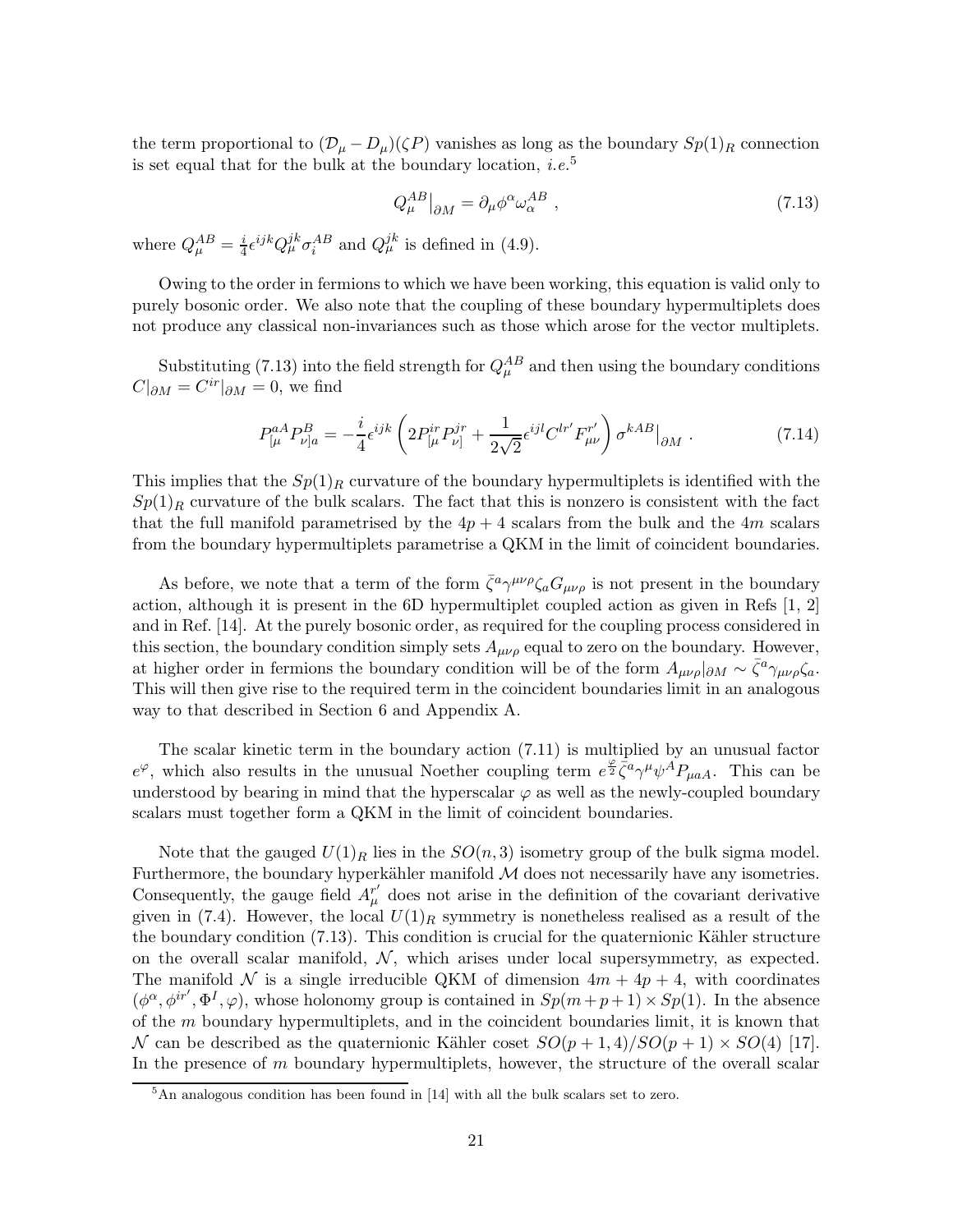manifold  $\mathcal N$  arising in the coincident boundaries limit depends on the specific properties of M. It would be interesting to determine, for example, the conditions on M under which  $\mathcal N$ becomes a symmetric or homogeneous QKM.

## 8 Extensions of the Model and Further Classical Anomalies

In order to cancel the complete set of anomalies, it is necessary to consider various modifications to the model described so far. One such modification is the addition of a bulk topological mass term for the 3-form potential [22, 17]. Another is the inclusion of further bulk Chern-Simons terms together with further modifications to the boundary conditions, while a third is the coupling of boundary-localised tensor multiplets. We will consider all three of these extensions in the following section.

#### 8.1 The Topological Mass Term

A topological mass term can be added to the bulk action described in Section 2, thereby arriving at a one-parameter extension. However, a mass term of the form  $hA_3 \wedge F_4$  with a constant mass parameter h violates the  $\mathbb{Z}_2$  symmetry of the boundary. In order to respect this  $\mathbb{Z}_2$  symmetry, we need to allow the mass parameter h to undergo a jump at the boundary location when viewed from an upstairs perspective. To accomplish this, we dualise  $h$  to a 6-form potential  $A_6$  such that the field equation for h, now treated as a scalar field, equates h to the dual of the  $A_6$  field strength, while the field equation for  $A_6$  implies that h is at least piecewise constant. In this formulation, we can now assign odd parity to  $h$  so as to render the term  $hA_3 \wedge F_4$  parity-even. The resulting new terms in the bulk action are

$$
S_h = \frac{1}{\kappa^2} \int_M d^7x \hat{e} \left\{ -ih^2 e^{4\hat{\sigma}} + h \hat{\varepsilon}^{MNRSTUV} \hat{G}_{MNRSTUV} \right\} \tag{8.1}
$$

where

$$
\hat{G}_{MNRSTUV} = 7\partial_{[M}\hat{A}_{NRSTUV]} + \frac{1}{36}\hat{F}_{[MNRS}\hat{A}_{TUV]} - \frac{4\sqrt{2}}{7!3}\hat{\epsilon}_{MNRSTUV}e^{\frac{3}{2}\hat{\sigma}}C \n- \frac{i}{5!}e^{2\hat{\sigma}}\hat{\psi}_{[M}\hat{\gamma}_{NRSTU}\hat{\psi}_{V]} + \frac{8i}{6!}e^{2\hat{\sigma}}\hat{\psi}_{[M}\hat{\gamma}_{NRSTUV]}\hat{\chi} \n+ \frac{27i}{7!}e^{2\hat{\sigma}}\hat{\chi}\hat{\gamma}_{MNRSTUV}\hat{\chi} - \frac{i}{7!}e^{2\hat{\sigma}}\hat{\lambda}^{\hat{\tau}}\hat{\gamma}_{MNRSTUV}\hat{\lambda}
$$
\n(8.2)

and the new terms in the supersymmetry transformation rules are

$$
\delta\hat{\psi}_M = -\frac{4}{5}he^{2\hat{\sigma}}\hat{\gamma}_M\hat{\epsilon} ,
$$
  
\n
$$
\delta\hat{\chi} = -\frac{16}{5}he^{2\hat{\sigma}}\hat{\epsilon} ,
$$
  
\n
$$
\delta\hat{A}_{MNRSTU} = -\frac{1}{63}\delta\hat{A}_{[MNR}\hat{A}_{STU]} + \frac{24i}{7!}e^{2\hat{\sigma}}\hat{\epsilon}\hat{\gamma}_{[MNRST}\hat{\psi}_{U]} - \frac{16i}{7!}e^{2\hat{\sigma}}\hat{\epsilon}\hat{\gamma}_{MNRSTU}\hat{\chi} ,
$$
  
\n
$$
\delta h = 0 .
$$
\n(8.3)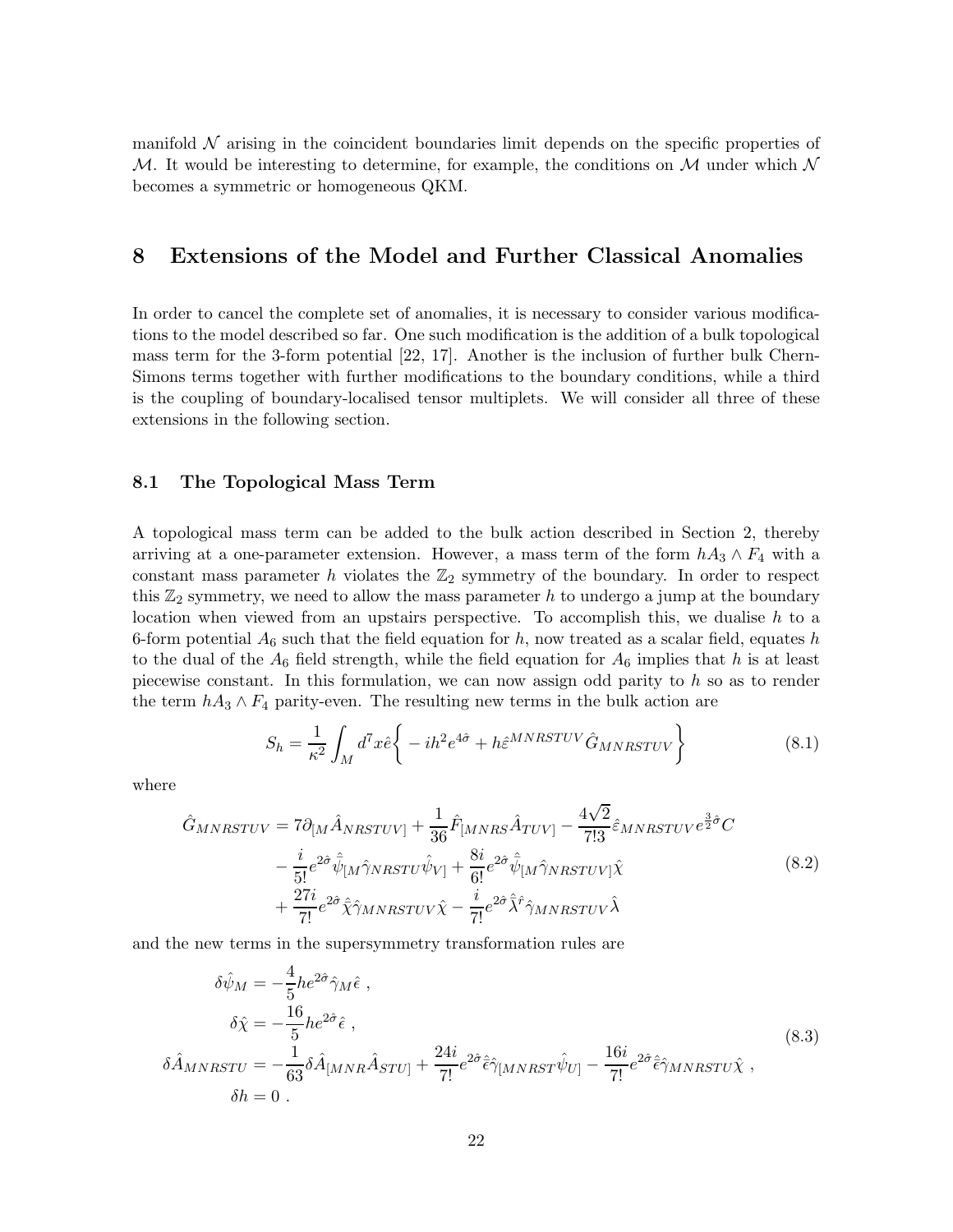The 6-form potential  $\hat{A}_{\mu\nu\rho\sigma\lambda\tau}$  is parity even and  $\hat{A}_{\mu\nu\rho\sigma\lambda\tau}$  is parity odd. The action is now invariant under a modified tensor gauge transformation under which  $A_6$  must transform as

$$
\delta \hat{A}_{MNRSTU} = -\frac{1}{21} \hat{A}_{[MNR} \partial_S \hat{\lambda}_{TU]} \ . \tag{8.4}
$$

In the presence of the boundaries, the supersymmetry of the bulk-plus-boundary action is unaffected by this construction and the variational principle remains consistent, provided that we impose the boundary condition

$$
h|_{\partial M} = 0 , \qquad A_{\mu_1...\mu_5} \eta|_{\partial M} = 0 . \tag{8.5}
$$

However, we may also consider the boundary value of  $h$  to be a constant

$$
h\big|_{\partial M} = h_0 \tag{8.6}
$$

This will lead to the introduction of a new boundary term and modified boundary conditions that will produce further classical anomalies in the boundary Yang-Mills gauge symmetry.

We now seek an orbit of boundary conditions which contains (8.6). As we are interested in the effects of the topological mass term on classical anomalies, we consider boundary conditions involving boundary vector multiplets as well as the constant  $h_0$ . However, because the hypermultiplets do not effect the classical non-invariances, we will not further consider their simultaneous coupling here. Carrying out this process, we find an orbit of boundary conditions given by (6.6) with the following modifications (up to quartic fermion terms):

$$
e^{6\alpha\phi}\partial_{\overline{L}}\hat{\sigma}\big|_{\partial M} = -\frac{\kappa^2}{10\lambda^2}e^{-\sigma}H_{\mu\nu}^XH_{X}^{\mu\nu} - 2(4+\gamma)e^{\sigma+2\varphi}h_0 ,
$$
  
\n
$$
K_{\mu\nu}\big|_{\partial M} = \frac{\kappa^2}{2\lambda^2}e^{-\sigma}H_{\mu\rho}^XH_{\nu}^{\ \rho}{}_{X} - \frac{3\kappa^2}{40\lambda^2}e^{-\sigma}H_{\rho\sigma}^XH_{X}^{\rho\sigma}g_{\mu\nu} + \gamma e^{\sigma+2\varphi}h_0g_{\mu\nu} ,
$$
  
\n
$$
C\big|_{\partial M} = -\frac{30}{\sqrt{2}}\left(\frac{4}{5}+\gamma\right)\frac{h_0}{g}e^{\varphi+2\sigma} ,
$$
\n(8.7)

where  $\gamma$  is a parameter shortly to be determined. To find the total supersymmetric action up to a supersymmetry anomaly, we need to give the total boundary action

$$
S_B^{\text{tot.}} = \int_{\partial M} d^6 x e \left\{ -\frac{1}{8\lambda^2} e^{-\sigma} H_{\mu\nu}^X H_X^{\mu\nu} - \frac{i}{2\lambda^2} \bar{\eta}^X \gamma^{\mu} D_{\mu} \eta_X -\frac{i}{4\lambda^2} e^{-\frac{\sigma}{2}} H_{\rho\sigma}^X \bar{\eta}_X \gamma^{\mu} \gamma^{\rho\sigma} \psi_{\mu} - \frac{i}{4\lambda^2} e^{-\frac{\sigma}{2}} H_{\mu\nu}^X \bar{\eta}_X \gamma^{\mu\nu} \chi + \frac{1}{32\lambda^2 g^2} \varepsilon^{\mu\nu\rho\sigma \lambda \tau} \omega^0_{\mu\nu\rho} (C) \omega^0_{\sigma\lambda \tau} (A) + \frac{4h_0}{\kappa^2} e^{\sigma + 2\varphi} + \frac{7h_0}{\kappa^2} \varepsilon^{\mu\nu\rho\sigma \lambda \tau} A_{\mu\nu\rho\sigma \lambda \tau} + \frac{i h_0 \kappa^2}{8\lambda^4} e^{\sigma} \omega^0_{\mu\nu\rho} (C) \bar{\eta}^X \gamma^{\mu\nu\rho} \eta_X \right\} .
$$
 (8.8)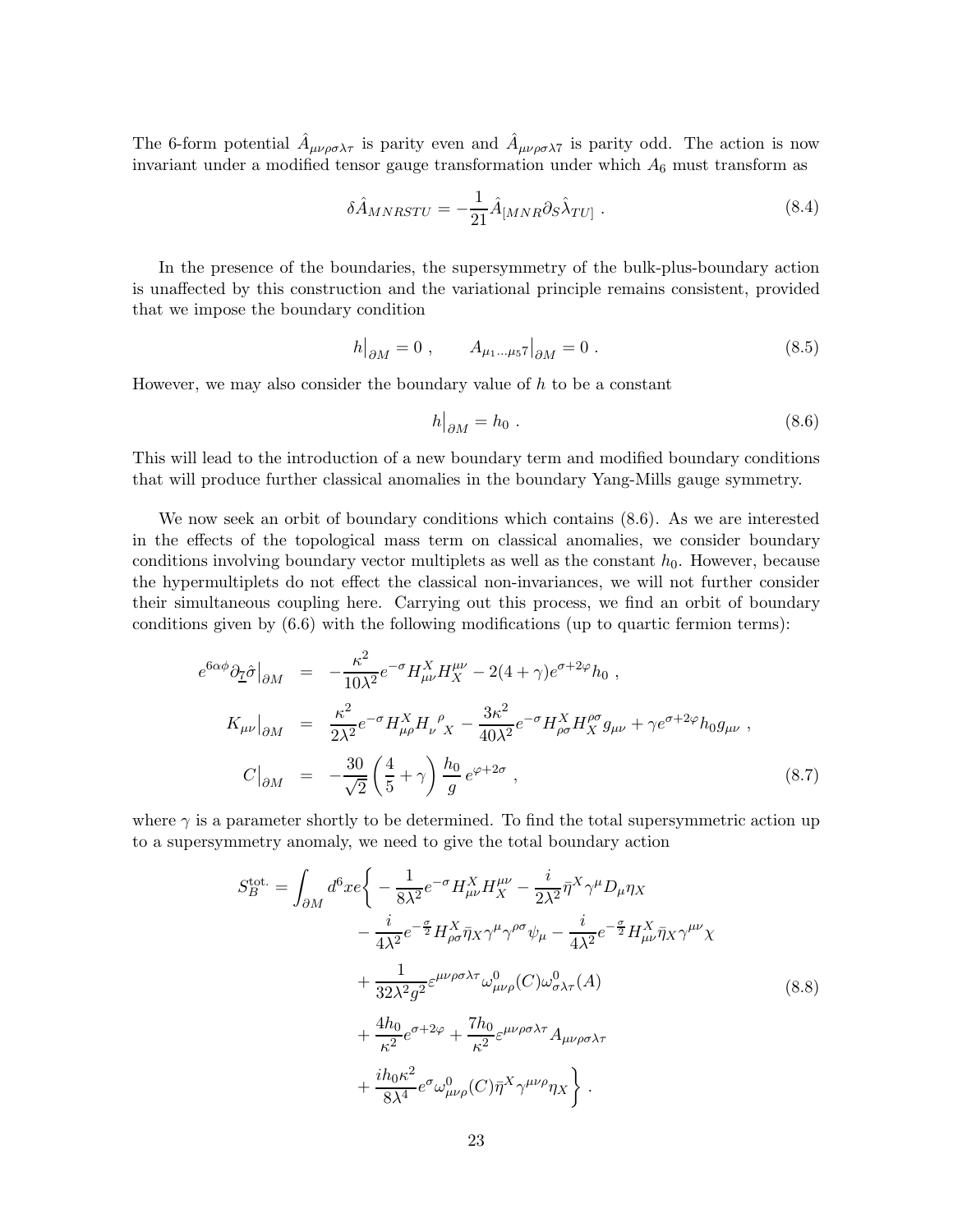Requiring supersymmetry up to a Wess-Zumino consistent anomaly determines the value of  $\gamma$ :

$$
\gamma = -\frac{4}{5} \,. \tag{8.9}
$$

It is interesting that this implies the boundary condition  $C|_{\partial M} = 0$ . One can further check that the above boundary conditions are consistent with the variational principle. The variation of the action (8.8) under tensor gauge transformations subject to the boundary conditions (6.6) gives the additional gauge anomaly contribution

$$
\delta_{\Lambda} S_B^{\text{tot}} = -\frac{h_0 \kappa^2}{8\lambda^4} \int_{\partial M} d^6 x \, e \varepsilon^{\mu\nu\rho\sigma\lambda\tau} H_{\mu\nu}^X H_{\rho\sigma X} \partial_{\lambda} C_\tau^Y \Lambda_Y \,. \tag{8.10}
$$

Correspondingly, there is an additional contribution to the supersymmetry anomaly given by

$$
-\frac{h_0 \kappa^2}{8\lambda^4} \int_{\partial M} d^6 x \, \varepsilon \varepsilon^{\mu\nu\rho\sigma\lambda\tau} \left\{ H_{\mu\nu}^X H_{\rho\sigma X} \delta_\epsilon C_\lambda^Y C_{\tau Y} - 2\omega_{\mu\nu\rho}^0(C) H_{\sigma\lambda}^X \delta_\epsilon C_{\tau X} \right\} \,. \tag{8.11}
$$

As before, one may check that the inclusion of these anomalies continues to give a Wess-Zumino consistent system.

## 8.2 Additional Bulk Chern-Simons Terms, Boundary Conditions and Classical Anomalies

Before evaluating the gauge/Lorentz anomalies that result from the variation of the bulk plus boundary action subject to the chosen boundary conditions, we need to discuss possible additional extensions of the bulk model. Terms of types that may produce anomalous variations are of the forms  $A_3 \wedge \text{tr } R \wedge R$ ,  $\omega_{7L}$ ,  $\omega_7(A)$ ,  $\omega_3(A) \wedge \text{tr } R \wedge R$  where  $\omega_{7L}$  and  $\omega_7(A)$  are the Lorentz and Yang-Mills Chern-Simons forms, respectively.<sup>6</sup> The  $\omega_{7L}$  and  $A_{(3)}$  tr ∧ R ∧ R terms are known to arise in the K3 compactification of  $D = 11$  supergravity supplemented with the Duff-Minasian term  $A_{(3)}$  tr  $R \wedge R \wedge R \wedge R$ . These have been used in a Hořava-Witten formulation of ungauged pure  $D = 7$  supergravity [14]. However, in the non-compact  $D = 7$ model we are considering here, derivation from higher dimensions involves a noncompact internal space of infinite volume. Indeed, as we saw in the Introduction, a 3-manifold of this kind, known as  $H(2, 2)$ , is involved in the reduction from  $N = 1$ ,  $D = 10$  supergravity to the  $SO(2, 2)$  gauged supergravity in  $D = 7$  [12], yielding a consistent Kaluza-Klein truncation. The same model can also be obtained from  $D = 11$  supergravity by reducing on  $H(2, 2) \times S_1$ , again yielding a consistent Kaluza-Klein truncation. However, in the presence of the term  $D = 11$   $A_{(3)}$  tr  $R \wedge R \wedge R \wedge R$  and even in the presence of the Yang-Mills sector in  $D = 10$ , a consistent Kaluza-Klein ansatz is not at present known. A preliminary investigation of the infinite volume problem<sup>7</sup> suggests that the appropriate Weyl rescaling of fields needed to

<sup>&</sup>lt;sup>6</sup>While a term of the type  $\omega_7(A)$  does arise in the SO(5) gauged maximal  $D = 7$  supergravity, it does not appear in any gauged half-maximal  $D = 7$  supergravity. The half-maximal truncation of the maximal theory studied in [12] might seem to indicate the presence of  $\omega_7(A)$  but, in fact, such a term is not allowed by supersymmetry in this system.

<sup>7</sup>We would like to acknowledge detailed discussions with Chris Pope on this point.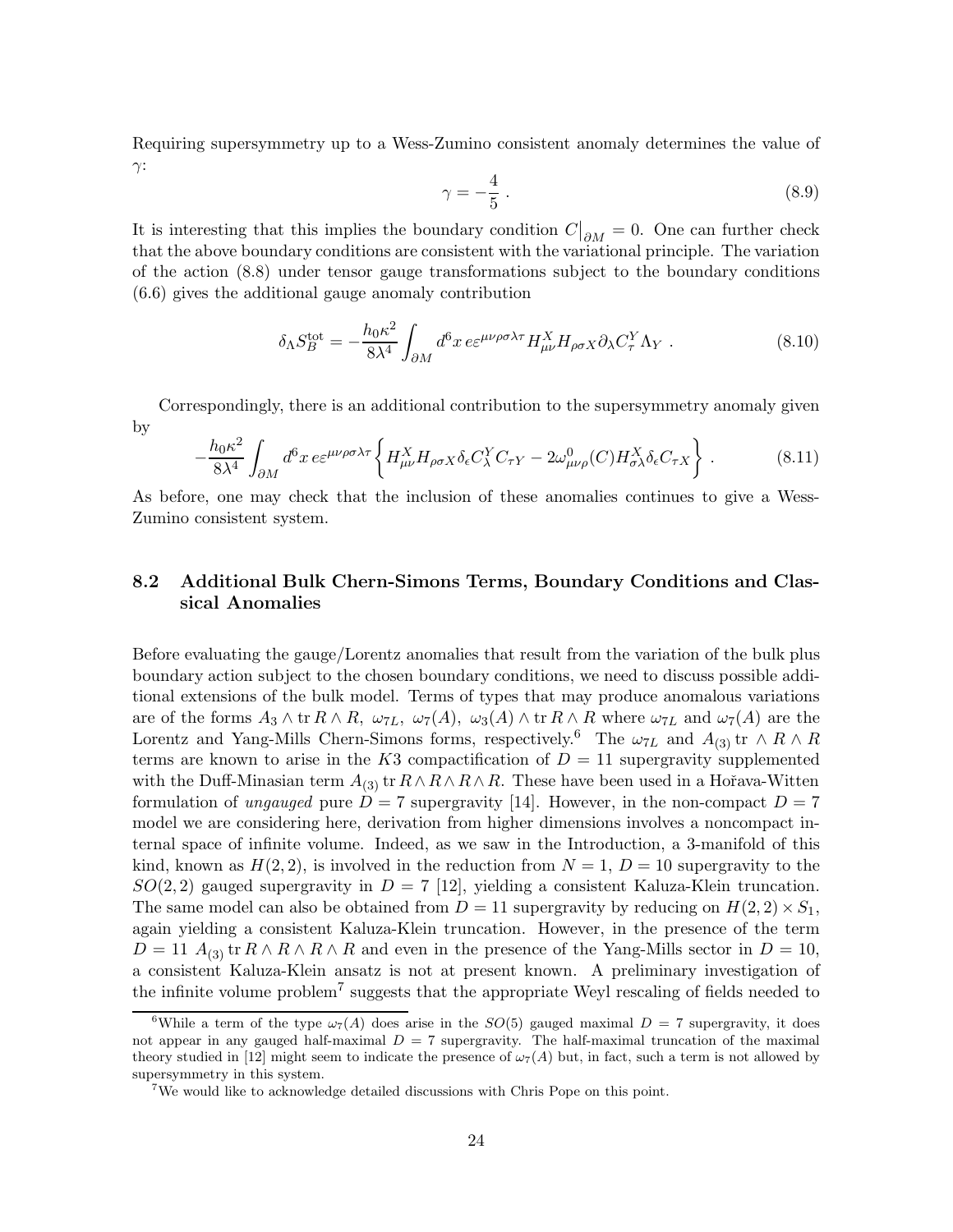obtain finite kinetic terms in  $D = 7$  leads to vanishing coefficients in front of the  $\omega_7(A)$  term and we expect this to be the case for the  $\omega_3(A)$ tr  $R \wedge R$  term as well. With this in mind, we shall not consider further the inclusion of higher-derivative terms in the bulk Lagrangian as given in Section 2, but supplemented by the topological mass term added in Section 8.1. However, we shall consider modifications of the boundary condition on  $A_{(3)}$  occasioned by the inclusion of Chern-Simons terms for the bulk gauge fields and Lorentz connection such that

$$
A_{(3)}^{\text{extra}}\big|_{\partial M} = c_A \omega_3(A) + c_L \omega_{3L} + (\text{fermi})^2 ,\qquad (8.12)
$$

where  $c_A$  and  $c_L$  are arbitrary constant coefficients. Extending the full set of supersymmetric boundary conditions (6.6) to incorporate this modification will, in particular, alter the boundary condition on the extrinsic curvature  $K_{\mu\nu}$  which will now must include terms taking the form

$$
K_{\mu\nu}\big|_{\partial M} \sim e^{-\sigma} F_{\mu}{}^{\rho r'} F_{\nu\rho}^{r'} + e^{-\sigma} R_{\mu}{}^{\rho} \frac{\mu\nu}{\Delta} R_{\nu\rho}{}_{\mu\nu} + \cdots \tag{8.13}
$$

Since  $K_{\mu\nu}$  picks up contributions for the boundary stress tensor, it follows that modifications proportional to this, in turn, imply that the full boundary action must contain terms given by

$$
S_B^{\text{ext.}} \sim \int_{\partial M} d^6 x e \left\{ e^{-\sigma} F_{\mu\nu}^{r'} F^{\mu\nu r'} + e^{-\sigma} R_{\mu\nu}{}_{\underline{\mu}\underline{\nu}} R^{\mu\nu}{}^{\underline{\mu}\underline{\nu}} + \cdots \right\} \,. \tag{8.14}
$$

An  $R^2$  term of this type has been encountered in the Hořava-Witten formulation of  $D = 11$ supergravity compactified on  $S^1/\mathbb{Z}_2$  [23]. We note that the dilaton factors in (8.14) are equivalent to the dilaton factor multiplying the kinetic term in  $(6.4)$ . In standard  $D = 6$ calculations, higher-derivative invariants with either  $e^{\sigma}$  or  $e^{-\sigma}$  factors multiplying the  $R^2$  term are possible [24, 25]. Supersymmetrizing the  $e^{\sigma}$  variant would imply the presence of a term of the form  $B_2 \wedge R_2 \wedge R_2$ , whilst supersymmetrizing the  $e^{-\sigma}$  variant implies that the 3-form field strength appearing in the action is Chern-Simons modified such that  $G_3 = dB_2 + \omega_{3L}$ . Since the boundary condition (8.12) implies that the field strength becomes Chern-Simons modified in the coincident boundaries limit (see Appendix A) we deduce that the necessary factor here must be  $e^{-\sigma}$  multiplying the  $R^2$  term present in this boundary action. A similar argument also applies to vector couplings, which is consistent with the fact that Noether coupling forced us to determine the coefficient  $a = -1$  in Section 6.

To summarise, the total action we have constructed so far is the sum of  $(2.6)$ ,  $(8.1)$ ,  $(8.8)$ and (8.14). In this action, the following terms contribute to the bosonic anomaly:

$$
-\frac{1}{2\sqrt{2}\kappa^2 g^2} \int_M d^7x \hat{A}_{(3)} \wedge \hat{F}^{\hat{r}} \wedge \hat{F}^{\hat{r}} + 7! \int_{\partial M} d^6x h_0 A_{(6)} . \tag{8.15}
$$

Using the modified boundary conditions (8.12), the variations of these terms give the new total bosonic anomaly

$$
\Omega_6^1 = \int_{\partial M} \left\{ \frac{2h_0}{\kappa^2} \left( \left( \frac{2c_A}{3} - \frac{1}{8g^2 h_0} \right) \omega_2^1(A) + \frac{2c_L}{3} \omega_{2L}^1 + \frac{\kappa^2}{2\lambda^2} \omega_2^1(C) \right) \wedge \left( \left( \frac{2c_A}{3} - \frac{1}{8g^2 h_0} \right) \text{tr} F \wedge F + \frac{2c_L}{3} R \wedge R + \frac{\kappa^2}{2\lambda^2} \text{tr} H_2 \wedge H_2 \right) - \frac{1}{32\kappa^2 g^4 h_0} \omega_2^1(A) \wedge \text{tr} F \wedge F \right\},
$$
\n(8.16)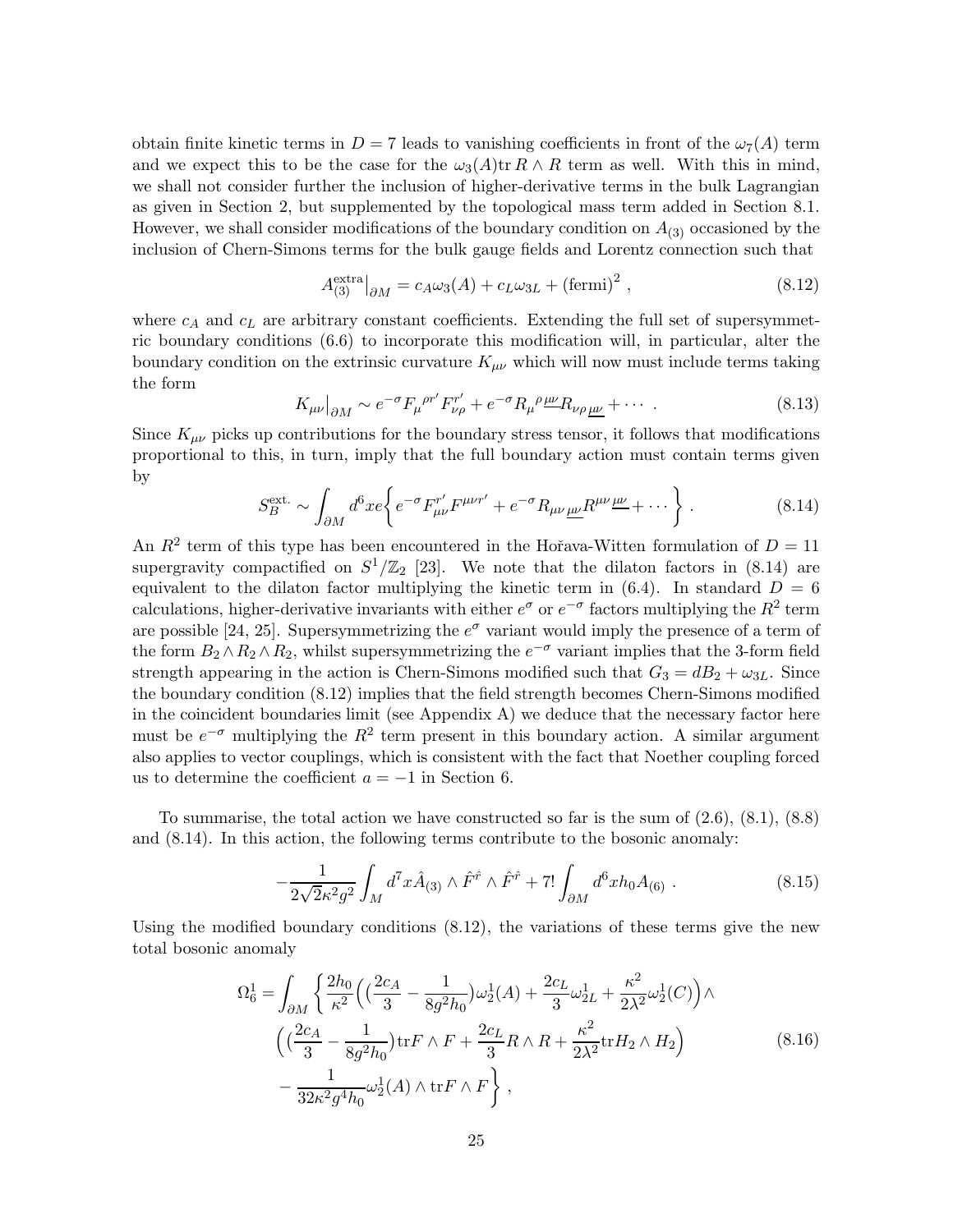where<sup>8</sup>  $\omega_2^1$  is defined by  $\delta \omega_3^0 = \frac{1}{3}$  $\frac{1}{3}d\omega_2^1$ . If we consider the gauge group for the boundary vector multiplets K' to be the tensor product of simple groups  $K_1 \otimes \ldots \otimes K_{n_g}$ , we can define the 4-forms  $G^{\underline{a}}$ , where  $\underline{a} = 0, \ldots, n_g + 1$ , as

 $G^0 = \text{tr} F \wedge F$ ,  $G^1 = \text{tr} R \wedge R$ ,  $G^2 = \text{tr} H_2^{(1)} \wedge H_2^{(1)}$  $G_2^{(1)}, \ldots, G_{\frac{m_g+1}{2}} = \text{tr} H_2^{(n)} \wedge H_2^{(n)}$  $2^{(n)}, (8.17)$ where  $d\omega_3^0(A) = \frac{1}{3} \text{tr} F \wedge F = \frac{1}{3} F^{r'} \wedge F^{r'}$  and  $d\omega_3^0(C) = \frac{1}{3} \text{tr} H_2 \wedge H_2 = \frac{1}{3} H_2^X \wedge H_2^X$ . Then the anomaly (8.16) is related to the following 8-form polynomial

$$
\Omega_8^{clas} = \frac{8h_0}{\kappa^2} \left[ \left( \frac{1}{3} c_A G^0 + \frac{1}{3} c_L G^1 + \sum_{\underline{a}=2}^{n_g+1} \frac{\kappa^2}{4(\lambda^{\underline{a}})^2} G^{\underline{a}} \right] \wedge \qquad (8.18)
$$

$$
\left[ \left( \frac{1}{3} c_A - \frac{1}{8h_0 g^2} \right) G^0 + \frac{1}{3} c_L G^1 + \sum_{\underline{a}=2}^{n_g+1} \frac{\kappa^2}{4(\lambda^{\underline{a}})^2} G^{\underline{a}} \right],
$$

by the descent equations  $\omega_8^{clas} = d\Omega_7^0$  and  $\delta\Omega_7^0 = d\Omega_6^1$ .

#### 8.3 Boundary Tensor Multiplets and Further Classical Anomalies

The classical non-invariance produced so far obeys the Wess-Zumino consistency conditions and produces terms of the correct forms to cancel the quantum anomalies. However the classical anomaly produced is still not sufficiently general to completely cancel the anomalies produced by quantum effects and so to yield an overall invariant system. We therefore consider a further extension of the model by adding  $n<sub>T</sub>$  boundary-localised tensor multiplets to the action. These multiplets have the form  $(B_{\mu\nu}^x, \chi_{-}^{Ax}, \phi^x)$ , where  $x = 2, \ldots, n_T + 1$ , which play a crucial role in the implementation of a generalized Green-Schwarz anomaly cancellation mechanism introduced in [26].

Tensor multiplets of this form are known to exist in rigid  $D = 6$  supersymmetry and accordingly a coupling process similar to that shown in Sections 5 and 6 will be possible. However this process is complicated by the fact that the 3-form field strength  $H_3^x = dB_2^x$  is required, by closure of the supersymmetry algebra, to be self-dual:  $H_3 = \star H_3$ . This has the consequence that the naïve kinetic term that one would write for  $B_2^x$  vanishes. This problem may be addressed by use of a non-manifestly Lorentz invariant action [27], or by reformulating the problem at the equation-of-motion level. We shall not attempt here a full analysis of these couplings. Although a full coupling would be necessary for detailed analysis of the classical supersymmetry anomalies, it is not necessary for analysis of the purely bosonic anomalies. This is due to the fact that bosonic anomaly contributions arising from boundary tensors can only be generated by the variation of one type of term in the boundary action. This crucial anomaly-generating term type is analogous to the bulk Chern-Simons term  $\frac{1}{g^2}A_3 \wedge F_2^{\hat{r}} \wedge F_2^{\hat{r}}$ , and is of the same form as the standard anomaly counterterm that is seen in purely  $D = 6$ theories [20]. In our boundary action, it appears as

$$
\int_{\partial M} v^x_{\underline{a}} B^x_2 \wedge G^{\underline{a}}_4 , \qquad (8.19)
$$

 $8$ Note that we are using the Chern-Simons 3-form normalisation given in Equation (2.7), as in Reference [17], for both gauge and Lorentz symmetries. This gives rise to the factors of  $\frac{1}{3}$  in the descent relations.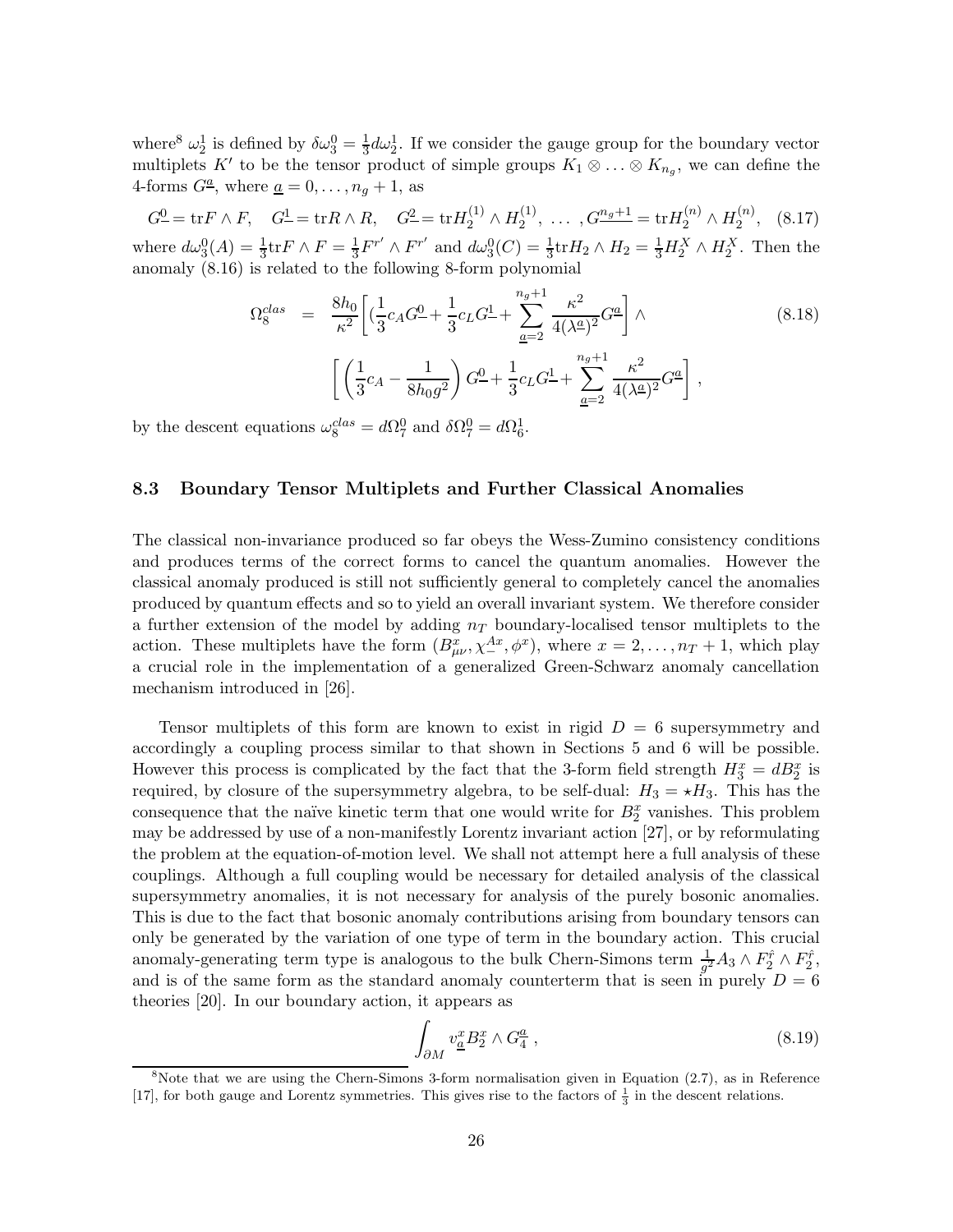where  $v_{\underline{a}}^x$  is a numerical coupling matrix analogous to the  $\frac{1}{g^2}$  which appears in the in the bulk action, and where summation over the index  $x = 2, ..., n<sub>T</sub> + 1$  is understood. If  $B<sup>x</sup>$  is required to transform under the bosonic symmetries of the theory according to

$$
\delta B^x = v'_a \omega_2^{1a} \,,\tag{8.20}
$$

then the variation of (8.19) will produce a non-invariance of the form

$$
\int_{\partial M} v_{\underline{a}}^x v_{\underline{b}}^{'x} \omega_{2}^{1\underline{a}} G^{\underline{b}}.
$$
\n(8.21)

Adding this to the classical anomaly generated so far, we can write the total anomaly as

$$
\Omega_6^{1tot} = \int_{\partial M} v^I_{\underline{a}} v^{'J}_{\underline{b}} \eta_{\underline{L}} \omega_2^{1\underline{a}} \wedge G^{\underline{b}} \,, \tag{8.22}
$$

where the index x has been extended to a new index  $\underline{I} = 0, \ldots, n_T + 1$ . In general, the index  $\underline{a} = 0, ..., n_g + 1$ . However, if  $n_g < n_T$ , then the matrix  $v_{\underline{a}}^{I} v_{\underline{b}}^{I'}$  $\frac{\partial}{\partial \rho} \eta_{IJ}$  has non-maximal rank, which turns out to put a severe restriction on the quantum anomaly polynomial [26, 14]. This restriction is lifted for  $n_T \ge n_g$ . For simplicity, we shall assume that  $n_T = n_g$  from here on. Then, we find that the vector  $v_{\underline{a}}^I$  is given by

$$
v_{\overline{\underline{a}}}^{0} = v_{\underline{a}}^{'0} = \left(\frac{2c_A\sqrt{-2h_0}}{3\kappa} - \frac{1}{4g^2\sqrt{-2h_0}}, \frac{2c_L\sqrt{-2h_0}}{3\kappa}, \frac{\kappa\sqrt{-2h_0}}{2(\lambda^2)^2}, \dots, \frac{\kappa\sqrt{-2h_0}}{2(\lambda^{\frac{n_g+1}{2}})^2}\right),
$$
  

$$
v_{\overline{\underline{a}}}^{1} = v_{\underline{a}}^{'1} = \left(\frac{1}{4\kappa g^2\sqrt{-2h_0}}, 0, 0, \dots, 0\right), \qquad v_{\overline{\underline{a}}}^{I} = v_{\overline{\underline{a}}}^{x}, \quad v_{\underline{a}}^{'I} = v_{\overline{\underline{a}}}^{'x}, \text{ for } I = 2, \dots, n_T + 1,
$$
\n(8.23)

 $\eta_{IJ} = \text{diag}(-, +, \dots, +)$  and we have assumed  $h_0 < 0$  which makes the components of these vectors real. This represents the full classical anomaly which will be cancelled against the quantum anomalies to be described in the next section.

## 9 Quantum Anomalies and Anomaly Cancellation

We shall now construct an example of an anomaly-free model in the  $D = 7/D = 6$  Hořava-Witten setting that we have been constructing in this paper. As we wish to end up with an R-symmetry gauged model, we need to start with a matter-coupled noncompact gauged  $D = 7$  theory. The possible non-compact gauge groups and the surviving even-parity bulk fields have been listed in [17]. Here, we shall consider the  $SO(2,1)$  gauged  $D = 7$  model which consists of minimal supergravity coupled to one vector multiplet. The bulk scalars parametrize the coset  $SO(1,3)/SO(3)$  and the  $SO(1,2)$  subgroup of  $SO(1,3)$  is gauged. The structure constants are given by [17]

$$
\hat{f}_{\hat{I}\hat{J}\hat{K}} = \epsilon_{\underline{ijk}} \,, \quad \underline{i} = 1, 2, 4 \,, \tag{9.1}
$$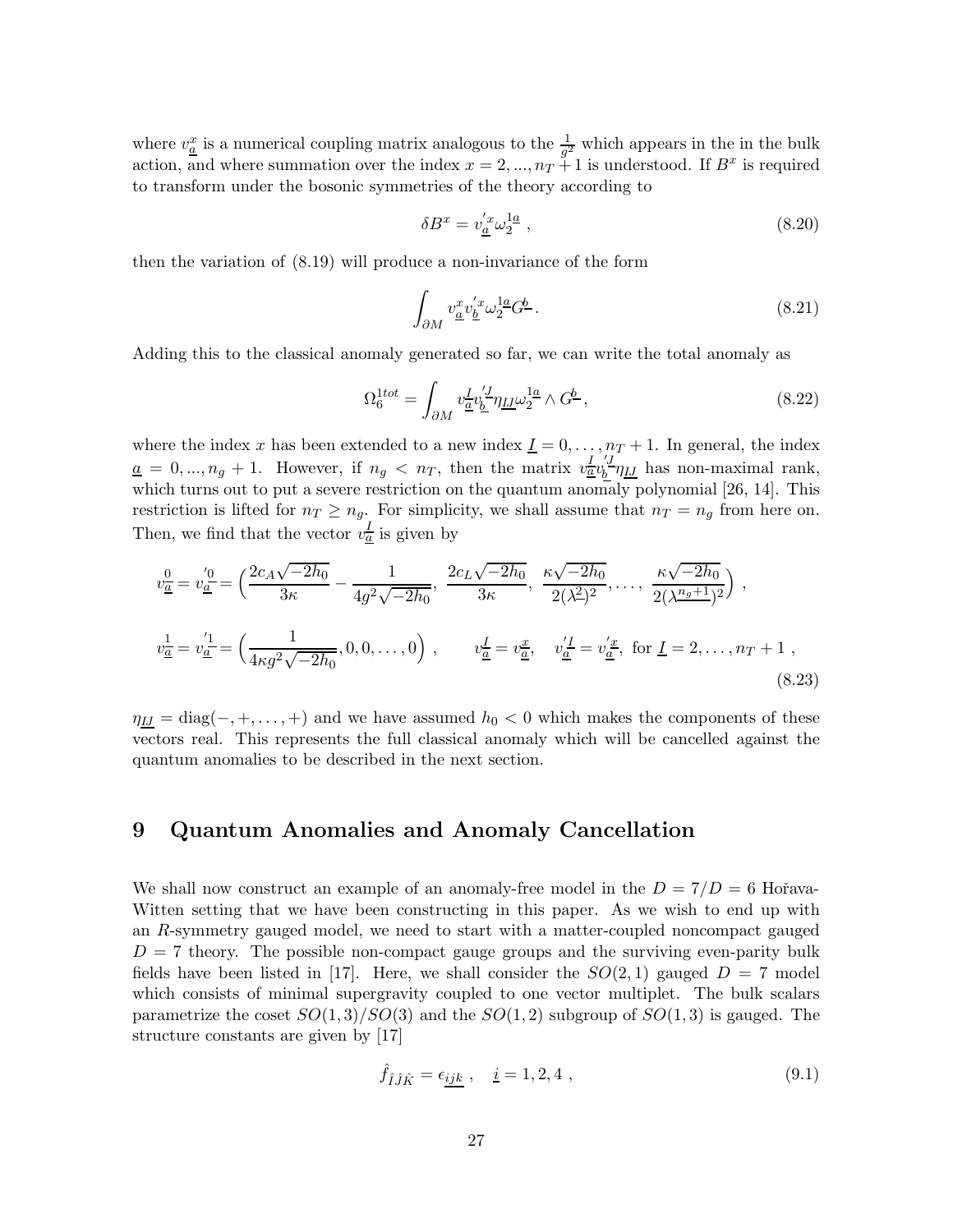where  $\epsilon_{ijk}$  are the  $SO(1, 2)$  structure constants. In (3.3), we now have  $p = 0, n = 1$ , and the resulting even-parity fields form the multiplets

$$
(e^{\mu}_{\mu}, \psi_{\mu+}, B^{-}_{\mu\nu}), \qquad (B^{+}_{\mu\nu}, \chi_{-}, \sigma) , \qquad (\psi_{-}, \varphi, \Phi_{I}) , \qquad (A^{4}_{\mu}, \lambda^{4}_{+}) , \qquad (9.2)
$$

with supersymmetry transformations as given in (4.13). The vector field  $A^4_\mu$  gauges the Rsymmetry group  $U(1)_R$ . We have denoted the  $D = 6$  chiralities of the fermions explicitly for convenience, and we have split the 2-form potential into parts that have self-dual and anti-self-dual field strengths.

The chiral fermions  $(\psi_{\mu+}, \chi_-, \lambda^4_+, \psi_-)$  give rise to gravitational,  $U(1)_R$  and mixed gravitational- $U(1)_R$  anomalies on the boundaries. The anomalies are encoded in an 8-form polynomial made up of the Riemann and Yang-Mills curvature forms, via the descent equations. The standard anomaly formulae give

$$
\Omega(\psi_{\mu+}) = \frac{5}{24} F_1^4 - \frac{19}{96} F_1^2 \ tr R^2 + \frac{1}{5760} \left[ 245 \ tr \ R^4 - \frac{5 \times 43}{4} \ (tr \ R^2)^2 \right],
$$
  
\n
$$
\Omega(\chi_{-}) = -\frac{1}{24} F_1^4 - \frac{1}{96} F_1^2 \ tr R^2 - \frac{1}{5760} \left[ tr \ R^4 + \frac{5}{4} \ (tr R^2)^2 \right],
$$
  
\n
$$
\Omega(\lambda_+^4) = \frac{1}{24} F_1^4 + \frac{1}{96} F_1^2 \ tr R^2 + \frac{1}{5760} \left[ tr \ R^4 + \frac{5}{4} \ (tr R^2)^2 \right],
$$
  
\n
$$
\Omega(\psi_{-}) = -\frac{1}{5760} \left[ tr \ R^4 + \frac{5}{4} \ (tr R^2)^2 \right],
$$
  
\n
$$
\Omega(B_{\mu\nu+}) = \frac{1}{5760} \left[ -28 \ tr \ R^4 + 10 \ (tr \ R^2)^2 \right],
$$
\n(9.3)

where  $F_1$  is the  $U(1)_R$  field strength, and we have suppressed the wedge symbol, so that, for example  $F_1^2 \text{tr} R^2 = F_1 \wedge F_1 \wedge \text{tr} R \wedge R$ .

The total anomaly coming from the bulk fields on each boundary is half of the total bulk anomaly. Thus on a given boundary we have

$$
\Omega_{grav/U(1)_R}^{bulk}|_{\partial M_1} = \frac{5}{48}F_1^4 - \frac{19}{192}F_1^2 \ trR^2 + \frac{1}{5760} \left[122 \ tr \ R^4 - \frac{55}{2} \ (tr \ R^2)^2\right] \ . \tag{9.4}
$$

Next, we need to compute the quantum anomalies that result from the introduction of  $n_V$ gauge,  $n_H$  hyper and  $n_T$  tensor multiplets on a given boundary. It is useful first to compute the total gravitational anomaly. Summing up the bulk contributions given in (9.4) and those of the boundary multiplets, the total gravitational anomaly on  $\partial M_1$  is given by

$$
\Omega_{grav.}^{tot.} |_{\partial M_1} = \frac{1}{5760} \Big[ (n_V - n_H - 29n_T + 122) \text{tr} \, R^4 + \frac{5}{4} (n_V - n_H + 7n_T - 22) \, (\text{tr} \, R^2)^2 \Big] \,. \tag{9.5}
$$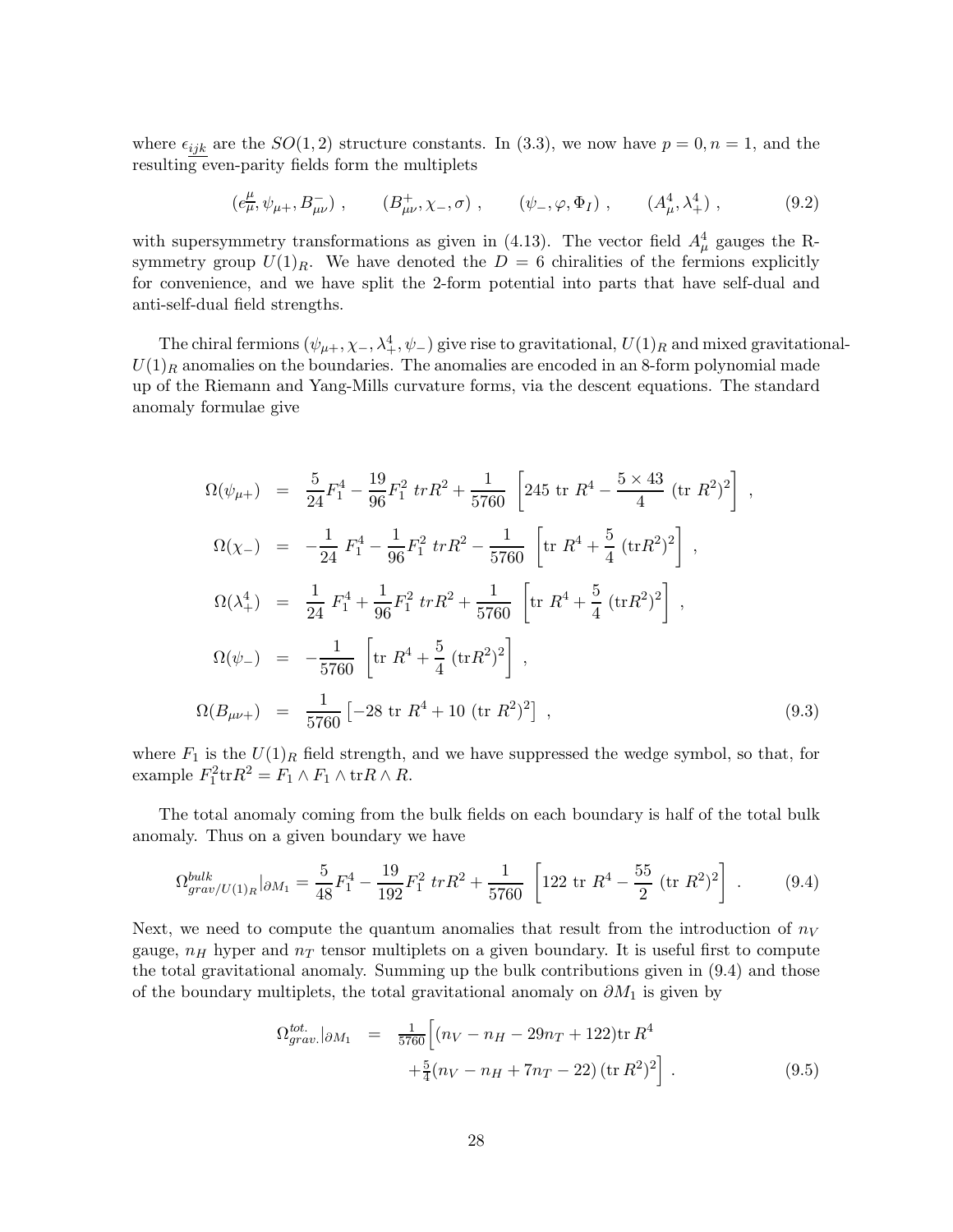The  $tr R<sup>4</sup>$  term must necessarily vanish for anomaly freedom. As we have assumed that there is no bulk Lorentz Chern-Simons term, the vanishing of the  $tr R<sup>4</sup>$  anomaly imposes the constraint <sup>9</sup>

$$
n_H - n_V + 29n_T = 122 \tag{9.6}
$$

Using this condition in (9.5), and including the contributions to the  $U(1)<sub>R</sub>$  and mixed gravitational- $U(1)_R$  anomalies (*i.e.* the  $F_1^4$  and  $F_1^2$ tr  $R^2$  terms in (9.4), together with similar contributions from all the boundary matter multiplets that have been introduced), we find

$$
\Omega_{grav/U(1)_R}^{tot.} \rvert_{\partial M_1} = \frac{1}{128} (n_T - 4)(\text{tr } R^2)^2 + \frac{1}{48} [2(n_V - n_T) + 5] F_1^4
$$
  
 
$$
+ \frac{1}{192} [2(n_V - n_T) - 19] F_1^2 \text{tr } R^2 . \tag{9.7}
$$

At this point, we need to specify  $n_V$ ,  $n_H$  and  $n_T$  such that the condition (9.6) is satisfied, where the boundary Yang-Mills gauge group has total dimension  $n_V$ , and such that the  $n_H$ hyperfermions form a set of representations of this group. A complete analysis of all the possibilities is beyond the scope of the present paper. Instead, we shall give one example to illustrate how anomaly freedom can be achieved in the bulk-plus-boundary system that we have constructed. We shall take the gauge group on a given boundary to be

$$
K'=E_6\times E_7,\t\t(9.8)
$$

so that  $n_V = 78 + 133$ . Furthermore, we shall introduce two tensor multiplets, and five hypermultiplets in fundamental representations of  $E_6$  and five fundamental representations of  $E_7$ . Thus, all in all, we have

$$
n_T = 2,
$$
  
\n
$$
n_V = 78 + 133,
$$
  
\n
$$
n_H = 5 \times (27, 1) + 5 \times (1, 56).
$$
\n(9.9)

Using this data and employing the relations

Tr H<sub>6</sub><sup>2</sup> = 4tr H<sub>6</sub><sup>2</sup>, Tr H<sub>6</sub><sup>4</sup> = 
$$
\frac{1}{2}
$$
(tr H<sub>6</sub><sup>2</sup>)<sup>2</sup>, tr H<sub>6</sub><sup>4</sup> =  $\frac{1}{12}$ (tr H<sub>6</sub><sup>2</sup>)<sup>2</sup>,  
Tr H<sub>7</sub><sup>2</sup> = 3tr H<sub>7</sub><sup>2</sup>, Tr H<sub>7</sub><sup>4</sup> =  $\frac{1}{6}$ (tr H<sub>7</sub><sup>2</sup>)<sup>2</sup>, tr H<sub>7</sub><sup>4</sup> =  $\frac{1}{24}$ (tr H<sub>7</sub><sup>2</sup>)<sup>2</sup>, (9.10)

where  $Tr(tr)$  denote the trace in the adjoint (fundamental) representation, we find that the total one-loop anomaly polynomial is encoded by

$$
\Omega_8^{1-loop} = -\frac{1}{64} \left( \text{tr} \, R^2 \right)^2 + \frac{141}{16} F_1^4 + \frac{133}{64} F_1^2 \text{tr} \, R^2 \n+ F_1^2 \left( \text{tr} \, H_6^2 + \frac{3}{4} \text{tr} \, H_7^2 \right) - \frac{1}{96} \text{tr} \, R^2 \left( \text{tr} \, H_6^2 + 2 \text{tr} \, H_7^2 \right) \n+ \frac{1}{576} \left[ 2 \left( \text{tr} \, H_6^2 \right)^2 - \left( \text{tr} \, H_7^2 \right)^2 \right] .
$$
\n(9.11)

<sup>&</sup>lt;sup>9</sup>In the standard  $N = 1, D = 6$  anomaly cancellation, the equivalent relation is given by  $n_H - n_V + 29n_T =$ 273. The difference here is due to two factors. Firstly, our  $n<sub>T</sub>$  counts the number of boundary-localised tensor multiplets whilst the  $n<sub>T</sub>$  in the standard equation counts the total number of tensor multiplets. As one tensor multiplet comes from the reduction of the bulk supergravity multiplet, our  $n<sub>T</sub>$  differs from the standard setup by 1. Secondly, the quantum anomaly in our case is split across two boundaries and so differs from the standard result by a factor of 2. Therefore in our case we have a different gravitational-anomaly cancellation condition from the standard condition:  $n_H - n_V + 29n_T = (273 - 29)/2 = 122$ .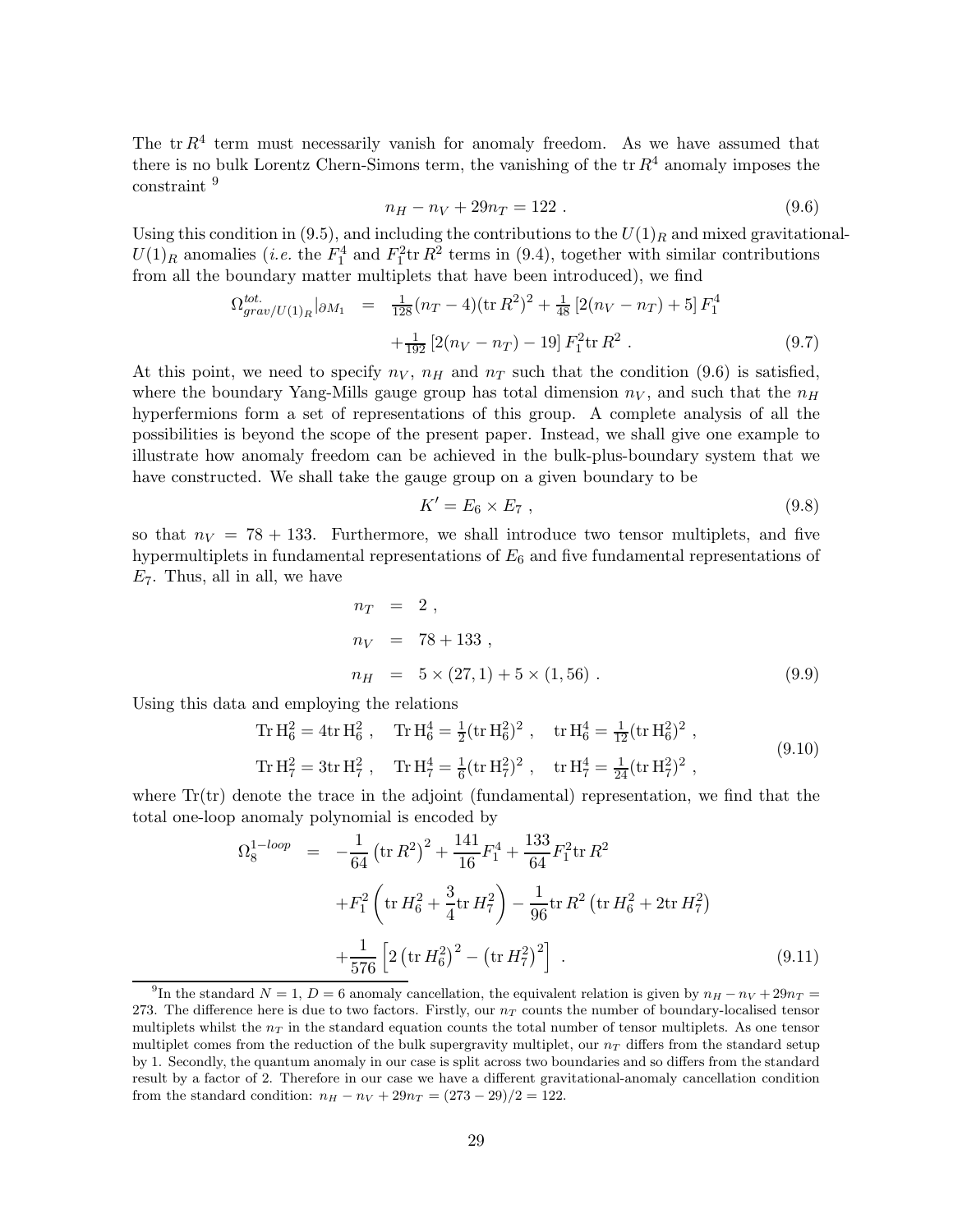Now we shall require that this quantum anomaly polynomial cancels the classic anomaly polynomial (8.19) with  $n_T = n_g = 2$ . We begin by making the following redefinitions

$$
\tilde{\lambda}^{\underline{1}} = \lambda^{\underline{1}} \left( \frac{1}{-h_0 \kappa^2} \right)^{\frac{1}{4}} \qquad \qquad \tilde{\lambda}^{\underline{2}} = \lambda^{\underline{2}} \left( \frac{1}{-h_0 \kappa^2} \right)^{\frac{1}{4}} \qquad \qquad \tilde{g} = g \left( -h_0 \kappa^2 \right)^{\frac{1}{4}}
$$
\n
$$
\tilde{c}_A = c_A \left( \frac{-h_0}{\kappa^2} \right)^{\frac{1}{2}} \qquad \qquad \tilde{c}_L = c_L \left( \frac{-h_0}{\kappa^2} \right)^{\frac{1}{2}}, \qquad (9.12)
$$

where all the new parameters are dimensionless. This allows us to rewrite the anomaly polynomial (8.19) as

$$
\Omega_8^{clas} = -8\left(\frac{1}{3}\tilde{c}_A G^0 + \frac{1}{3}\tilde{c}_L G^1 + \frac{1}{4(\tilde{\lambda}^1)^2} G^2 + \frac{1}{4(\tilde{\lambda}^2)^2} G^3\right) \wedge \left(\left(\frac{1}{3}\tilde{c}_A + \frac{1}{8\tilde{g}^2}\right) G^0 + \frac{1}{3}\tilde{c}_L G^1 + \frac{1}{4(\tilde{\lambda}^1)^2} G^2 + \frac{1}{4(\tilde{\lambda}^2)^2} G^3\right) + v_{\underline{a}}^2 v_{\underline{b}}^{'2} G^{\underline{a}} \wedge G^{\underline{b}} + v_{\underline{a}}^3 v_{\underline{b}}^{'3} G^{\underline{a}} \wedge G^{\underline{b}}.
$$
\n(9.13)

In order for the system to be anomaly free, (9.13) must cancel the quantum anomaly polynomial

$$
\Omega_8^{1-loop} = \frac{141}{16} (G^0)^2 - \frac{1}{64} (G^1)^2 + \frac{133}{64} G^0 G^1 -
$$
  
+
$$
G^0 \left( G^2 + \frac{3}{4} G^3 \right) - \frac{1}{96} G^1 \left( G^2 + 2G^3 \right)
$$
  
+
$$
\frac{1}{576} \left[ 2(G^2)^2 - (G^3)^2 \right] .
$$
 (9.14)

This requirement places 10 constraints on the 21 parameters in (9.13) which leaves an 11 dimensional space of solutions. In order to demonstrate that a solution exists in which all parameters are real, we give an example solution $10$ ,

$$
\tilde{c}_A = 0.0000 \qquad \tilde{g} = 0.1443 \qquad \tilde{c}_L = 0.0000 \qquad \tilde{\lambda}^1 = 3.4641 \qquad \tilde{\lambda}^2 = 4.0000
$$
  
\n
$$
v_0^2 = 0.0000, \qquad v_1^2 = -3.6424 \qquad v_2^2 = 1.4106 \qquad v_3^2 = -1.0000
$$
  
\n
$$
v_0'^2 = 0.0000 \qquad v_1'^2 = -0.0074 \qquad v_2'^2 = 0.0000 \qquad v_3'^2 = -0.0037
$$
  
\n
$$
v_0^3 = -1.0000 \qquad v_1^3 = -0.2303 \qquad v_2^3 = 0.0000 \qquad v_3^3 = 0.0000
$$
  
\n
$$
v_0'^3 = 8.8125 \qquad v_1'^3 = 0.0490 \qquad v_2'^3 = 0.0000 \qquad v_3'^3 = 0.0000 \qquad (9.15)
$$

where we have dropped the underlines in  $v_{\overline{a}}^I$  for notational simplicity. This demonstrates that anomaly-free bulk-plus-boundary models can indeed be constructed as we have described.

 $10$ Finding solutions to a large number of simultaneous equations such as these is greatly simplified by finding the Groebner basis for the equations. This is most easily done using the program Singular or the Mathematica package STRINGVACUA.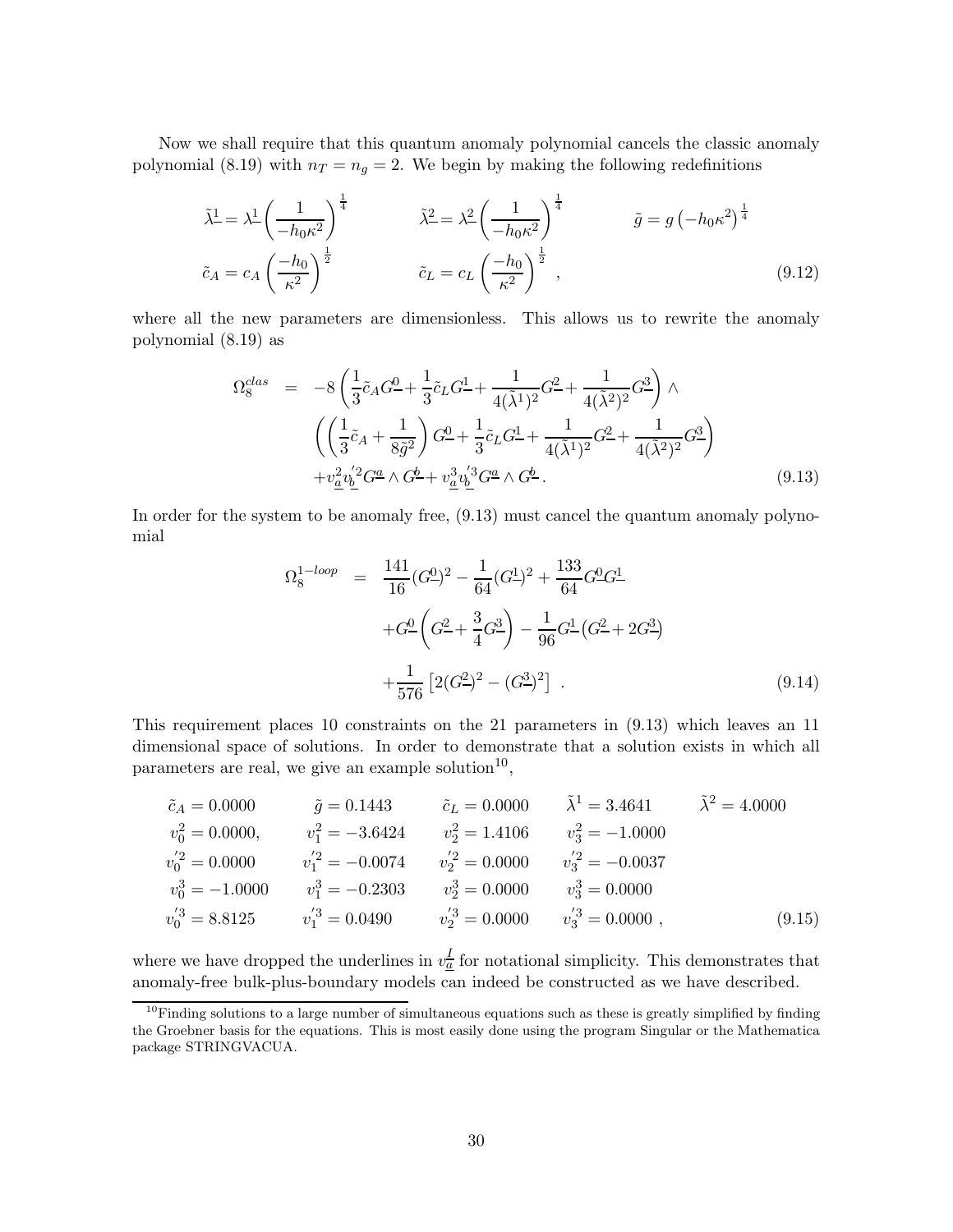## 10 Conclusions

We may view the construction in this paper as a worked example of an anomaly-free model with gauged R-symmetry and a positive cosmological potential. A variety of approaches has been followed in the search for realistic reductions of string/M-theory to candidate effective  $D = 4$  theories. The standard compactifications and brane constructions limit to effective supergravity theories which populate only a sub-class of the available models that one might want to explore, however. In particular, the class of non-compact gaugings of supergravity has been rather under-exploited to date. Such models depart from models with compact gauged R-symmetries, such as the original  $D = 4$  gauged  $N = 8$  supergravity [28]. The discovery of models with gauged R-symmetries then led on to searches for models with gauged noncompact symmetry groups [29, 30]. These were in turn obtained by reduction from higher dimensions on non-compact manifolds [31].

The physical interest of models with non-compact gaugings is illustrated by cosmological approaches such as the SLED program of supersymmetry in large extra dimensions [9], which takes as a starting-point example the  $D = 6$  Salam-Sezgin model [13]. But non-compact gaugings have not yet figured prominently in the search for realistic string or M-theory particle physics vacua. One reason for this has been the lack of a perceived link to the "ur-theories" in  $D = 10$  and  $D = 11$ . A path towards such links has now been opened up, however, by the reduction in Ref. [12], involving precisely the sort of non-compact manifold reduction envisaged in [31]. So, it seems that a relevant chapter in the encyclopedia of string/M-theory reductions has only just been opened.

In the present paper, we have focused primarily on a process for generating a chiral, anomaly-free model starting from a gauged R-symmetry In order to provide a richer and more fully worked-out scheme for  $D = 6$  models such as those needed for the SLED program, we began with a gauged R-symmetry model in  $D = 7$ . To generate a chiral theory in  $D = 6$ , we used a Hořava-Witten construction based on a slice of  $D = 7$  bulk spacetime bounded by two  $D=6$  spaces which can then be populated with  $D=6$  supermatter as needed to construct an anomaly-free model. Hořava-Witten type constructions, generalising the original  $D = 11/D =$ 10 construction of the heterotic string from M-theory [10, 11], can also be seen as domainwall brane-solution constructions such as the  $D = 5/D = 4$  "heterotic M-theory" construction [32, 33]. These naturally produce chiral theories in the lower even dimension. But this then raises the issue of potential quantum anomalies in the reduced theory. The mechanism of anomaly cancellation involves anomaly inflow from the bulk higher-dimensional space together with a careful choice of "matter" fields to populate the boundary brane spaces. In the  $D =$  $11/D = 10$  construction, this uniquely yields the original E<sub>8</sub> gauge multiplet on each bounding brane [10, 11, 18, 34, 23]. As one goes down in dimensionality, the anomaly-cancellation requirements become less stringent, so that in a direct  $D = 5/D = 4$  analysis [35], the only anomalies requiring cancellation are gauge and mixed gravitational-gauge anomalies, with a wide resulting set of anomaly-free constructions. The present  $D = 7/D = 6$  construction presents an intermediate scenario, with a detailed set of cancellation requirements as presented in Section 9. These do not uniquely specify the boundary gauge groups and fields, but they do impose a stringent set of anomaly-cancellation conditions on them. In the present paper,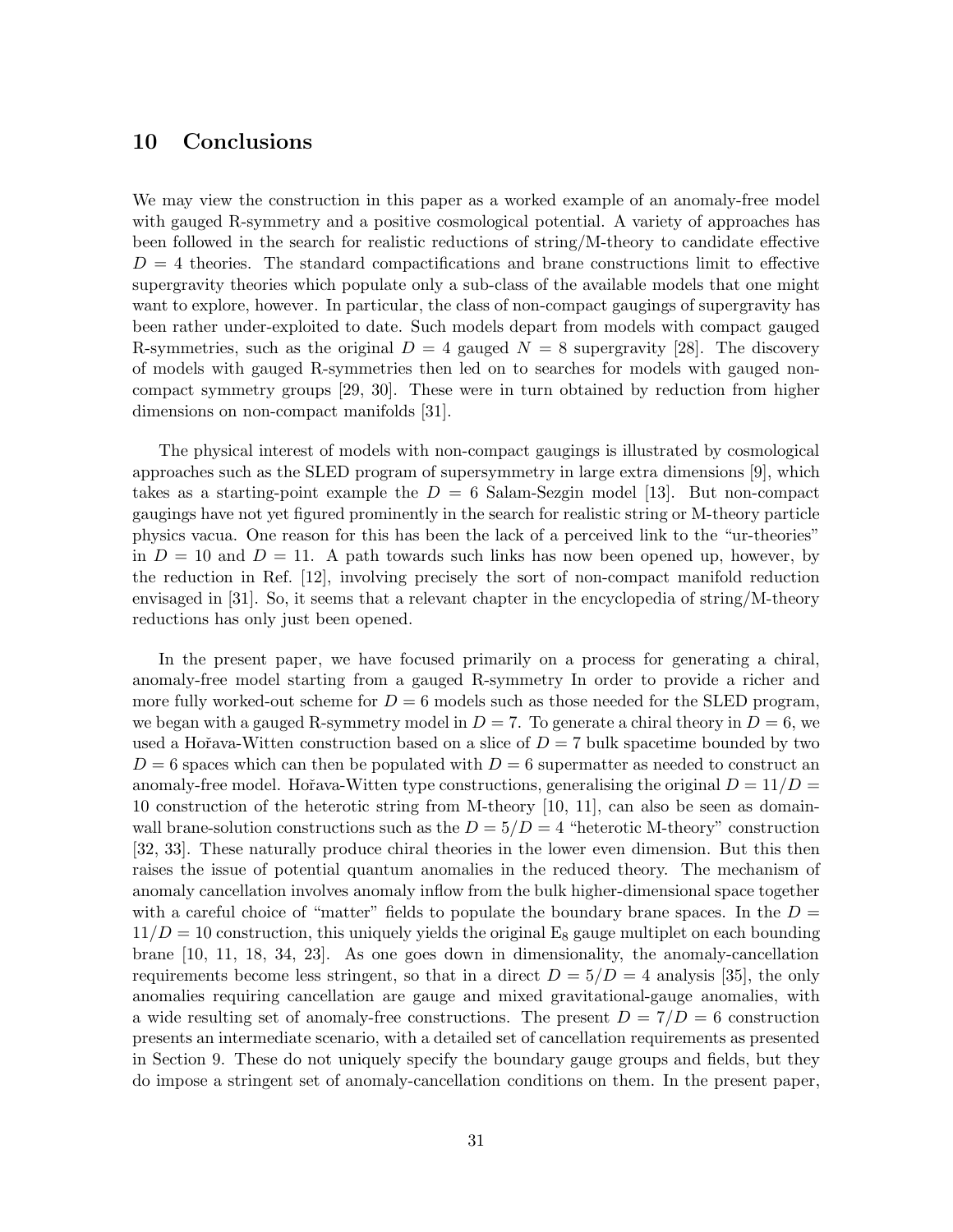we have not attempted a comprehensive study of the solutions to these conditions, but it may be hoped that such a study might reveal classes of phenomenologically interesting scenarios.

The main challenges to be met in carrying out the  $D = 7/D = 6$  construction revolved around the details of coupling 8-supercharge boundary matter to the 16-supercharge bulk theory. One needs to take care to provide necessary Gibbons-Hawking-York terms so as to ensure consistency between the bulk-plus-boundary variational equations and the chosen boundary conditions for the bulk fields. The halving of the supersymmetry at a boundary is a natural consequence of any Hořava-Witten type orbifold construction. But one needs to take great care here in handling the supersymmetric couplings, since in the absence of a fully off-shell formalism, the classical boundary non-gauge-invariances of the bulk theory, as needed for anomaly inflow, engender also supersymmetry anomalies.

The occurrence of supersymmetry anomalies in Hořava-Witten type constructions is already familiar from the work of Refs [18, 34], but what is different about the constructions made in the present paper is the order at which these occur. In  $[18, 34]$ , an iterative construction to suppress the anomalies was carried out in powers of the boundary coupling constant for the original  $D = 11/D = 10$  heterotic construction. In that case, the  $D = 10$  boundary action and the corresponding boundary conditions for  $D = 11$  bulk fields occurred at first order in the boundary coupling  $\frac{1}{\lambda^2}$ 

$$
S_{\text{boundary}} \sim \frac{1}{\lambda^2} \int_{\partial M} *F_{(2)} \wedge F_{(2)} \qquad \qquad C_{(3)}\big|_{\partial M} \sim \frac{\kappa^2}{\lambda^2} \omega_{(3)} \qquad (10.1)
$$

The bosonic anomaly, however, comes from substituting the boundary condition for  $C_{(3)}$  into the variation of the Chern-Simons term,

$$
\delta S \sim \frac{1}{\kappa^2} \int_{\partial M} \delta C_{(3)} \wedge C_{(3)} \wedge F_{(4)} \sim \frac{1}{\kappa^2} \left(\frac{k^2}{\lambda^2}\right)^3 \int_{\partial M} \delta \omega_{(3)} \wedge \omega_{(3)} \wedge F_{(2)} \wedge F_{(2)} \tag{10.2}
$$

which gives an anomaly at third order in  $\frac{1}{\lambda^2}$ . This means that supersymmetric Noether coupling can be caried out to second order in  $\frac{1}{\lambda^2}$  [18] without interference from anomaly complications, whose discussion can be postponed until later on at third order in  $\frac{1}{\lambda^2}$  [34]. In the construction of the present paper, however, the discussion of anomalies cannot similarly be postponed. This is because the bosonic anomaly in this case comes from a variation

$$
\delta S \sim \frac{1}{\kappa^2} \int_{\partial M} \delta A_{(3)} \wedge \omega_{(3)}(A) \sim \frac{1}{\kappa^2} \frac{k^2}{\lambda^2} \int_{\partial M} \delta \omega_{(3)}(C) \wedge \omega_{(3)}(A) \tag{10.3}
$$

which occurs already at first order in  $\frac{1}{\lambda^2}$ , *i.e.* it is of the same order as the boundary action that we are constructing.

Thus, the best that one can arrange for in the present bulk-plus-boundary coupling is agreement with the Wess-Zumino consistency conditions, as discussed in Section 6. Reduction of the  $D = 7/D = 6$  construction to a purely  $D = 6$  theory by taking a coincident boundary limit, as explained in Appendix A, confirms the correctness of this construction by yielding precisely the  $D = 6$  Wess-Zumino consistent system that was found in Ref. [20]. It is interesting to note that the construction of supersymmetric bulk-plus-boundary systems,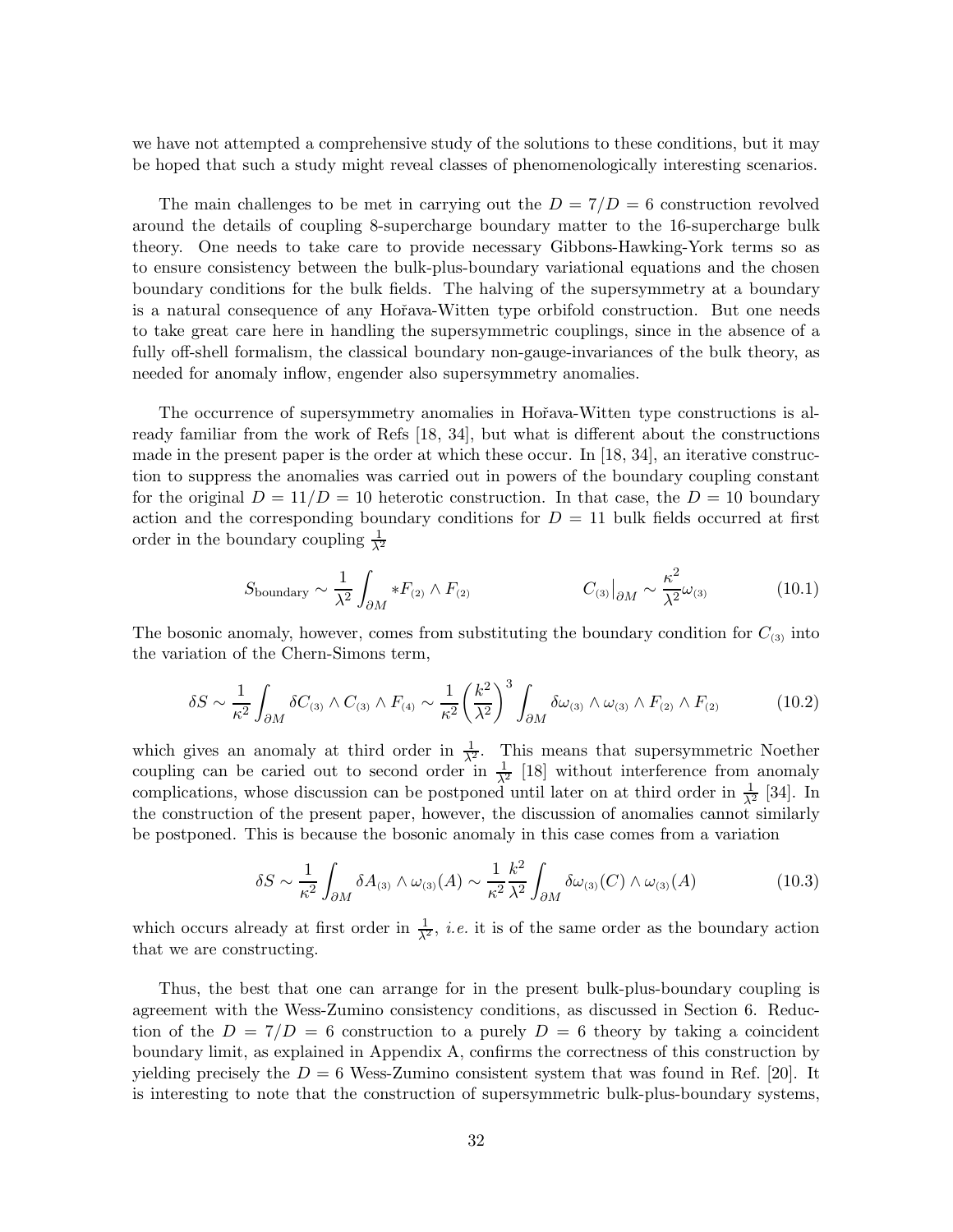similar to those considered here, is greatly simplified by the use of the 'susy without b.c.' formalism considered in [36]. This formalism, as currently constructed, requires an off-shell supersymmetry realisation and so works only in cases with lesser degrees of supersymmetry. However, in the future this may provide a deeper understanding of complicated constructions such as those made in this paper.

Another challenge encountered in the present construction is the coupling of boundary hypermultiplets. These are in general necessary in order to arrange for gravitational anomaly cancellation, but they do not affect the classical gauge or supersymmetry anomalies. However, the bulk-plus-boundary couplings in this sector lead to novel problems. Eight-supercharge  $(N = 2, D = 4 \text{ or } N = 1, D = 6$  supersymmetry) hypermultiplets coupled to supergravity require an overall quaternionic Kähler target-space manifold [21]. Indeed, the bulk  $D = 7$ theory dimensionally reduced to  $D = 6$  and truncated to  $N = 1$ ,  $D = 6$  local supersymmetry generates precisely this kind of scalar target-space manifold [17]. However, when one includes additional hypermultiplets on the  $D = 6$  boundaries of the Hořava-Witten construction, one runs into the problem that one cannot simply add quaternionic Kähler manifolds to produce an overall quaternionic Kähler manifold. The resolution of this problem led to the connection condition (7.13).

A number of aspects of the constructions discussed in this paper call for further development. A fuller treatment of the hypermultiplet couplings will be given in a separate publication, and a full analysis of the solutions to the anomaly-cancellation conditions is called for. Another open question deals with a very special class of remarkably anomaly-free  $D = 6$ theories with gauged  $U(1)_R$  symmetries. These are:

- the  $E_7 \times E_6 \times U(1)_R$  invariant model in which the hyperfermions are in the (912, 1, 1) representation of the gauge group [5],
- the  $E_7 \times G_2 \times U(1)_R$  invariant model with hyperfermions in the (56, 14, 1) representation of the gauge group [6], and
- the  $F_4 \times Sp(9) \times U(1)_R$  invariant model with hyperfermions in the (52, 18, 1) representation of the gauge group [7].

We have determined that the construction of this paper cannot yield any of these models in a coincident brane limit. Thus, finding the higher-dimensional origins of these theories, if any, remains an outstanding open problem.

More generally, the rôle of noncompact gaugings and their higher-dimensional origins through reduction on noncompact spaces needs further consideration. Noncompact reductions may, as in the  $H(2, 2)$  reduction considered in [12], yield classically consistent Kaluza-Klein reductions. But at the quantum level, this classical Kaluza-Klein consistency is surely broken. Moreover, noncompact reductions from higher-dimensional theories would be expected to lead to a continuous Laplace eigenvalue spectrum without a mass gap between the retained lower-dimensional and the higher truncated Kaluza-Klein states. One can imagine a number of possible responses to this situation. One would be to consider a compactification of the reduction space, perhaps by modding out by discrete symmetries, but this would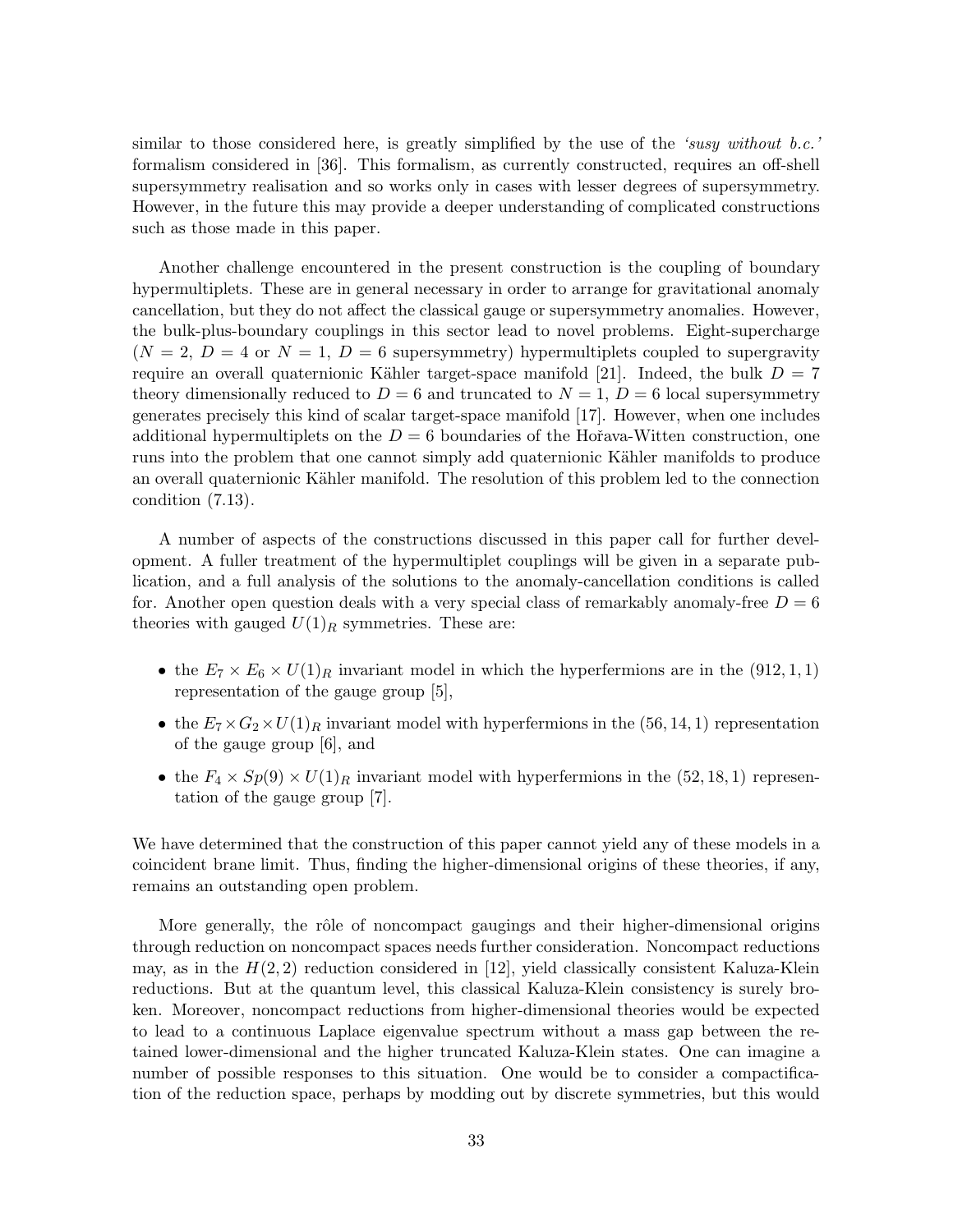also likely be at the cost of introducing supersymmetry breaking at some new scale in the problem. Another might be to look for discrete Laplace eigenfunctions in the midst of a continuous-eigenvalue spectrum. Such situations are not unusual in other contexts, such as condensed-matter physics. It remains to be seen whether they have a relevance in the context of noncompact gauged R-symmetries.

## Acknowledgements

We would like to acknowledge collaboration with Chris Pope and Eric Bergshoeff in early stages of this project and for many subsequent discussions. We also thank Alex Kehagias for useful discussions. For hospitality during the course of the work, ES would like to thank the Theoretical Physics Group at Imperial College London and National Technical University of Athens; KSS and TGP would like to thank the George P. and Cynthia Woods Mitchell Institute for Fundamental Physics and Astronomy at Texas A&M University; KSS would also like to thank the TH Unit at CERN and the Albert Einstein Institute, Potsdam. KSS would like to thank as well the Mitchell Family for hospitality and a beautiful and quiet place to work during the Cooks Branch workshop in April 2010. TGP would like to thank Noppadol Mekareeya for many helpful discussions. The research of E.S. was supported in part by NSF grants PHY-0555575 and PHY-0906222. The work of K.S.S. was supported in part by by the STFC under rolling grant PP/D0744X/1.

# Appendices

## A The Coincident Boundary Limit

We now consider taking the coincident boundaries limit when the boundaries are populated with vector multiplets as described in Section 6. This gives a six-dimensional gauged supergravity theory similar to that described in [17].

The orbit of boundary conditions in this  $D = 7$  system involves both Neumann and Dirichlet types, which have different effects on the reduced system. Let us first consider the Neumann boundary conditions with the example of the form field  $A_{\mu\nu\rho}$ . This is subject to two boundary conditions: one on the  $x^7 = 0$  boundary and the other on the  $x^7 = L$  boundary (where  $L$  is the interval length). We can follow the work of  $[18, 37, 38]$  and use the fact that, in the limit of small interval length, it is sufficient to approximate the value of  $A_{\mu\nu\rho}$  in the bulk by a linear interpolation between the two boundary conditions:

$$
A_{\mu\nu\rho} = A_{\mu\nu\rho} \bigg|_{x^7 = 0} \left( 1 - \frac{x^7}{L} \right) + A_{\mu\nu\rho} \bigg|_{x^7 = L} \frac{x^7}{L} . \tag{A.1}
$$

We consider the simplified case in which the boundary at  $x^7 = 0$  is populated by vector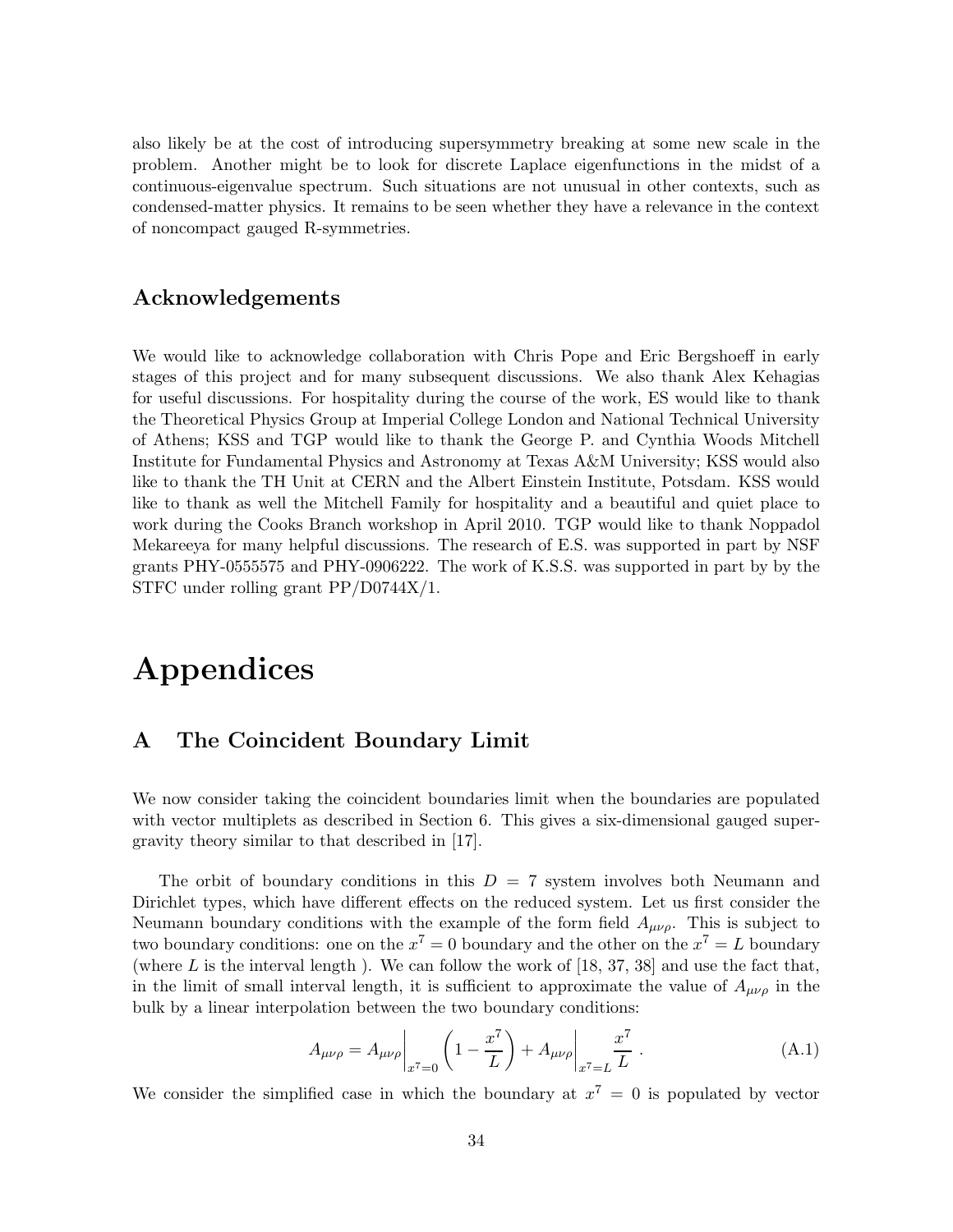multiplets in the way we have described and the boundary at  $x^7 = L$  is empty. This means that the bulk field  $A_{\mu\nu\rho}$  becomes

$$
A_{\mu\nu\rho} = \left(\frac{3\kappa^2}{4\lambda^2} \omega_{\mu\nu\rho}^0(C) + \frac{i\kappa^2}{8\lambda^2} e^{\sigma} \bar{\eta}^X \gamma_{\mu\nu\rho} \eta^X\right) \left(1 - \frac{x^7}{L}\right) . \tag{A.2}
$$

This causes the six-dimensional 3-form field strength to become Chern-Simons modified:

$$
\hat{F}_{\mu\nu\rho7} = 3\partial_{[\mu}\hat{A}_{\nu\rho]7} - \partial_7\hat{A}_{\mu\nu\rho} \n= \sqrt{2} \left( 3\partial_{[\mu}B_{\nu\rho]} + \frac{3}{2g^{\prime 2}} \omega_{\mu\nu\rho}^0(C) + \frac{i}{4g^{\prime 2}} \bar{\eta}^X \gamma_{\mu\nu\rho} \eta_X \right) ,
$$
\n(A.3)

where we have defined  $g'^2 = \frac{2L\lambda^2}{\kappa^2}$  in order to match the conventional result. If we now redefine  $G_{\mu\nu\rho}$  as the appropriately normalised bosonic part in the above equation *i.e.* 

$$
G_{\mu\nu\rho} = 3\partial_{[\mu}B_{\nu\rho]} + \frac{3}{2g^{\prime 2}}\omega_{\mu\nu\rho}^{0}(C) , \qquad (A.4)
$$

then we find that  $G_{\mu\nu\rho}$  is invariant under the Yang-Mills gauge symmetry since  $B_{\mu\nu}$  develops a gauge transformation due to the boundary condition (5.10):

$$
\delta_{\Lambda}B_{\mu\nu} = -\frac{1}{g^{\prime 2}}\partial_{[\mu}C_{\nu]}^{X}\Lambda_{X} . \qquad (A.5)
$$

On the other hand, the field  $\hat{\sigma}$  receives a Dirichlet boundary condition. In the small interval limit, we can again interpolate between its two boundary values such that

$$
\partial_7 \hat{\sigma} = \partial_7 \hat{\sigma} \bigg|_{x^7 = 0} \left( 1 - \frac{x^7}{L} \right) + \partial_7 \hat{\sigma} \bigg|_{x^7 = L} \frac{x^7}{L} . \tag{A.6}
$$

If we integrate this equation and impose the requirement that the average value of  $\hat{\sigma}$  is the same as in the empty boundaries case, then we obtain

$$
\hat{\sigma} = -\partial_7 \hat{\sigma} \bigg|_{x^7=0} \left( \frac{(x^7)^2}{2L} - x^7 + \frac{L}{3} \right) + \partial_7 \hat{\sigma} \bigg|_{x^7=L} \left( \frac{(x^7)^2}{2L} - \frac{L}{6} \right) + \frac{4}{5} \sigma + \frac{2}{5} \varphi . \tag{A.7}
$$

Performing similar steps for all fields that receive non-trivial boundary conditions and then incorporating these into the  $D = 7$  bulk action together with the Gibbons-Hawking-York terms and the boundary action, and ignoring any higher-order terms in  $\frac{1}{\lambda^2}$  or L, we obtain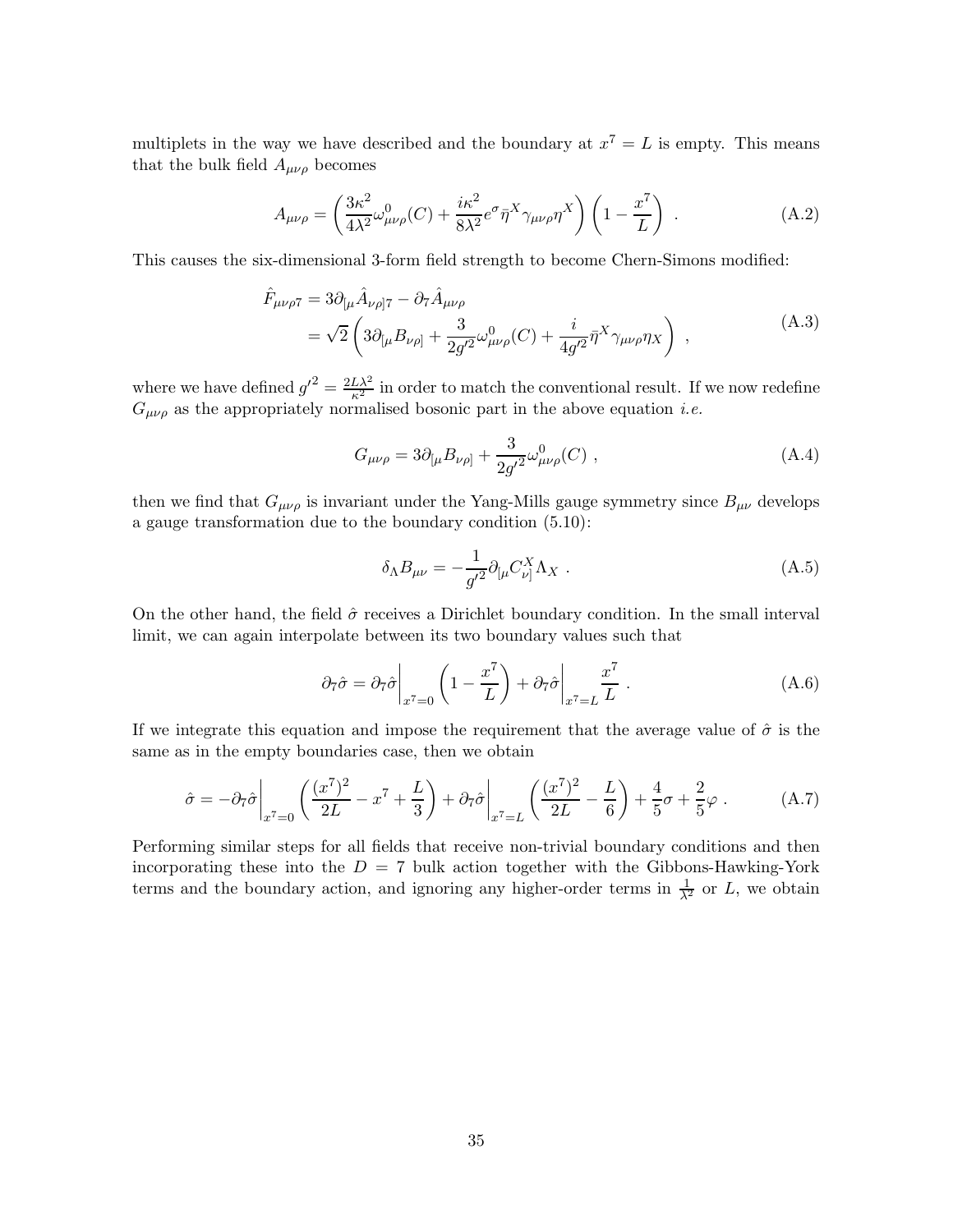the  $D=6$  action

$$
S_{SG(6)} = \frac{2L}{\kappa^2} \int dx^6 e \left\{ \frac{1}{4} R - \frac{1}{8g^2} e^{\sigma} F''_{\mu\nu} F^{\mu\nu\tau'} - \frac{1}{8g^2} e^{-\sigma} H^X_{\mu\nu} H^{\mu\nu}_{X} - \frac{1}{12} e^{-2\sigma} G_{\mu\nu\rho} G^{\mu\nu\rho} - \frac{1}{4} \partial_{\mu} \sigma \partial^{\mu} \sigma - \frac{1}{4} \partial_{\mu}^{\mu} P^{\mu} P^{\mu} F^{\nu} - \frac{1}{4} P^{\nu}_{\mu} P^{\mu \tau} - \frac{1}{4} P^{\nu}_{\mu} P^{\mu \tau} - \frac{1}{8} g^2 e^{-\sigma} \left( C^{ir'} C^{ir'} + 2 S^{ir'} S^{ir'} \right) + \frac{1}{16g^2} e^{\mu\nu\rho\sigma\lambda\tau} B_{\mu\nu} F''_{\rho\sigma} F''_{X\tau} + \frac{1}{32g^2 g'^2} e^{\mu\nu\rho\sigma\lambda\tau} \omega_{\mu\nu\rho} (C) \omega^0_{\sigma\lambda\tau} (A) - \frac{i}{2} \bar{\psi}_{\mu} \gamma^{\mu\nu\rho} D_{\nu} \psi_{\rho} - \frac{i}{2} \bar{\chi} \gamma^{\mu} D_{\mu} \chi - \frac{i}{2g^2} \bar{\lambda}^{r'} \gamma^{\mu} D_{\mu} \lambda_{r'} - \frac{i}{2} \bar{\psi} \gamma^{\mu} D_{\mu} \psi - \frac{i}{2} \bar{\psi}^{\tau} \gamma^{\mu} D_{\mu} \psi^{\tau} - \frac{i}{2g^2} \bar{\eta}^{\lambda} \gamma^{\mu} D_{\mu} \eta \chi - \frac{1}{2} \bar{\psi} \gamma^{\mu} \gamma^{\mu} \gamma^{\nu} \psi_{\mu} P^{\mu}_{\nu} - \frac{i}{2} \bar{\psi} \sigma^i \gamma^{\mu} \gamma^{\nu} \psi_{\mu} P^{\mu}_{\nu} - \frac{i}{2} \bar{\psi}^{\tau} \gamma^{\mu} \gamma^{\nu} \psi_{\mu} P^{\tau}_{\nu} - \frac{i}{2} \bar{\psi} \gamma^{\mu} \gamma^{\nu} \psi_{\mu} \partial_{\nu} \sigma - \frac{i}{2}
$$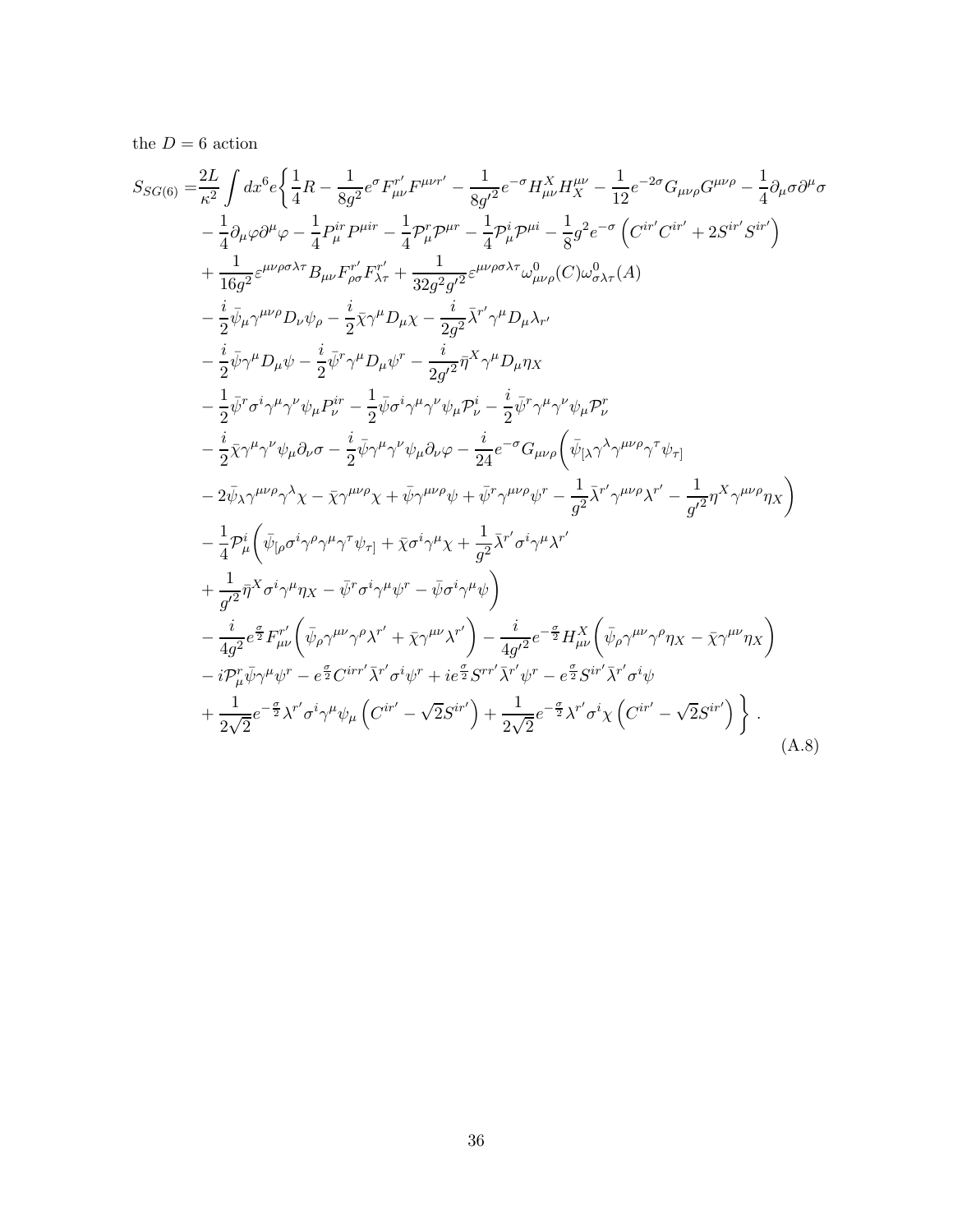Carrying out the reduction of the supersymmetry transformations and averaging over  $x^7$  gives

$$
\delta e^{\mu}_{\mu} = i\bar{\epsilon}\gamma^{\mu}\psi_{\mu} ,
$$
  
\n
$$
\delta\psi_{\mu} = D_{\mu}\epsilon + \frac{1}{24}e^{-\sigma}G_{\rho\sigma\tau}\gamma^{\rho\sigma\tau}\gamma_{\mu}\epsilon - \frac{i}{2}\mathcal{P}^{i}_{\mu}\sigma^{i}\epsilon ,
$$
  
\n
$$
\delta\chi = -\frac{1}{2}\gamma^{\mu}\partial_{\mu}\sigma\epsilon - \frac{1}{12}e^{-\sigma}G_{\mu\nu\rho}\gamma^{\mu\nu\rho}\epsilon ,
$$
  
\n
$$
\delta B_{\mu\nu} = -ie^{\sigma}\bar{\epsilon}\gamma_{\mu}\psi_{\nu\rvert} + \frac{i}{2}e^{\sigma}\bar{\epsilon}\gamma_{\mu\nu}\chi + \frac{1}{g^{\prime 2}}\delta_{\epsilon}C_{\mu}^{X}C_{\nu\vert X} ,
$$
  
\n
$$
\delta\sigma = -i\bar{\epsilon}\chi ,
$$
  
\n
$$
\delta A^{\nu'}_{\mu} = ie^{-\frac{\sigma}{2}}\bar{\epsilon}\gamma_{\mu}\lambda^{\tau'} ,
$$
  
\n
$$
\delta\chi' = -\frac{1}{4}e^{\frac{\sigma}{2}}\gamma^{\mu\nu}F^{\nu'}_{\mu\nu}\epsilon - \frac{i}{2\sqrt{2}}g^{2}e^{-\frac{\sigma}{2}}\left(C^{ir'} - \sqrt{2}S^{ir'}\right)\sigma^{i}\epsilon ,
$$
  
\n
$$
\delta\psi = \frac{i}{2}\gamma^{\mu}\left(P^{i}_{\mu}\sigma^{i} - i\partial_{\mu}\varphi\right)\epsilon ,
$$
  
\n
$$
\delta\psi = i\bar{\epsilon}\psi ,
$$
  
\n
$$
\delta\psi = i\bar{\epsilon}\psi \gamma
$$
  
\n
$$
\delta L^{r}_{I} = \bar{\epsilon}\sigma^{i}\psi^{r}L^{r}_{I} ,
$$
  
\n
$$
\delta\Phi^{i} = -L^{Ii}e^{-\varphi}\bar{\epsilon}\sigma^{i}\psi - iL^{Ir}e^{-\varphi}\bar{\epsilon}\psi^{r} ,
$$
  
\n
$$
\delta\sigma^{\chi}_{\mu} = ie^{\frac{\sigma}{2}}\bar{\epsilon}\gamma_{\mu}\eta^{\chi} ,
$$
  
\n
$$
\delta\eta^{\chi} = -\frac{1}{4}e^{-\frac{\sigma}{2}}\gamma^{\
$$

Under these supersymmetry transformations, the action varies into the supersymmetry anomaly

$$
\delta_{\epsilon}S = \frac{2L}{32\kappa^2 g^2 g'^2} \int_{\partial M} d^6 x e \left\{ \epsilon^{\mu\nu\rho\sigma\lambda\tau} H_{\mu\nu}^X H_{\rho\sigma}^X \delta_{\epsilon} A_{\lambda}^{r'} A_{\tau}^{r'} - 2\epsilon^{\mu\nu\rho\sigma\lambda\tau} \omega_{\mu\nu\rho}^0(C) F_{\sigma\lambda}^{r'} \delta_{\epsilon} A_{\tau}^{r'} - \epsilon^{\mu\nu\rho\sigma\lambda\tau} F_{\mu\nu}^{r'} F_{\rho\sigma}^{r'} \delta_{\epsilon} C_{\lambda}^X C_{\tau}^X - 2\epsilon^{\mu\nu\rho\sigma\lambda\tau} \omega_{\mu\nu\rho}^0(A) H_{\sigma\lambda}^X \delta_{\epsilon} C_{\tau}^X \right\} , \tag{A.10}
$$

which is Wess-Zumino consistent with its gauge variation,

$$
\delta_{\Lambda}S = \frac{2L}{32\kappa^2} \frac{1}{g^2 g'^2} \int_{\partial M} d^6x e \left\{ \varepsilon^{\mu\nu\rho\sigma\lambda\tau} H_{\mu\nu}^X H_{\rho\sigma}^X \partial_{\lambda} A_{\tau}^{r'} \Lambda^{r'} + \varepsilon^{\mu\nu\rho\sigma\lambda\tau} F_{\mu\nu}^{r'} F_{\rho\sigma}^{r'} \partial_{\lambda} C_{\tau}^X \Lambda^X \right\} \,. \tag{A.11}
$$

We note that the action and variations obtained here are consistent with the general matter coupled  $D = 6$  supergravity described in [2, 20] for the case of a single tensor multiplet.

We note also that that if one were to consider the boundary matter coupling starting from the boundary condition  $A_{\mu\nu\rho} \sim c_A \omega_{\mu\nu\rho}^0(A)$  as described in Section 8.2, then the reduced action would appear to contain kinetic terms of the form

$$
S \sim \int d^6 x e \left( -\frac{1}{g^2} e^{\sigma} - c_A e^{-\sigma} \right) F_{\mu\nu}^{r'} F^{\mu\nu r'}
$$
 (A.12)

which is known to exhibit interesting phase transition behaviour [39, 40]. The dilaton dependence arises from supersymmetry considerations as described in Section 6.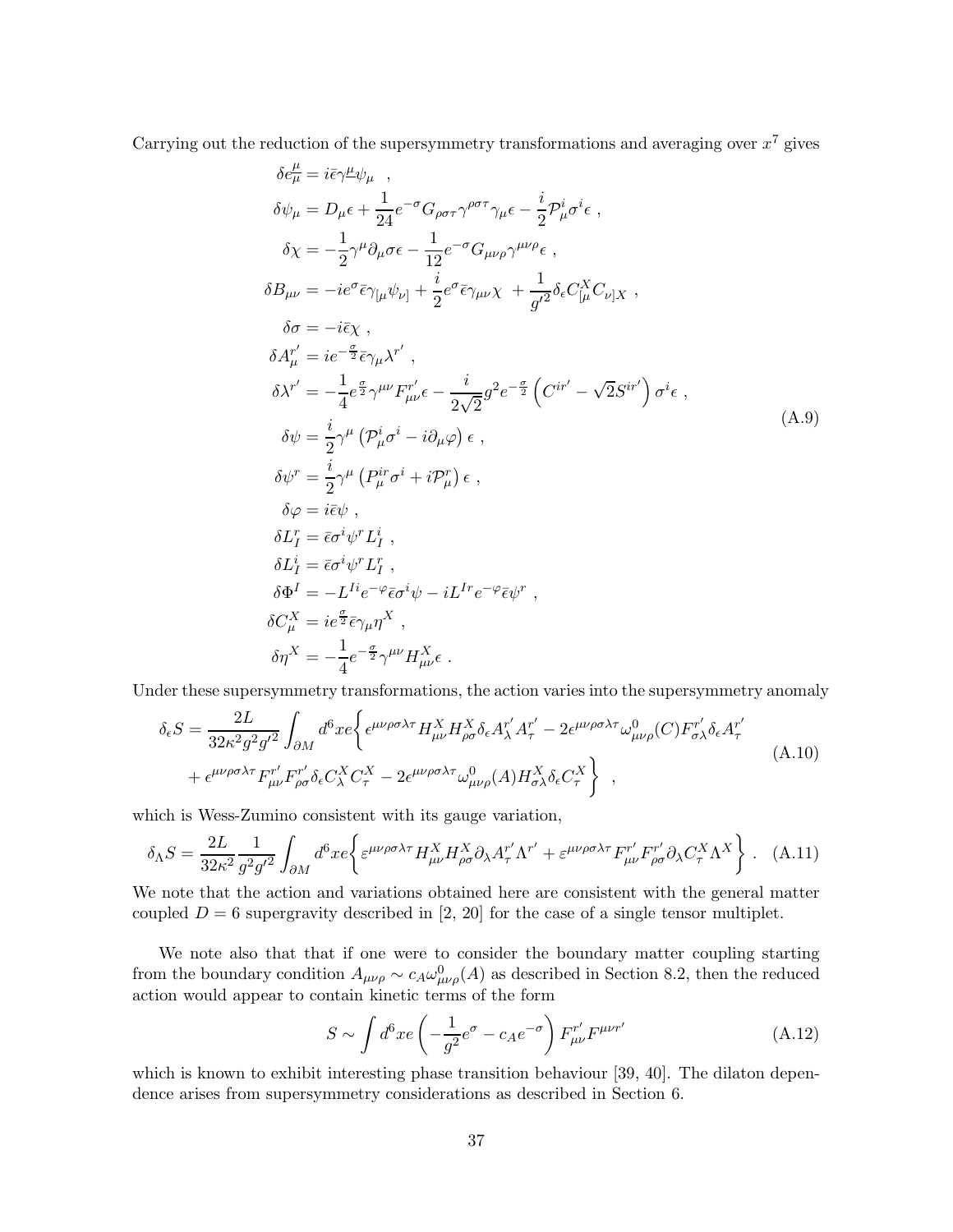## B  $D = 7$  2-Form Supergravity

We now consider the equivalent construction for the theory in which the 3-form  $\hat{A}_{MNR}$  has been dualised into a 2-form  $\hat{B}_{MN}$ . This has the  $D = 7$  bulk action

$$
S_{SG} = \frac{1}{\kappa^2} \int d^7x \hat{e} \left\{ \frac{1}{2} \hat{R}(\hat{\Gamma}) - \frac{1}{4} \frac{1}{g^2} e^{\hat{\sigma}} \hat{F}_{MN}^i \hat{F}^{MNi} - \frac{1}{4g^2} e^{\hat{\sigma}} \hat{F}_{MN}^{\hat{F}} \hat{F}^{MN\hat{F}} - \frac{1}{12} e^{2\hat{\sigma}} \hat{G}_{MNR} \hat{G}^{MNR} \right.\n- \frac{5}{8} \hat{\partial}_M \hat{\sigma} \hat{\partial}^M \hat{\sigma} - \frac{1}{2} \hat{P}_{M}^{i\hat{F}} \hat{P}^{Mi\hat{F}} - \frac{1}{4} g^2 e^{-\sigma} \left( C^{i\hat{r}} C^{i\hat{r}} - \frac{1}{9} C^2 \right) - \frac{i}{2} \hat{\psi}_M \hat{\gamma}^{MNR} \hat{D}_N \hat{\psi}_R \n- \frac{5i}{2} \hat{\chi} \hat{\gamma}^M \hat{D}_M \hat{\chi} - \frac{i}{2g^2} \hat{\lambda}^{\hat{F}} \hat{\gamma}^M \hat{D}_M \hat{\lambda}_{\hat{r}} - \frac{5i}{4} \hat{\chi} \hat{\gamma}^M \hat{\gamma}^N \hat{\psi}_M \hat{\partial}_N \hat{\sigma} - \frac{1}{2g} \hat{\lambda}^{\hat{F}} \sigma^i \hat{\gamma}^M \hat{\gamma}^N \hat{\psi}_M P_N^{\hat{H}} \n+ \frac{i}{24\sqrt{2}} e^{\hat{\sigma}} \hat{G}_{MNR} \left( \hat{\bar{\psi}}_{\vec{L}} \hat{\gamma}^L \hat{\gamma}^{MNR} \hat{\gamma}^T \hat{\psi}_{T\vec{l}} + 4 \hat{\bar{\psi}}_L \hat{\gamma}^{MNR} \hat{\gamma}^L \hat{\chi} - 3 \hat{\chi} \hat{\gamma}^{MNN} \hat{\chi} + \frac{1}{g^2} \hat{\lambda}^{\hat{F}} \hat{\gamma}^{MNR} \hat{\lambda}^{\hat{F}} \right) \n+ \frac{1}{8g} e^{\hat{\sigma}} \hat{F}_{MN}^i \left( \hat{\bar{\psi}}_{\vec{L}} \sigma^i \hat{\gamma}^{MN} \hat{\gamma}^T \hat{\psi}_{T\vec{l}} - 2 \hat{\bar{\
$$

where

$$
\hat{G}_{MNR} = 3\partial_{[M}\hat{B}_{NR]} - \frac{3}{\sqrt{2}g^2}\hat{\omega}_{MNR}^0(\hat{A})
$$
\n(B.2)

and all other definitions remain the same as before. This action has no Chern-Simons term, so we might expect no anomaly to occur. However, as we now see, this is not the case.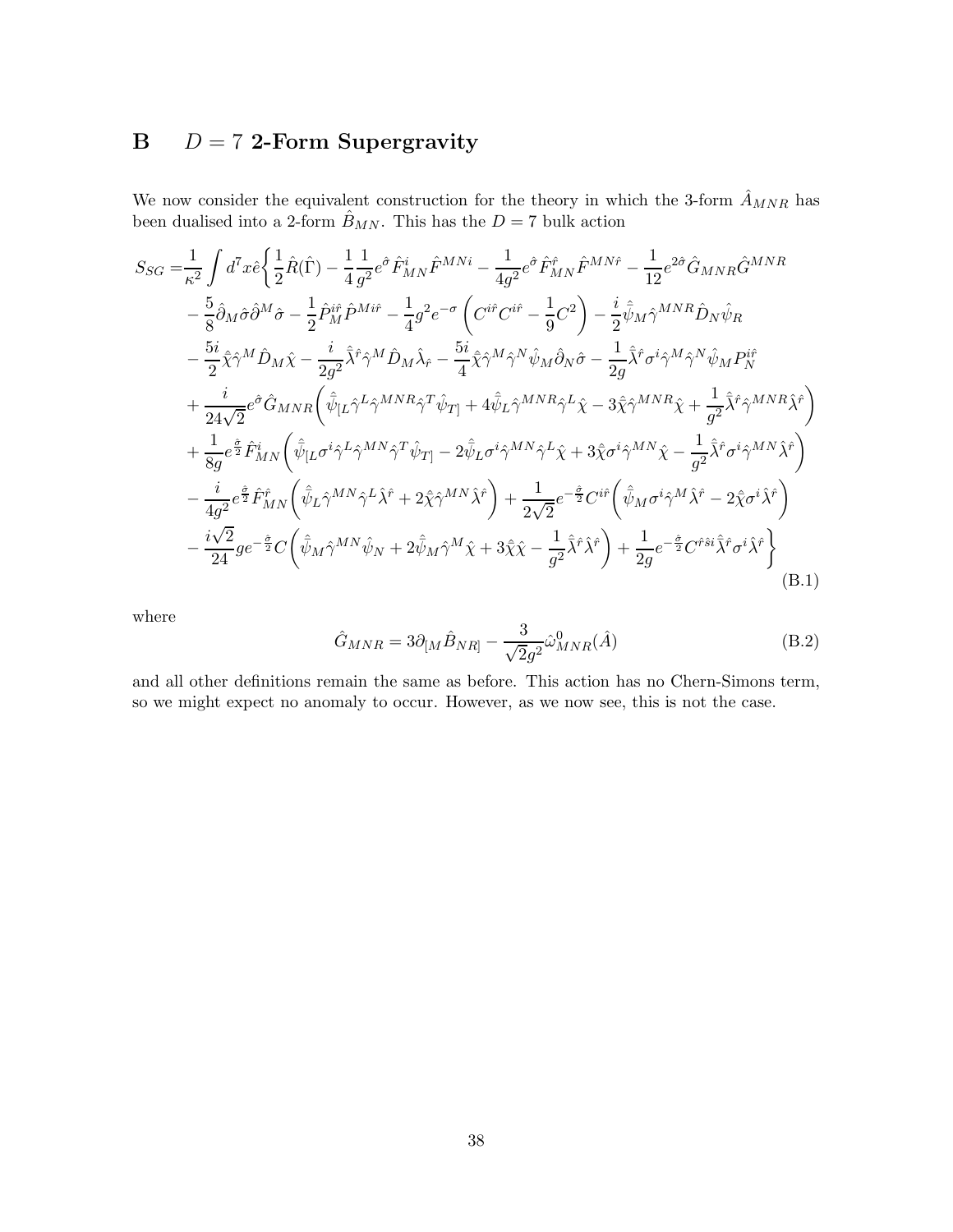The action is invariant under the following local supersymmetry transformations:

$$
\delta \hat{e}_{M}^{\underline{M}} = i \hat{\epsilon} \gamma^{\underline{M}} \hat{\psi}_{M} ,
$$
  
\n
$$
\delta \hat{\psi}_{M} = 2 \hat{D}_{M} \hat{\epsilon} - \frac{1}{60\sqrt{2}} e^{\hat{\sigma}} \hat{G}_{RST} (\hat{\gamma}_{M} \hat{\gamma}^{RST} + 5 \hat{\gamma}^{RST} \hat{\gamma}_{M}) \hat{\epsilon} \n- \frac{i}{20g} e^{\frac{\hat{\sigma}}{2}} \hat{F}_{RS}^{i} \sigma^{i} (3 \hat{\gamma}_{M} \hat{\gamma}^{RS} - 5 \hat{\gamma}^{RS} \hat{\gamma}_{M}) \hat{\epsilon} - \frac{\sqrt{2}}{30} g e^{-\frac{\hat{\sigma}}{2}} C \hat{\gamma}_{M} \hat{\epsilon} ,
$$
  
\n
$$
\delta \hat{\chi} = -\frac{1}{2} \hat{\gamma}^{M} \hat{\nabla}_{M} \hat{\sigma} \hat{\epsilon} - \frac{i}{10} e^{\frac{\hat{\sigma}}{2}} \hat{F}_{MN}^{i} \sigma^{i} \hat{\gamma}^{MN} \hat{\epsilon} - \frac{1}{15\sqrt{2}} e^{\hat{\sigma}} \hat{G}_{MNR} \hat{\gamma}^{MNR} \hat{\epsilon} + \frac{\sqrt{2}}{30} e^{-\frac{\hat{\sigma}}{2}} C \hat{\epsilon} ,
$$
  
\n
$$
\delta \hat{B}_{MN} = i \sqrt{2} e^{-\hat{\sigma}} (\hat{\epsilon} \hat{\gamma}_{[M} \hat{\psi}_{N]} + \hat{\epsilon} \gamma_{MN} \hat{\chi}) - \sqrt{2} \frac{1}{g^2} \hat{A}_{[M}^{\hat{\beta}} \hat{A}_{N] \hat{I}} ,
$$
  
\n
$$
\delta \hat{A}_{M}^{\hat{\ell}} = -g e^{\frac{\hat{\sigma}}{2}} (\hat{\epsilon} \sigma^{i} \hat{\psi}_{M} + \hat{\epsilon} \hat{\gamma}_{MN} \hat{\chi}) L^{\hat{I}i} + i e^{-\frac{\hat{\sigma}}{2}} \hat{\epsilon} \hat{\gamma}_{M} \hat{\chi}^{\hat{\tau}} L^{\hat{f}} ,
$$
  
\n
$$
\delta \hat{\sigma} = -2 i \hat{\epsilon} \hat{\chi} ,
$$
  
\n
$$
\delta L_{\hat{I}}^{\hat{\ell}} = \frac{1}{g} \hat{\epsilon} \sigma^{i} \hat{\lambda
$$

as well as having a  $\mathbb{Z}_2$  symmetry which acts as before but now with  $\hat{B}_{\mu\nu}$  assigned even parity and  $\hat{B}_{\mu 7}$  odd parity. The action possesses a gauge symmetry under which  $\hat{B}_{MN}$  transforms as

$$
\delta_{\Lambda}\hat{B}_{MN} = \frac{\sqrt{2}}{g^2}\hat{\partial}_{[M}\hat{A}^{\hat{I}}_{N]}\Lambda_{\hat{I}} . \tag{B.3}
$$

Once again, we begin our construction on a manifold with boundary by adding Gibbons-Hawking-York terms

$$
S_{GHY} = \int_{\partial M} d^6 x \sqrt{-\hat{h}} \left\{ \hat{K} - \frac{i}{4} \hat{\bar{\psi}}_\mu \hat{\gamma}^{\mu\nu} \hat{\psi}_\nu - \frac{5i}{4} \hat{\bar{\chi}} \hat{\chi} \right\} . \tag{B.4}
$$

Redefining exactly as before but now with  $B_{\mu\nu} = \frac{1}{\sqrt{2}}$  $\frac{1}{2}\hat{B}_{\mu\nu},\ G_{\mu\nu7}=\frac{1}{\sqrt{2}}$  $\frac{1}{2}\hat{G}_{\mu\nu\gamma}$  gives the  $D=6$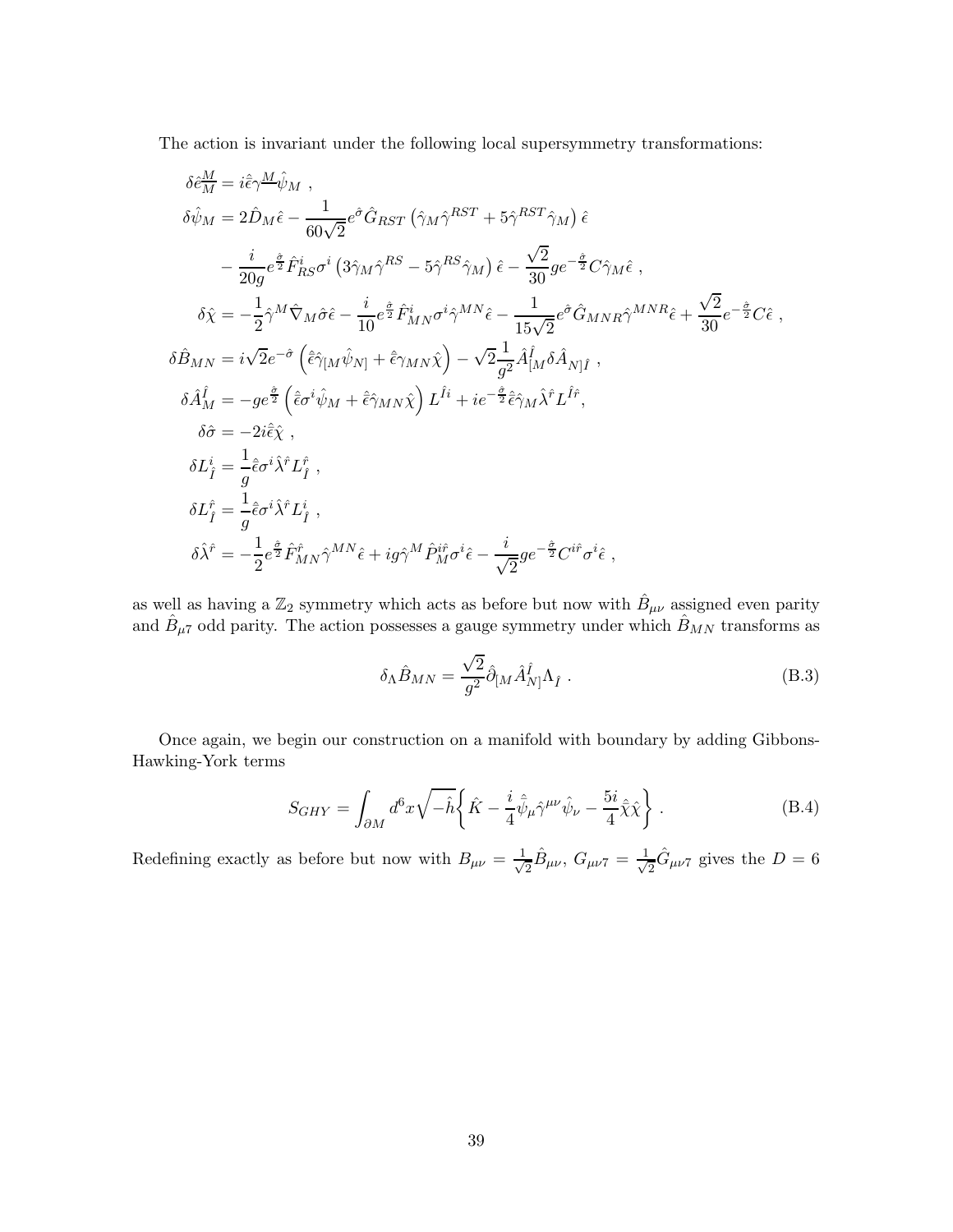supergravity transformations [17]

$$
\delta e^{\mu}_{\mu} = i\bar{\epsilon}\gamma^{\mu}\psi_{\mu} ,
$$
  
\n
$$
\delta\psi_{\mu} = D_{\mu}\epsilon - \frac{1}{24}e^{\sigma}G_{\rho\sigma\tau}\gamma^{\rho\sigma\tau}\gamma_{\mu}\epsilon - \frac{i}{2}\mathcal{P}^{i}_{\mu}\sigma^{i}\epsilon ,
$$
  
\n
$$
\delta\chi = -\frac{1}{2}\gamma^{\mu}\nabla_{\mu}\sigma\epsilon - \frac{1}{12}e^{\sigma}G_{\mu\nu\rho}\gamma^{\mu\nu\rho}\epsilon ,
$$
  
\n
$$
\delta B_{\mu\nu} = ie^{-\sigma}(\bar{\epsilon}\gamma_{\mu}\psi_{\nu]} + \frac{1}{2}\bar{\epsilon}\gamma_{\mu\nu}\chi) - \frac{1}{g^{2}}A^{r'}_{[\mu}\delta A_{\nu]r'} ,
$$
  
\n
$$
\delta\sigma = -i\bar{\epsilon}\chi ,
$$
  
\n
$$
\delta A^{r'}_{\mu} = ie^{-\frac{\sigma}{2}}\bar{\epsilon}\gamma_{\mu}\chi^{r'} ,
$$
  
\n
$$
\delta\chi^{r'} = -\frac{1}{4}e^{\frac{\sigma}{2}}\gamma^{\mu\nu}F^{r'}_{\mu\nu}\epsilon - \frac{i}{2\sqrt{2}}g^{2}e^{-\frac{\sigma}{2}}(C^{ir'} - \sqrt{2}S^{ir'})\sigma^{i}\epsilon ,
$$
  
\n
$$
\delta\psi = \frac{i}{2}\gamma^{\mu}(\mathcal{P}^{i}_{\mu}\sigma^{i} - i\nabla_{\mu}\varphi)\epsilon ,
$$
  
\n
$$
\delta\psi^{r} = \frac{i}{2}\gamma^{\mu}(\mathcal{P}^{ir}_{\mu}\sigma^{i} + i\mathcal{P}^{r}_{\mu})\epsilon ,
$$
  
\n
$$
\delta\varphi = i\bar{\epsilon}\psi ,
$$
  
\n
$$
\delta L^{r}_{I} = \bar{\epsilon}\sigma^{i}\psi^{r}L^{i}_{I} ,
$$
  
\n
$$
\delta L^{i} = \bar{\epsilon}\sigma^{i}\psi^{r}L^{r}_{I} ,
$$
  
\n
$$
\delta\Phi^{I} = -L^{I}ie^{-\varphi}\bar{\epsilon}\sigma^{i}\psi - iL^{I}re^{-\varphi}\bar{\epsilon}\psi^{r} ,
$$

where now  $G_{\mu\nu\rho} = 3\partial_{[\mu}B_{\nu\rho]} - \frac{3}{2g}$  $\frac{3}{2g^2}\omega_{\mu\nu\rho}^0(A)$  and  $B_{\mu\nu}$  transforms as

$$
\delta_{\Lambda}B_{\mu\nu} = \frac{1}{g^2} \partial_{[\mu}A_{\nu]}^{r'} \Lambda^{r'} . \qquad (B.6)
$$

Again, we can construct a consistent set of boundary conditions and in this we case find,  $^{\mathrm{11}}$ 

$$
\psi_{\mu-} = -\frac{7\kappa^2}{20\lambda^2} e^{-\frac{\sigma}{2}} H_{\mu\nu}^X \gamma^\nu \eta^X + \frac{3\kappa^2}{40\lambda^2} e^{-\frac{\sigma}{2}} H^{\rho\sigma X} \gamma_{\mu\rho\sigma} \eta^X + (\text{fermi})^3 ,
$$
  
\n
$$
\chi = \frac{\kappa^2}{20\lambda^2} e^{-\frac{\sigma}{2}} H_{\mu\nu}^X \gamma^{\mu\nu} \eta^X + (\text{fermi})^3 ,
$$
  
\n
$$
e^{6\alpha\phi} \partial_{\overline{1}} \hat{\sigma} = -\frac{\kappa^2}{10\lambda^2} e^{-\sigma} H_{\rho\sigma}^X H^{\rho\sigma X} + (\text{fermi})^2 ,
$$
  
\n
$$
G_{\mu\nu\overline{1}} = \frac{\kappa^2}{16\lambda^2} e^{-2\sigma} \epsilon_{\mu\nu\rho\sigma\lambda\tau} H^{\rho\sigma X} H^{\lambda\tau X} + (\text{fermi})^2 ,
$$
  
\n
$$
K_{\mu\nu} = \frac{\kappa^2}{2\lambda^2} e^{-\sigma} H_{\mu\rho}^X H_{\nu}^{\rho X} - \frac{3\kappa^2}{40\lambda^2} e^{-\sigma} H_{\rho\sigma}^X H^{\rho\sigma X} g_{\mu\nu} + (\text{fermi})^2 .
$$

Then, upon substituting this into the surface terms, obtained as before, a great deal of cancellation occurs and we are left with

$$
\delta_{\epsilon} S_{SG} + \delta_{\epsilon} S_{GHY} = \frac{1}{\lambda^2} \int_{\partial M} d^6 x e \left\{ -\frac{1}{8} e^{-\frac{\sigma}{2}} \bar{\epsilon} \gamma^{\rho \sigma} \gamma^{\mu} \sigma^i \eta^X H_{\rho \sigma}^X \mathcal{P}_{\mu}^i \right\}.
$$
 (B.8)

<sup>&</sup>lt;sup>11</sup>Here we have, as in the previous case, set all the free parameters that can occur equal to values that will be required by the variational principle, anticipating the final constructed boundary action.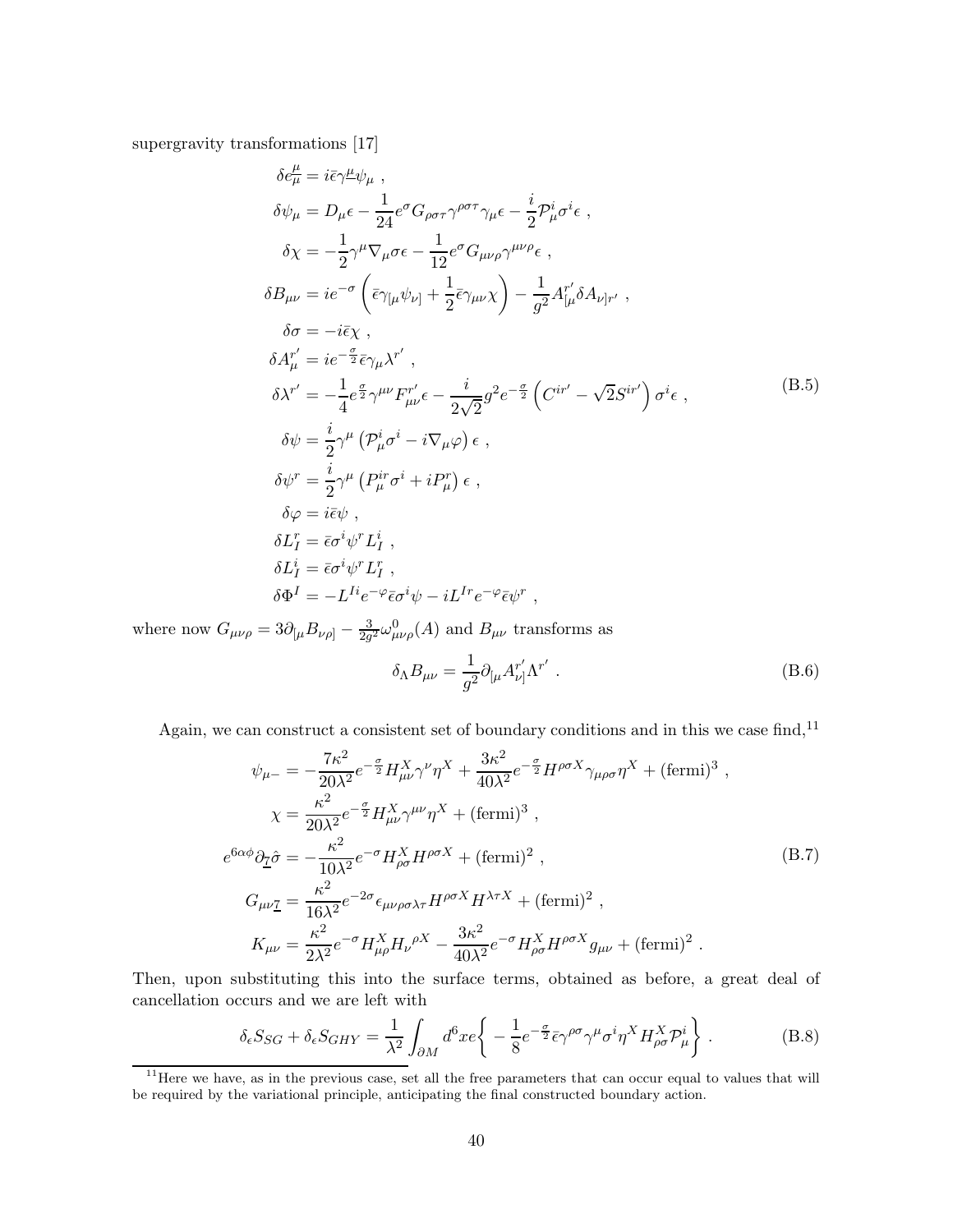Finally, including a boundary  $\arctan^{12}$ 

$$
S_B = \frac{1}{\lambda^2} \int_{\partial M} d^6 x \left\{ -\frac{1}{8} e^{-\sigma} H_{\mu\nu}^X H^{\mu\nu X} - \frac{i}{2} \bar{\eta}^X \gamma^\mu D_\mu \eta^X \right.- \frac{i}{4} e^{-\frac{\sigma}{2}} H_{\mu\nu}^X \bar{\eta}^X \gamma^\rho \gamma^{\mu\nu} \psi_\rho - \frac{i}{4} e^{-\frac{\sigma}{2}} H_{\mu\nu}^X \bar{\eta}^X \gamma^{\mu\nu} \chi - \frac{i}{24} e^{\sigma} G_{\mu\nu\rho} \bar{\eta}^X \gamma^{\mu\nu\rho} \eta^X \right.- \frac{1}{16} \epsilon^{\mu\nu\rho\sigma\lambda\tau} B_{\mu\nu} H_{\rho\sigma}^X H_{\lambda\tau}^X + \frac{1}{32g^2} \epsilon^{\mu\nu\rho\sigma\lambda\tau} \omega_{\mu\nu\rho}^0(C) \omega_{\sigma\lambda\tau}^0(A) \right\},
$$
(B.10)

gives the classical supersymmetry anomaly

$$
\delta_{\epsilon}S = -\frac{1}{32\lambda^2 g^2} \int_{\partial M} d^6x e \left\{ \epsilon^{\mu\nu\rho\sigma\lambda\tau} H_{\mu\nu}^X H_{\rho\sigma}^X \delta_{\epsilon} A_{\lambda}^{r'} A_{\tau}^{r'} - 2\epsilon^{\mu\nu\rho\sigma\lambda\tau} \omega_{\mu\nu\rho}^0(C) F_{\sigma\lambda}^{r'} \delta_{\epsilon} A_{\tau}^{r'} + \epsilon^{\mu\nu\rho\sigma\lambda\tau} F_{\mu\nu}^{r'} F_{\rho\sigma}^{r'} \delta_{\epsilon} C_{\lambda}^X C_{\tau}^X - 2\epsilon^{\mu\nu\rho\sigma\lambda\tau} \omega_{\mu\nu\rho}^0(A) H_{\sigma\lambda}^X \delta_{\epsilon} C_{\tau}^X \right\} ,
$$
\n(B.11)

whilst the classical gauge anomaly is

$$
\delta_{\Lambda}S = -\frac{1}{32\lambda^2 g^2} \int_{\partial M} d^6 x e \left\{ \varepsilon^{\mu\nu\rho\sigma\lambda\tau} H_{\mu\nu}^X H_{\rho\sigma}^X \partial_{\lambda} A_{\tau}^{r'} \Lambda^{r'} + \varepsilon^{\mu\nu\rho\sigma\lambda\tau} F_{\mu\nu}^{r'} F_{\rho\sigma}^{r'} \partial_{\lambda} C_{\tau}^X \Lambda^X \right\} \,. \tag{B.12}
$$

Once again these are Wess-Zumino consistent.

It is interesting to note that these classical anomalies exist, in spite of the fact that there is no Chern-Simons term to provide anomaly inflow, because the inherited supergravity transformation rules have forced a Green-Schwarz type of anomaly production upon us. This is very different mechanism from the 3-form case considered in Section 6, but gives rise to anomalies of exactly the same form.

$$
S = \frac{1}{\lambda^2} \int_{\partial M} d^6 x e \left\{ \bar{\eta}^X \gamma^\mu \sigma^i \eta^X \mathcal{P}_\mu^i \right\} \tag{B.9}
$$

<sup>&</sup>lt;sup>12</sup>The bulk contribution  $(B.8)$  can also be produced by adding a term of the form

to the boundary action and multiplying the R.H.S. of (B.7) by a corresponding factor. However, if this were done, the action and boundary conditions would then no longer be consistent with the variational principle.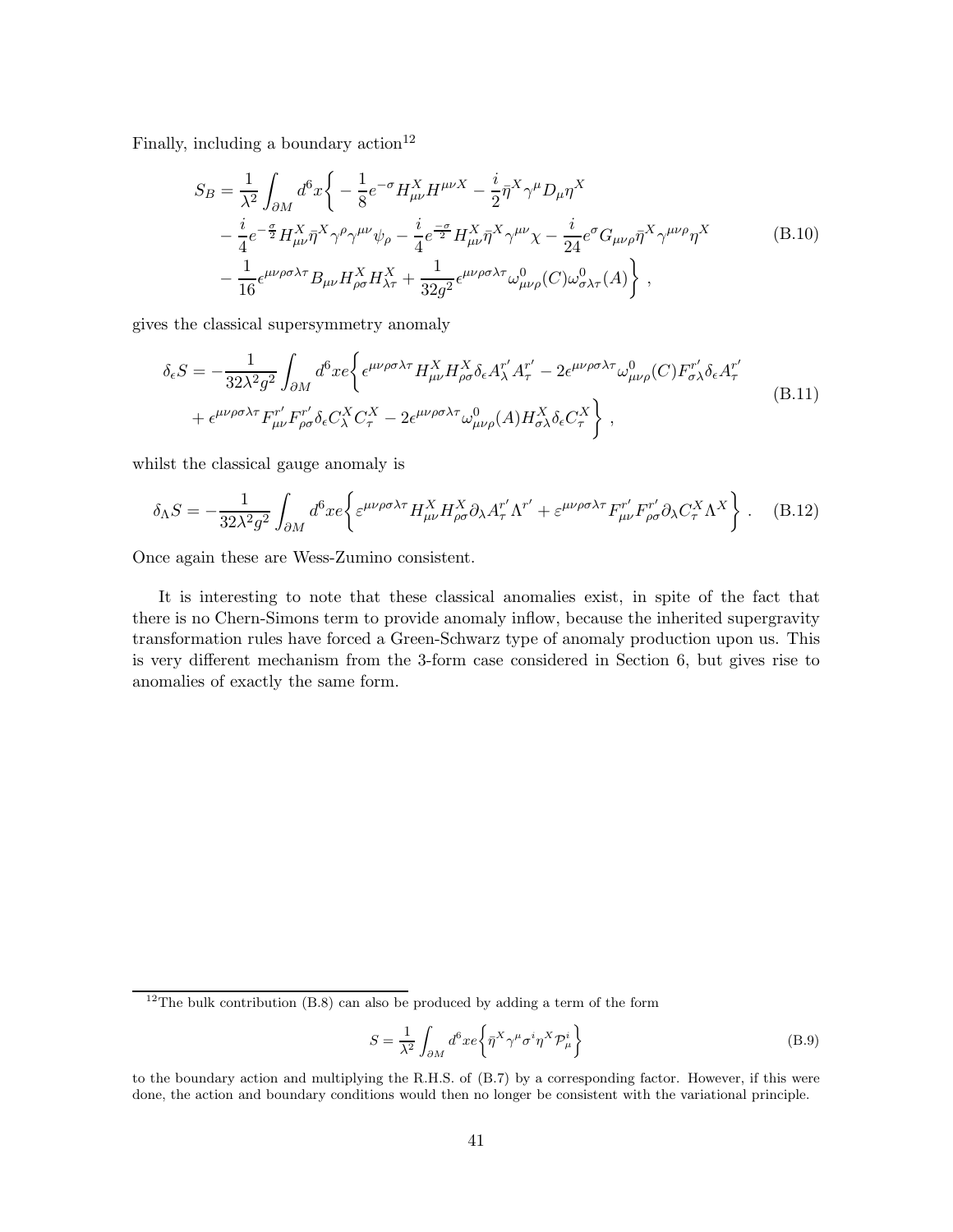## References

- [1] H. Nishino and E. Sezgin, "The Complete N=2, d=6 Supervravity with Matter and Yang-Mills Couplings," *Nucl. Phys.* **B278** (1986) 353–379.
- [2] H. Nishino and E. Sezgin, "New couplings of six-dimensional supergravity," Nucl. Phys. B505 (1997) 497–516, arXiv:hep-th/9703075.
- [3] S. Ferrara, F. Riccioni, and A. Sagnotti, "Tensor and vector multiplets in six-dimensional supergravity," *Nucl. Phys.* **B519** (1998) 115–140, arXiv:hep-th/9711059.
- [4] F. Riccioni, "All couplings of minimal six-dimensional supergravity," Nucl. Phys. B605 (2001) 245–265, arXiv:hep-th/0101074.
- [5] S. Randjbar-Daemi, A. Salam, E. Sezgin, and J. A. Strathdee, "An Anomaly Free Model in Six-Dimensions," Phys. Lett. B151 (1985) 351–356.
- [6] S. D. Avramis, A. Kehagias, and S. Randjbar-Daemi, "A new anomaly-free gauged supergravity in six dimensions," JHEP 05 (2005) 057, arXiv:hep-th/0504033.
- [7] S. D. Avramis and A. Kehagias, "A systematic search for anomaly-free supergravities in six dimensions," JHEP 10 (2005) 052, arXiv:hep-th/0508172.
- [8] Y. Aghababaie, C. P. Burgess, S. L. Parameswaran, and F. Quevedo, "Towards a naturally small cosmological constant from branes in 6D supergravity," Nucl. Phys. B680 (2004) 389–414, arXiv:hep-th/0304256.
- [9] C. P. Burgess, "Extra Dimensions and the Cosmological Constant Problem," arXiv:0708.0911 [hep-ph].
- [10] P. Horava and E. Witten, "Eleven-Dimensional Supergravity on a Manifold with Boundary," Nucl. Phys. B475 (1996) 94–114, arXiv:hep-th/9603142.
- [11] P. Horava and E. Witten, "Heterotic and type I string dynamics from eleven dimensions," Nucl. Phys.  $B460$  (1996) 506–524, arXiv:hep-th/9510209.
- [12] M. Cvetic, G. W. Gibbons, and C. N. Pope, "A string and M-theory origin for the Salam-Sezgin model," *Nucl. Phys.* **B677** (2004) 164–180, arXiv:hep-th/0308026.
- [13] A. Salam and E. Sezgin, "Chiral Compactification on Minkowski x  $S^{**2}$  of N=2 Einstein-Maxwell Supergravity in Six-Dimensions," Phys. Lett. B147 (1984) 47.
- [14] T. Gherghetta and A. Kehagias, "Anomaly cancellation in seven-dimensional supergravity with a boundary," Phys. Rev. D68 (2003) 065019, arXiv:hep-th/0212060.
- [15] S. D. Avramis and A. Kehagias, "Gauged  $D = 7$  supergravity on the  $S(1)/Z(2)$ orbifold," Phys. Rev. D71 (2005) 066005, arXiv:hep-th/0407221.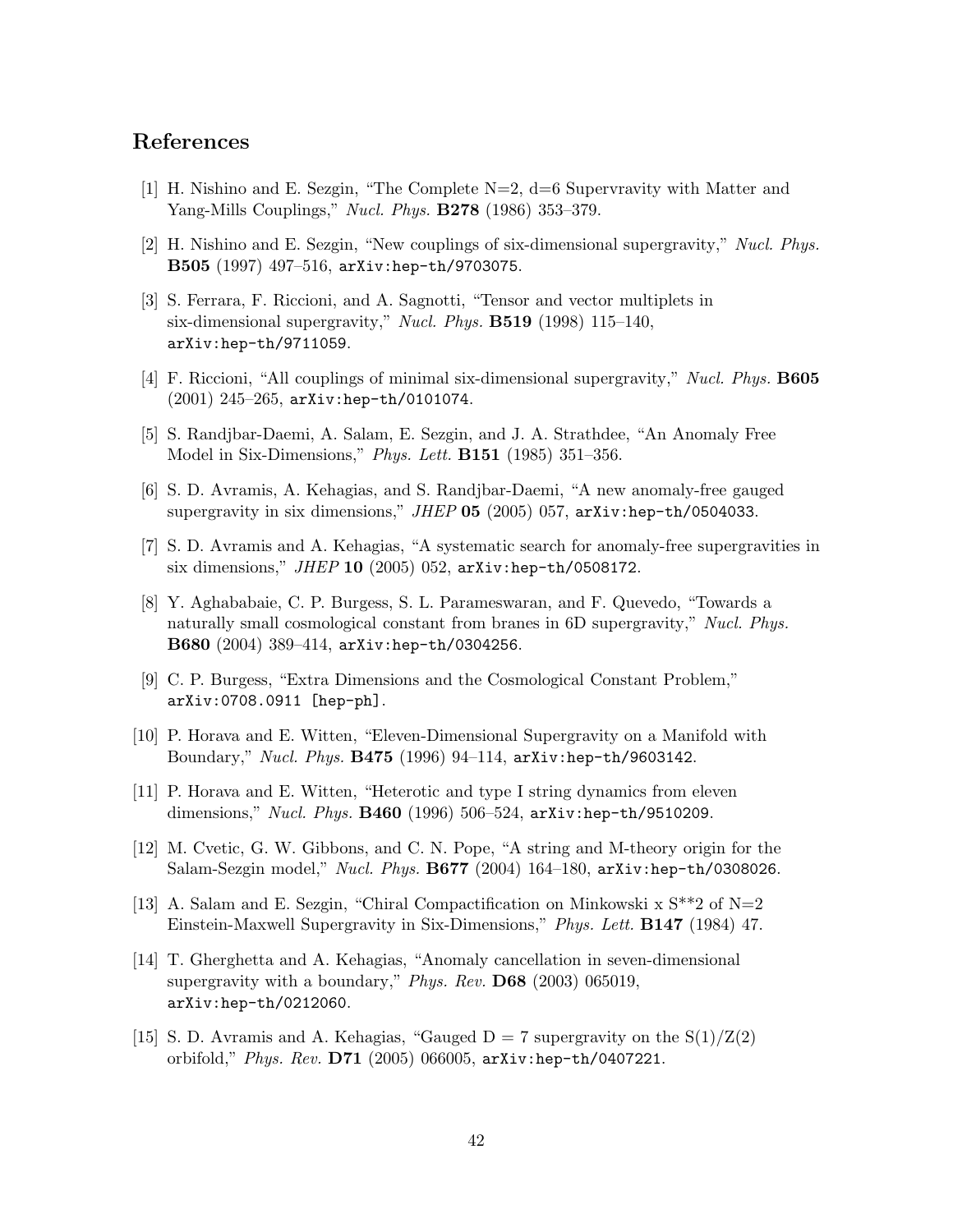- [16] E. Bergshoeff, I. G. Koh, and E. Sezgin, "Yang-Mills/Einstein Supergravity in Seven-Dimensions," Phys. Rev. D32 (1985) 1353.
- [17] E. Bergshoeff, D. C. Jong, and E. Sezgin, "Noncompact gaugings, chiral reduction and dual sigma models in supergravity," Class. Quant. Grav. 23 (2006) 2803-2832, arXiv:hep-th/0509203.
- [18] I. G. Moss, "Boundary terms for supergravity and heterotic M-theory," Nucl. Phys. B729 (2005) 179–202, arXiv:hep-th/0403106.
- [19] W. Israel, "Singular hypersurfaces and thin shells in general relativity," Nuovo Cim. B44S10 (1966) 1.
- [20] F. Riccioni and A. Sagnotti, "Consistent and covariant anomalies in six-dimensional supergravity," Phys. Lett. **B436** (1998) 298–305, arXiv:hep-th/9806129.
- [21] J. Bagger and E. Witten, "Matter Couplings in N=2 Supergravity," Nucl. Phys. B222 (1983) 1.
- [22] P. K. Townsend and P. van Nieuwenhuizen, "Gauged Seven-Dimensional Supergravity," Phys. Lett. B125 (1983) 41.
- [23] I. G. Moss, "Higher order terms in an improved heterotic M theory," JHEP 11 (2008) 067, arXiv:0810.1662 [hep-th].
- [24] E. Bergshoeff, A. Salam, and E. Sezgin, "Supersymmetric R\*\*2 Actions, Conformal Invariance and Lorentz Chern-Simons Term in Six-Dimensions and Ten-Dimensions," Nucl. Phys. B279 (1987) 659.
- [25] H. Lu, C. N. Pope, and E. Sezgin, "Massive Three-Dimensional Supergravity From R+Rˆ2 Action in Six Dimensions," arXiv:1007.0173 [hep-th].
- [26] A. Sagnotti, "A Note on the Green-Schwarz mechanism in open string theories," Phys. Lett. B294 (1992) 196-203, arXiv:hep-th/9210127.
- [27] J. H. Schwarz and A. Sen, "Duality symmetric actions," Nucl. Phys. B411 (1994) 35–63, arXiv:hep-th/9304154.
- [28] B. de Wit and H. Nicolai, "N=8 Supergravity," Nucl. Phys. B208 (1982) 323.
- [29] M. Gunaydin, L. J. Romans, and N. P. Warner, "Compact and Noncompact Gauged Supergravity Theories in Five-Dimensions," Nucl. Phys. B272 (1986) 598.
- [30] C. M. Hull and N. P. Warner, "The Structure of the Gauged N=8 Supergravity Theories," Nucl. Phys. B253 (1985) 650.
- [31] C. M. Hull and N. P. Warner, "Noncompact Gaugings from Higher Dimensions," Class. Quant. Grav. 5 (1988) 1517.
- [32] A. Lukas, B. A. Ovrut, K. S. Stelle, and D. Waldram, "The universe as a domain wall," *Phys. Rev.*  $D59$  (1999) 086001, arXiv:hep-th/9803235.